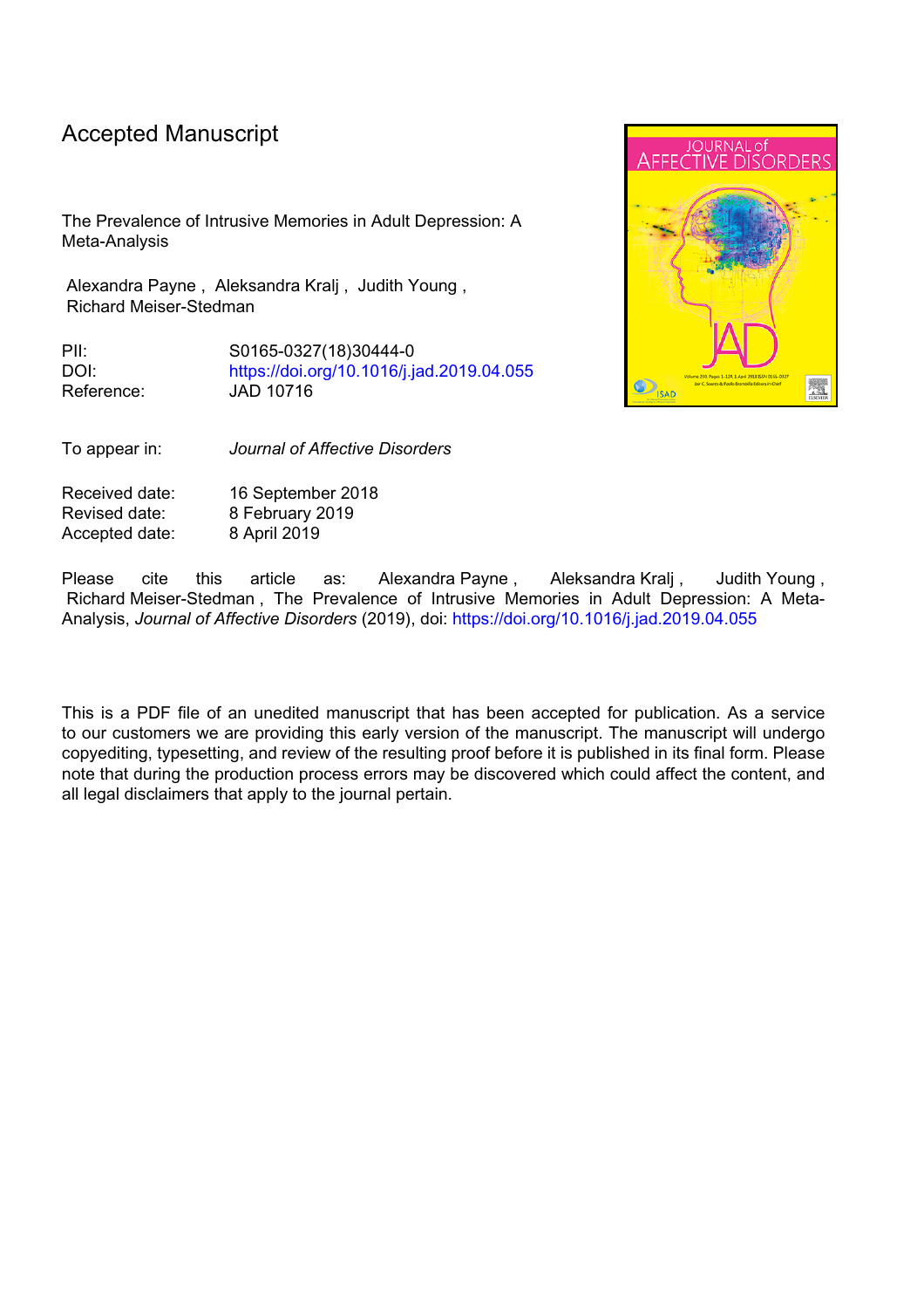# **Highlights**

- An estimated 76.0% of adults with depression report intrusive memories.
- Depressed adults are more likely to report intrusive memories than healthy controls.
- The prevalence of intrusive memories in depression is comparable to that in PTSD.
- Intrusive memories may be an important target for intervention in adult depression.

ACCEPTED MANUSCRIPT CORRESPONDING AUTHOR

Dr. Alexandra Payne Norfolk and Suffolk NHS Foundation Trust Clinical Psychologist Mary Chapman House alexandra.payne@nsft.nhs.uk 120 Hotblack Road Norwich Norfolk NR2 4HN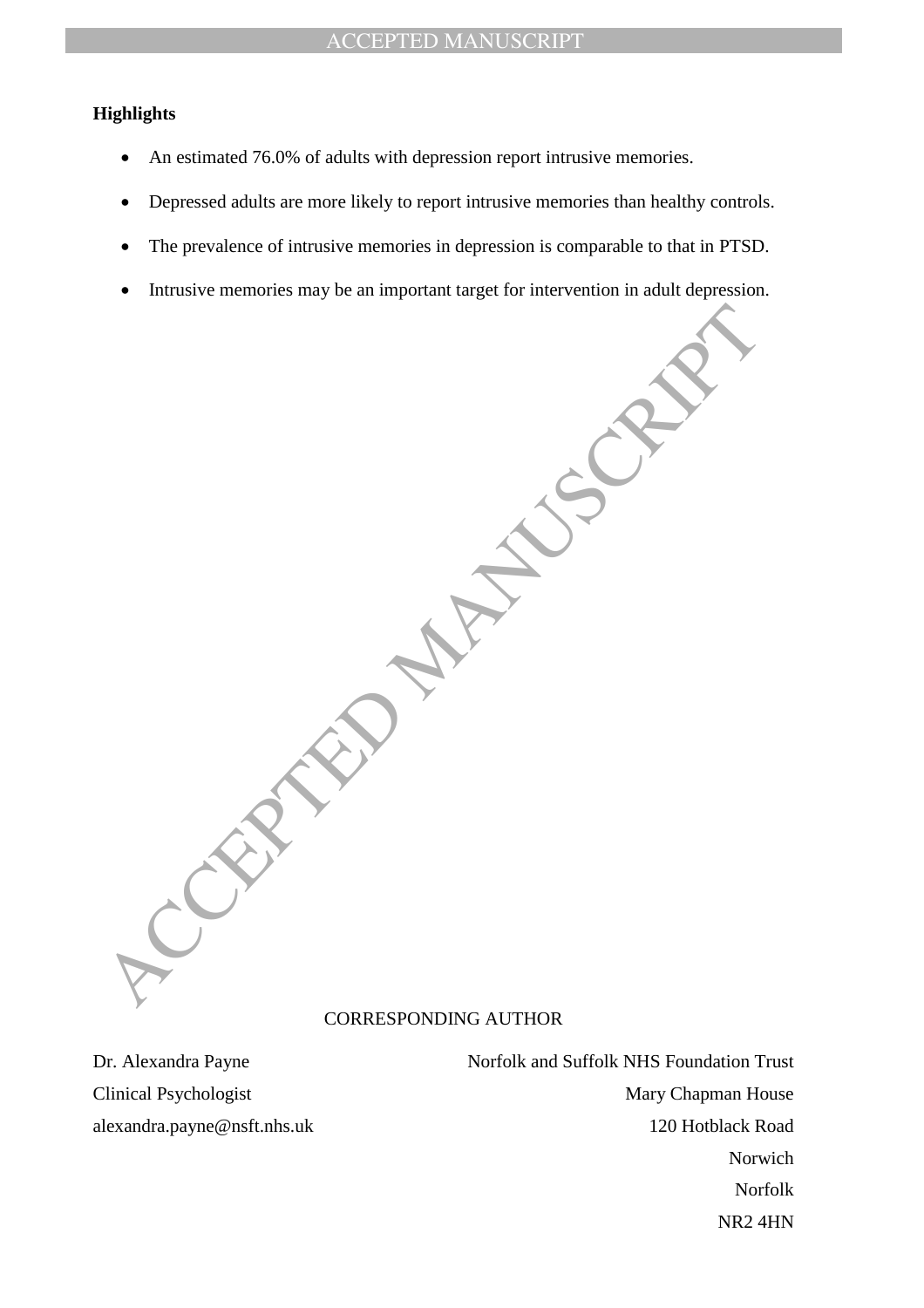# **TITLE**

The Prevalence of Intrusive Memories in Adult Depression: A Meta-Analysis.

# AUTHORS

Alexandra Payne

University of East Anglia

Aleksandra Kralj

University of East Anglia

Judith Young

University of East Anglia<br>
Aleksandra Kralj<br>
University of East Anglia<br>
Ludith Young<br>
University of East Anglia<br>
Richard Meiser-Stedman<br>
Directory of East Anglia<br>
Richard Meiser-Stedman<br>
Directory of East Anglia University of East Anglia

Richard Meiser-Stedman

University of East Anglia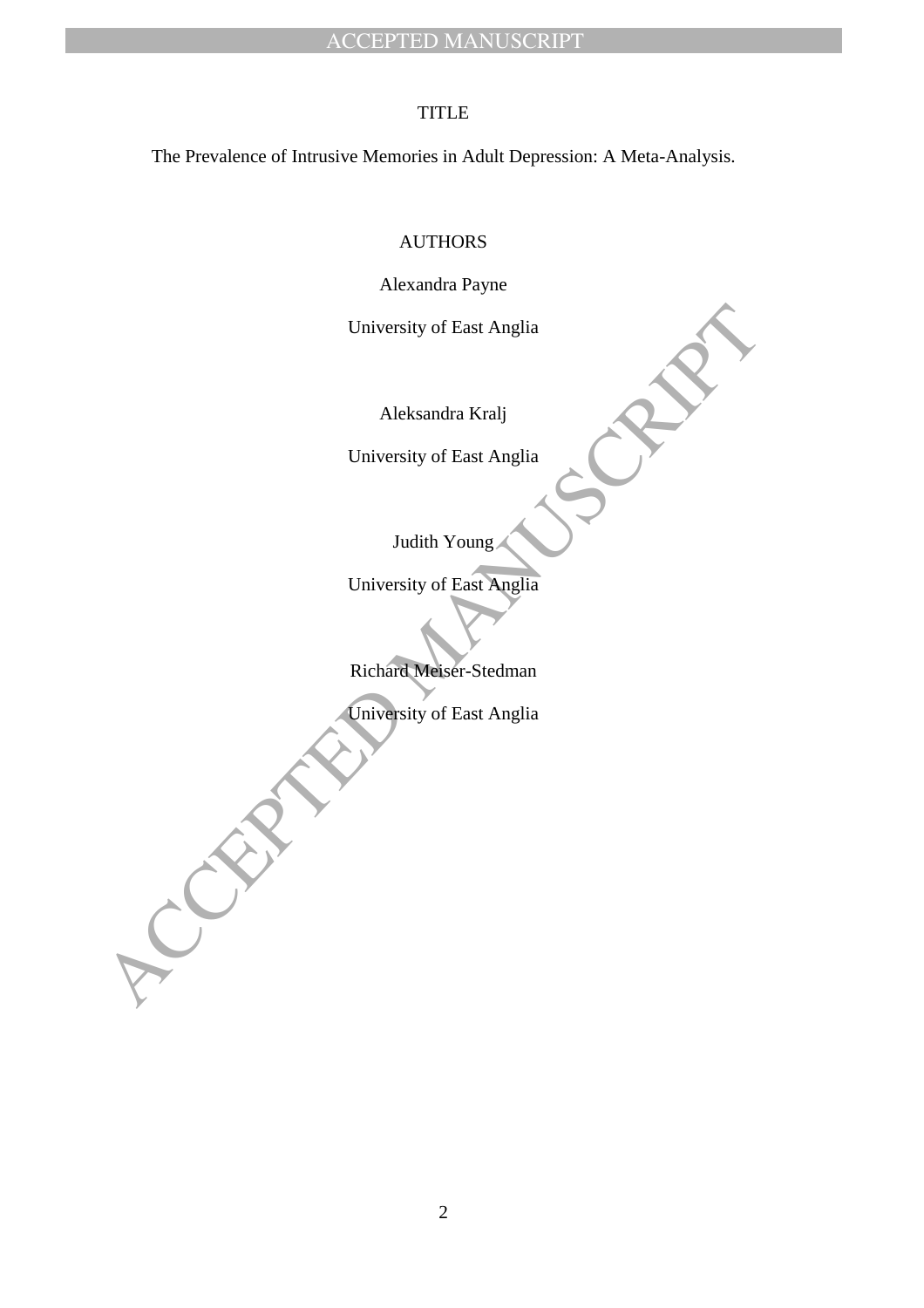#### Abstract

*Background*: Intrusive memories have typically been associated with post-traumatic stress disorder (PTSD) but some studies have suggested they can also occur in depression-alone. *Objective*: This meta-analysis aimed to estimate the prevalence of intrusive memories in adult depression and to explore methodological and other factors that may moderate this prevalence.

*Method*: The databases PsycINFO, PsycARTICLES, MedLine, PubMed, CINAHL and Embase were searched for relevant articles, published up to and including July 2016. Studies measuring point prevalence of intrusive memories in adults aged 18 years or above with depression were included and assessed for quality. Meta-analysis was completed under a random effects model.

*dethod:* The databases PsycINFO. PsycARTICLES. MedLine. PubMed. CINAIL and<br>
and *m*base were searched for relevant articles, published up to and including July 2016. Students<br>
measuring point prevalence of intrusive memor *Results*: Seven studies measuring point prevalence of intrusive memories in adult depression were included. The overall pooled prevalence estimate calculated was 76.0% (95% CI 59.4 – 89.4%), reducing to 66.0% (95% CI  $51.0 - 79.5%$ ) when restricted to intrusive memories experienced within the week prior to assessment. Heterogeneity was high. Between-groups analyses indicated that adults with depression are as likely to experience intrusive memories as adults with PTSD, and more likely to experience intrusive memories than healthy controls (risk ratio of 2.94, 95% CI  $1.53 - 5.67$ ).

*Limitations*: The strength of conclusions is limited by the small number of studies included. Consideration of the relationship between depression, intrusive memories and trauma exposure is required.

*Conclusions*: Intrusive memories are experienced by a large majority of adults with depression and may therefore be an important target for cognitive intervention. Larger scale measurement of clinical outcome is needed with identification of individual factors predicting treatment response.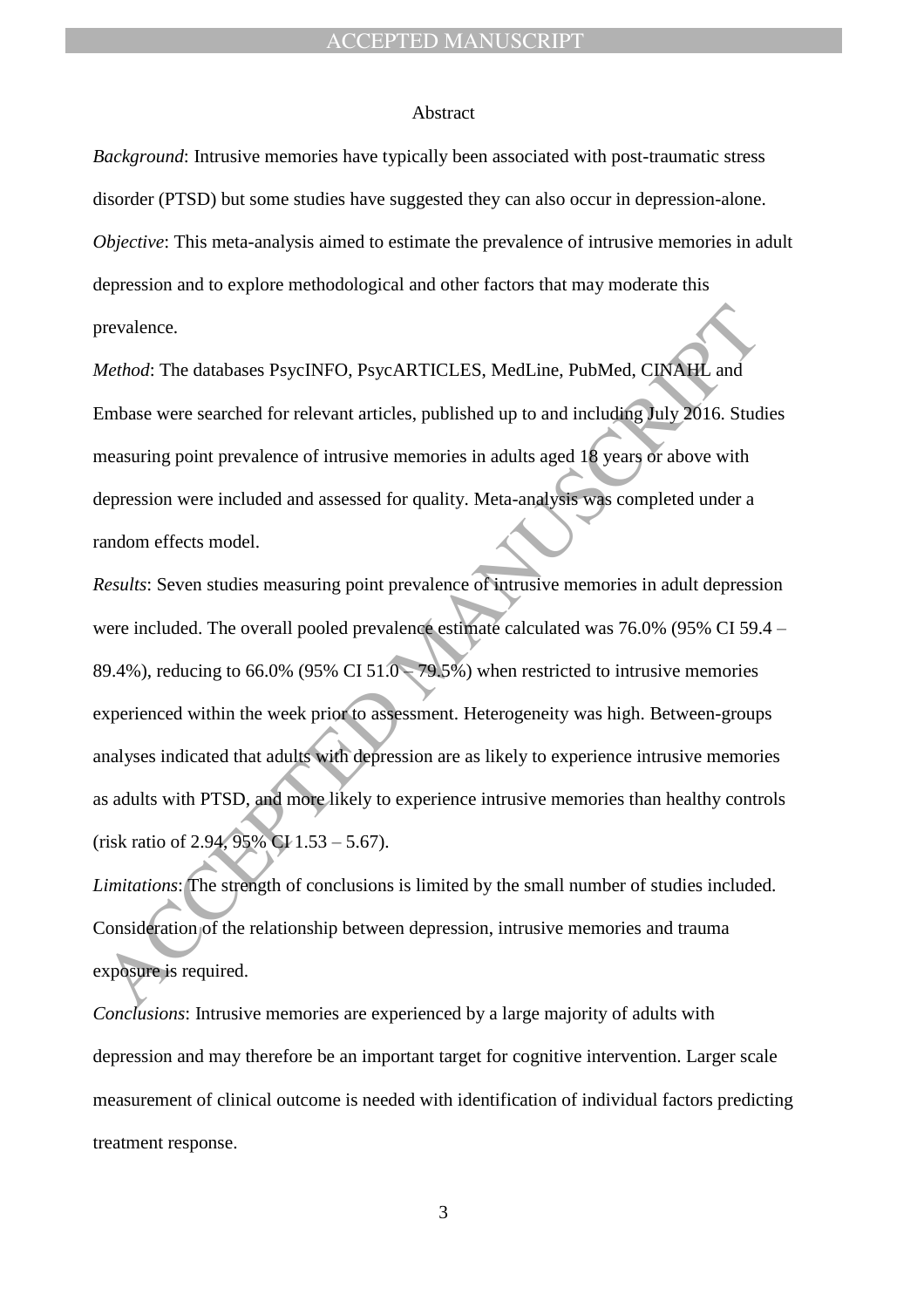*Keywords*: Prevalence, Depression, Intrusive Memory, Meta-analysis

The Prevalence of Intrusive Memories in Adult Depression: A Meta-Analysis

dentified target for advancing mental health care worldwide (World Health Organization<br>WHOJ, 2009, 2013). The most recent National Health Survey for England estimated the<br>iferime prevalence of depression at 19% in adults a Considered globally to be the leading cause of disability, depression is not only among the most debilitating of mental health difficulties for affected individuals but an identified target for advancing mental health care worldwide (World Health Organization [WHO], 2009, 2013). The most recent National Health Survey for England estimated the lifetime prevalence of depression at 19% in adults aged over 16 years (Craig et al., 2014). Therapeutic interventions within a cognitive behavioural framework are recommended in the psychological treatment of depression at all stages of severity under a stepped-care model and numerous studies have been presented in recent years attesting to their efficacy (National Institute for Health and Care Excellence [NICE], 2009). Although highly researched, evidence comparing the effectiveness of cognitive behaviour therapy (CBT) to other psychological interventions is mixed and rates of relapse and recurrence following treatment remain high (Hofmann et al., 2012; Richards, 2011; Vittengl et al. 2007). Cuijpers et al. (2013) report a large effect size in the superiority of CBT over control samples in their recent meta-analysis but describe considerable publication bias and argue that the efficacy of CBT in the treatment of depression has been overestimated.

Of recent interest in the adult depression literature has been the experience of intrusive memories, defined as uninvited memories that occur spontaneously and intrude on conscious thought (Brewin et al., 1996a). Intrusive memories have long been considered central to posttraumatic stress disorder (PTSD), listed in diagnostic criteria alongside other involuntary re-experiencing symptoms including recurring dreams and "flashbacks" or reliving with dissociation (American Psychiatric Association [APA], 2013; WHO, 1992). However, with increasing recognition that experience of intrusive memories is not unique to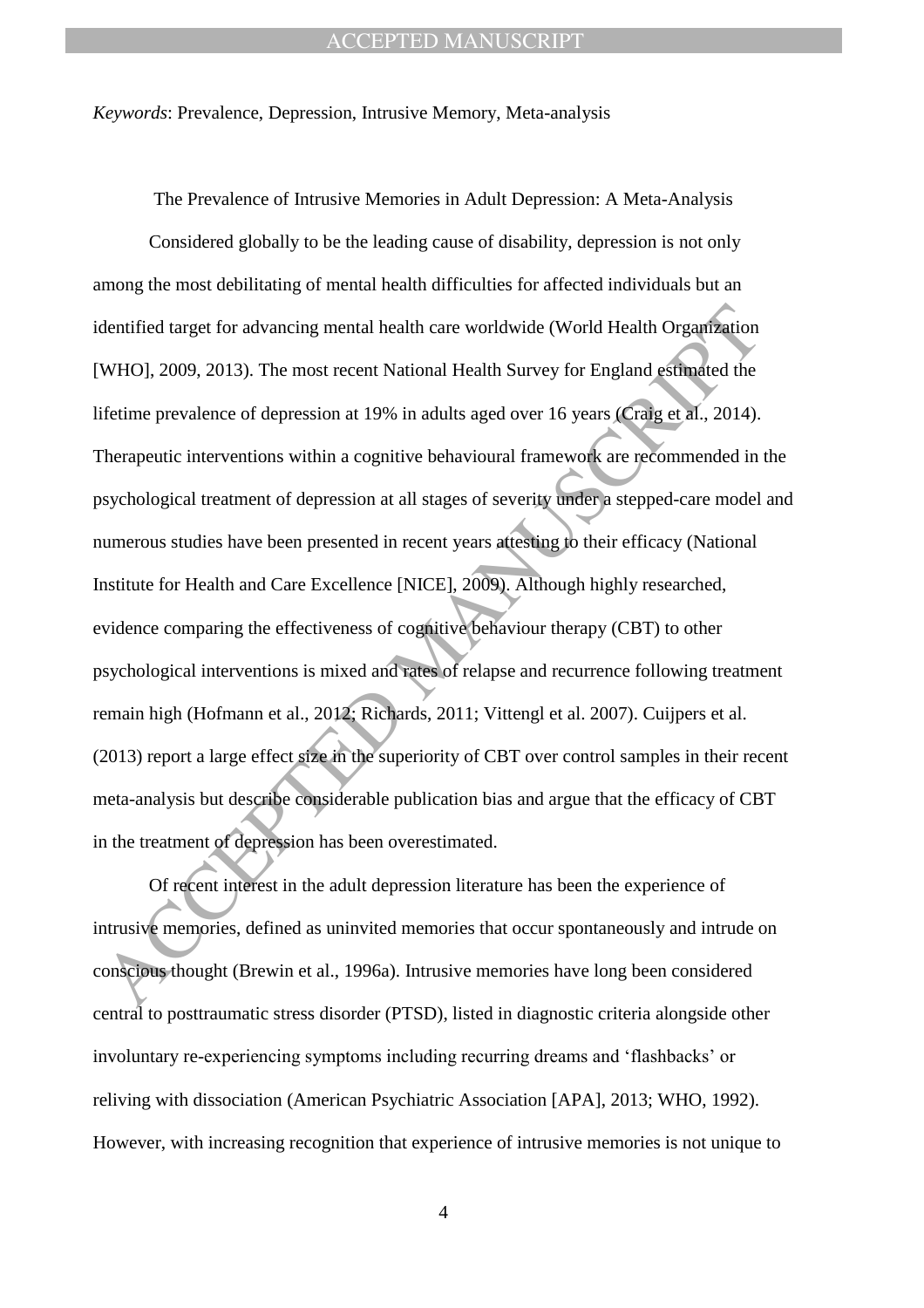cores for intrusiveness and avoidant behaviour associated with increased depression<br>everity. Brewin et al. (1996b) later replicated these findings in a mixed sex sample of<br>epressed adults. They identified intrusive memorie PTSD, evidence of this experience as common to many psychological disorders is growing with a move toward viewing intrusive memories as a transdiagnostic process (Harvey et al., 2004). The first to examine intrusive memories in depression, Kuyken and Brewin (1994) interviewed depressed women with histories of childhood abuse. They reported intrusive memories in approximately 85% of their sample accompanied by high avoidance, with higher scores for intrusiveness and avoidant behaviour associated with increased depression severity. Brewin et al. (1996b) later replicated these findings in a mixed sex sample of depressed adults. They identified intrusive memories following a range of negative life events, evidencing that this experience is not exclusive to survivors of abuse. Comparing adults with depression to adults with PTSD and a non-clinical control group, matched for histories of life events and trauma, Reynolds and Brewin (1998) reported a range of intrusive cognitions in all groups. Exploring intrusive memories in greater depth, they observed frequent intrusive memories and comparable levels of associated avoidance across matched samples of adults with depression and adults with PTSD (Reynolds & Brewin, 1999). Further, whilst dissociative re-experiencing continues to be considered a hallmark of PTSD, the experience of highly vivid intrusive memories with accompanying feelings of reliving and physiological sensation is one shared by adults with depression (Reynolds & Brewin, 1999; Patel et al., 2007).

Over the last two decades, researchers have assessed many aspects of intrusive memories in depression, including memory characteristics, content and qualities (e.g. Newby & Moulds, 2011a; Newby & Moulds, 2012; Parry & O"Kearney, 2014; Williams & Moulds, 2007a), memory appraisals (e.g. Newby & Moulds, 2010; Starr & Moulds, 2006) and cognitive avoidance (e.g. Newby & Moulds, 2011b; Williams & Moulds, 2007b). Further, longitudinal research has reported intrusive memories to be predictive of depressive symptomology six months later, a relationship that holds when severity of depression at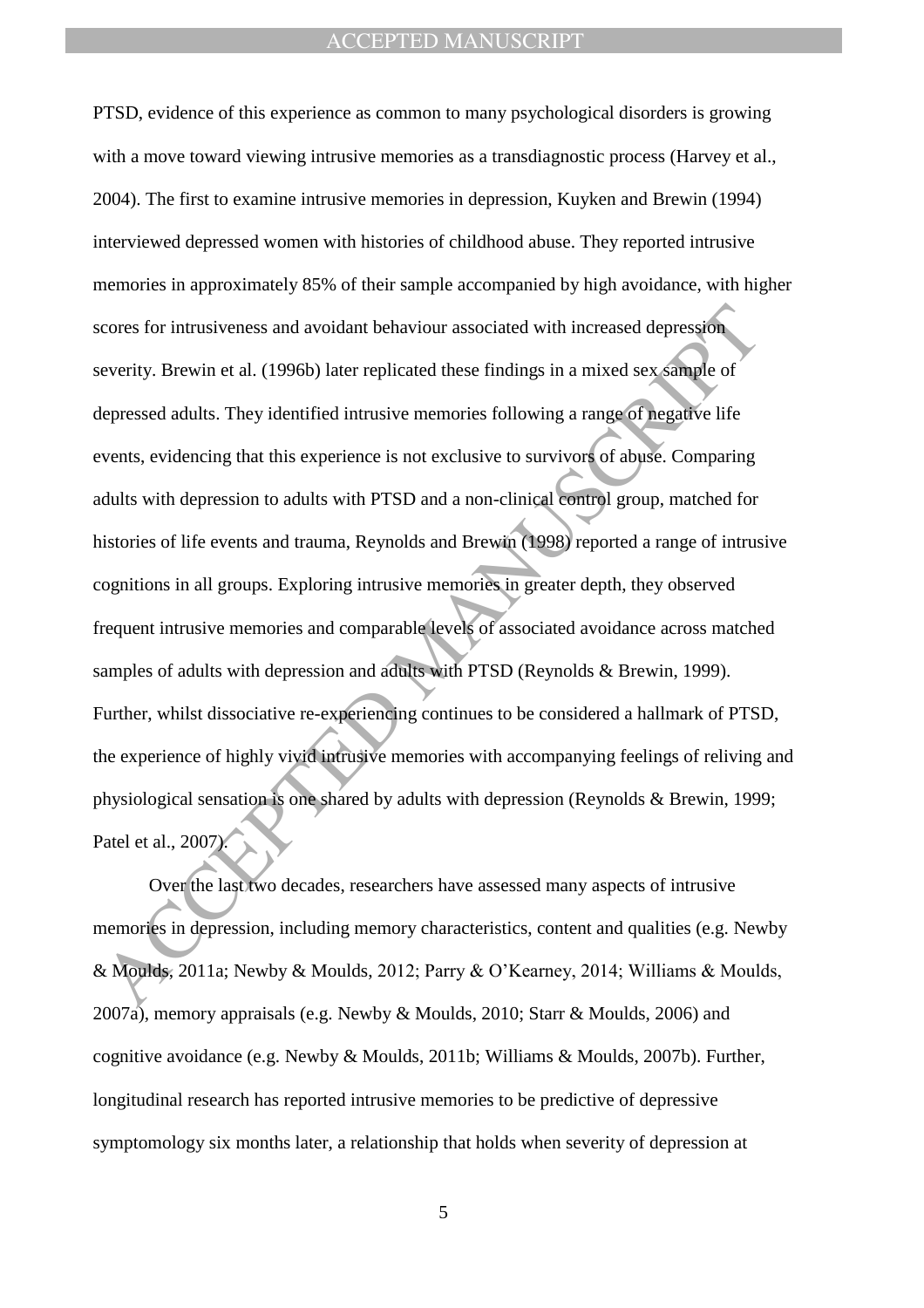baseline is controlled (Brewin et al., 1999). In their recent meta-analysis exploring the association between intrusive memories and depression, Mihailova and Jobson (2018) report positive associations of moderate size between intrusive memory frequency and depression and between distress experienced in response to these memories and severity of symptoms. Further, negative appraisals of intrusive experience, cognitive avoidance and rumination were seen to be moderately, positively associated with depression, thus proposing that the maladaptive appraisals and ineffective strategies employed in emotional regulation understood to be implicated in the onset and maintenance of depression with respect to processing of verbal cognitions are relevant also in the processing of negative, autobiographical memories (Mihailova & Jobson, 2018; Weßlau & Steil, 2014; Williams & Moulds, 2010).

een to be moderately, positively associated with depression, thus proposing that the maladaptive appraisals and ineffective strategies employed in emotional regulation<br>maladaptive appraisals and ineffective strategies empl Indeed, recognition that distressing intrusive memories are frequently observed in depression and may be implicated in its course and maintenance has sparked interest in the potential utility of cognitive interventions targeting this experience (Brewin et al., 2010; Newby et al., 2014). Given the success of psychological techniques (particularly elements of trauma-focused CBT) in addressing intrusive memories in the context of PTSD (Cusack et al., 2015), targeting such phenomena in depression may be an important adjunct to current therapies for depression. However, there remains uncertainty in the published literature as to the prevalence of intrusive memories in depression, thus rendering the potential application of this research programme unknown. The primary aim of the current study was to conduct a meta-analysis to provide a best estimate of the prevalence of intrusive memories in adults with depression, with a view to appraising the extent to which depression is characterised by the presence of intrusive memories If intrusive memories are a common or even core feature of adult depression, this would have implications for assessment and treatment plans in routine clinical practice. It must be acknowledged that, as is common in meta-analysis, the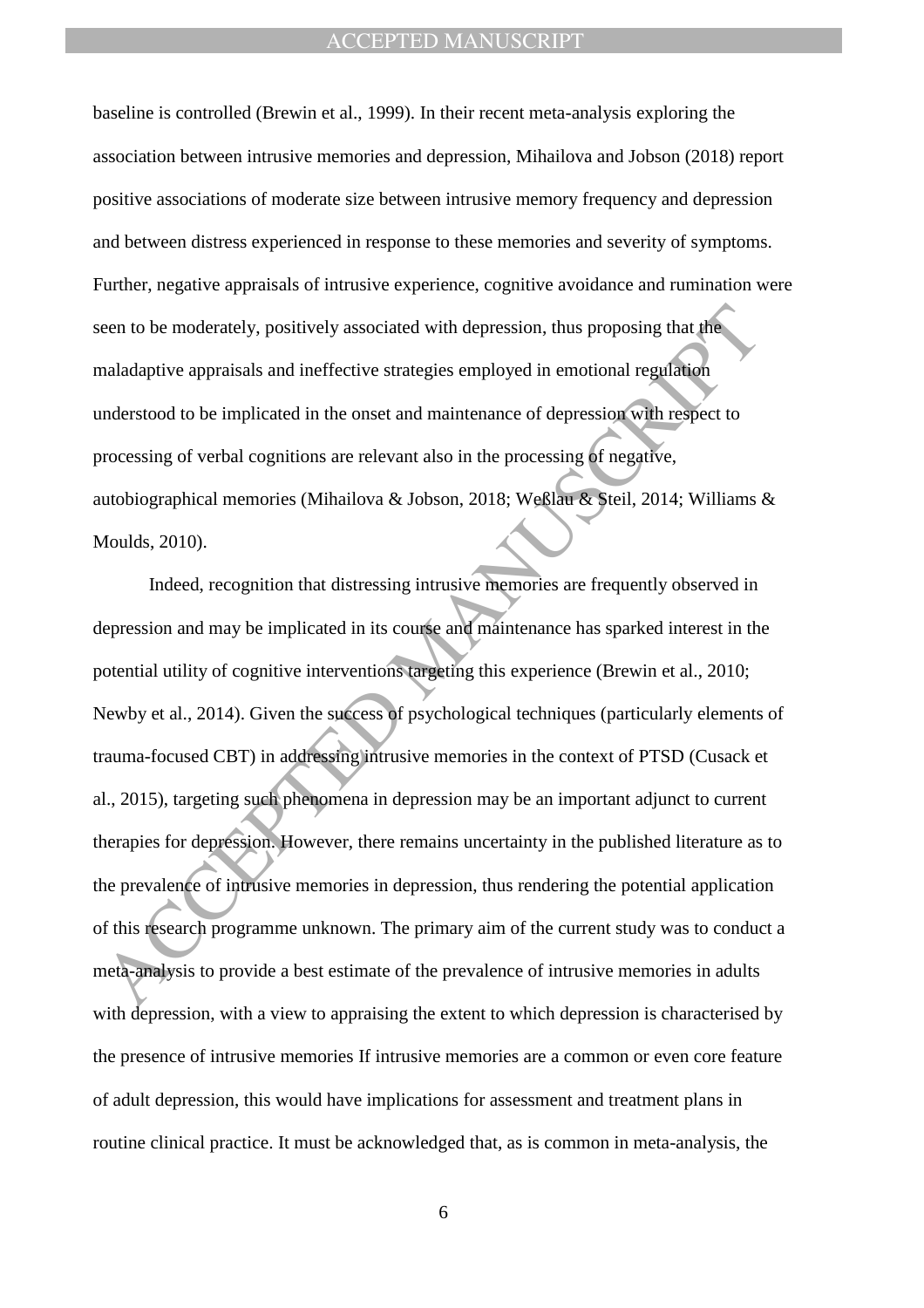mall number of studies under a random-effects model increases the risk of error in<br>
stimating between-studies variance, inviting suggestion that meta-analysis with small<br>
statistical review of results with known limitation review presented here includes a small number of studies and it is therefore prudent to outline the limitations this brings. IntHout et al., (2015) observed that of 2,009 meta-analyses reporting dichotomous outcomes, selected from the Cochrane Database of Systematic Reviews published between the years 2009 and 2013, the number of studies included ranged from 2 to 7 studies, with a mean average of 4 studies. Performing a meta-analysis with a small number of studies under a random-effects model increases the risk of error in estimating between-studies variance, inviting suggestion that meta-analysis with small numbers of studies should be avoided. However, Borenstein et al. (2009) argue that providing a statistical review of results with known limitations, albeit with likely high heterogeneity, is preferable to not doing so and thus leaving conclusions to be drawn unconcernedly from individual studies without systematic review. Although it must be recognised that the sample sizes of selected studies and the total number of studies included in a meta-analyses may result in significant between-studies heterogeneity, thus raising questions regarding reliability, it is also observed that combining several small studies in meta-analysis can achieve more accurate effect size estimates than can a single large study alone (IntHout et al., 2012). Thus, despite the limitations discussed, the current meta-analysis feels timely to provide initial indication of the potential application of rapidly expanding research exploring the experience of intrusive memories in adult depression. As recommended by Schmidt and Hunter (2015), this paper will serve to synthesise the results of the extant literature, inviting update as research in this field continues to grow.

Assessment of the prevalence of intrusive memories is challenged by methodological differences across studies including assessment of depression, handling of comorbid difficulties including PTSD and, in particular, the operationalisation and assessment of intrusive memories. This study therefore also aimed to explore the potential methodological factors influencing the prevalence rate, particularly with regard to assessment of clinical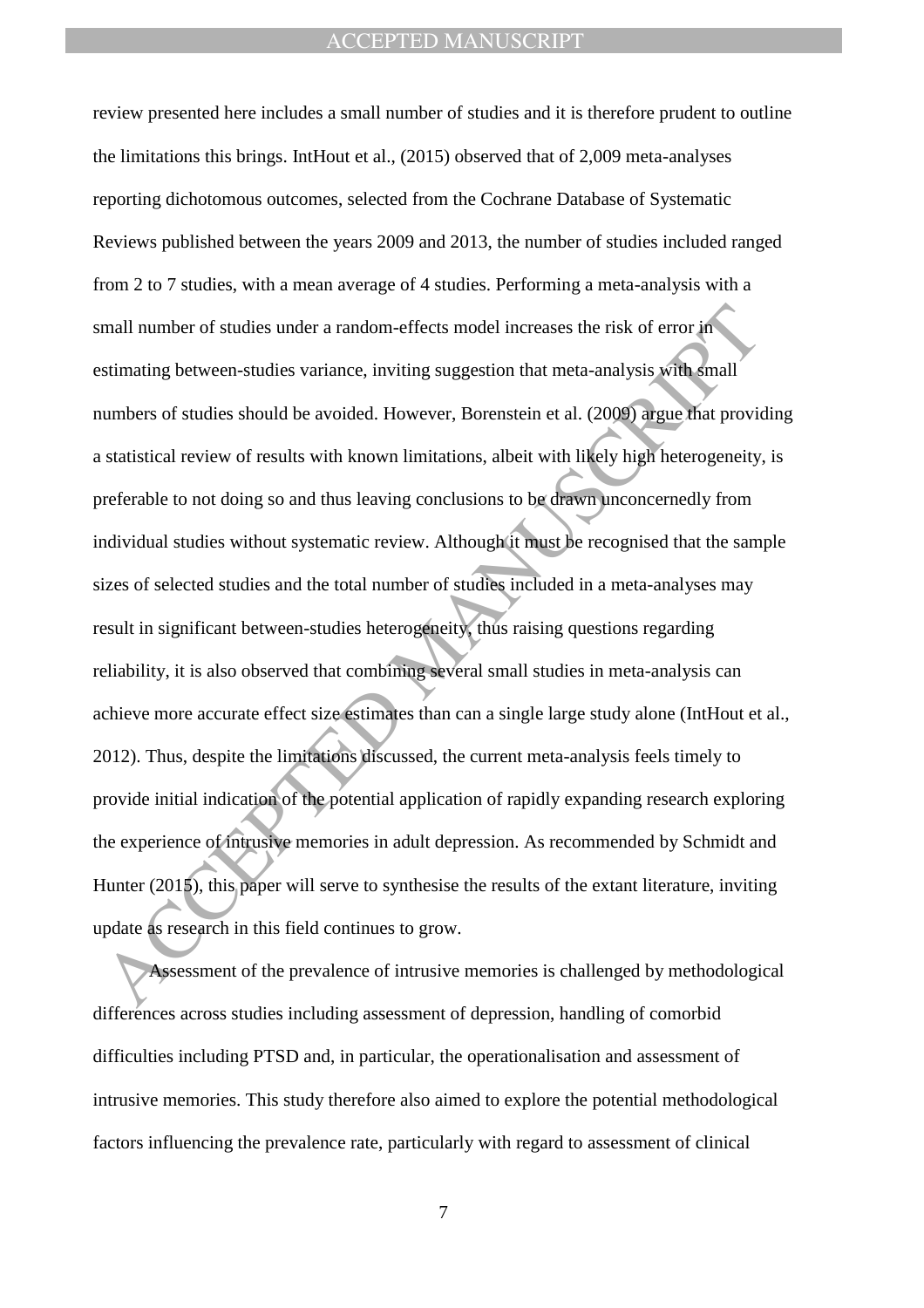presentation and identification of intrusive memories. Additional analyses were considered to assess the impact of potential moderator variables but were not conducted due to the small number of studies included and subsequent lack of statistical power.

#### **Method**

This review was registered on the PROSPERO register of systematic reviews  $(7<sup>th</sup>$ June 2016, CRD42016040129). The current review was conducted in line with the metaanalysis of observational studies in epidemiology guidelines (MOOSE; Stroup et al., 2000) and utilised the preferred reporting items for systematic reviews and meta-analyses framework (PRISMA; Moher et al., 2009) to record the search process and paper selection.

#### **Literature Search**

une 2016, CRD42016040129). The current review was conducted in line with the meta-<br>analysis of observational studies in epidemiology guidelines (MOOSE: Strong et al., 2000<br>and utilised the preferred reporting items for sys An initial literature search of the databases PsycINFO, PsycARTICLES, MedLine, PubMed, CINAHL and Embase was conducted in July 2016 to identify published research measuring the point prevalence of intrusive memories in adult depression. Articles were selected where the search terms (*intrusi\** OR *involuntary*) AND (*memor\**) AND (*depress\** OR *dysthymi\**) appeared within the title or abstract. The search was restricted to peerreviewed articles published in English. Studies were included if they: (a) provided a measure of the prevalence of intrusive memories; (b) comprised a sample of adults aged 18 years or over; and (c) employed a sample with clinically significant depression, as assessed through screening or through use of diagnostic interviews. Studies were excluded if: (a) the sample consisted exclusively of adults with depression who reported experience of intrusive memories, i.e. they were selected for the presence of intrusive memories; (b) the sample was selected for mental or physical health comorbidity or trauma exposure; or (c) an experimental manipulation occurred prior to measurement of the prevalence of intrusive memories, including where retrieval of intrusive memories was cued. Articles identified through the initial search were screened for eligibility by the first author through inspection of the title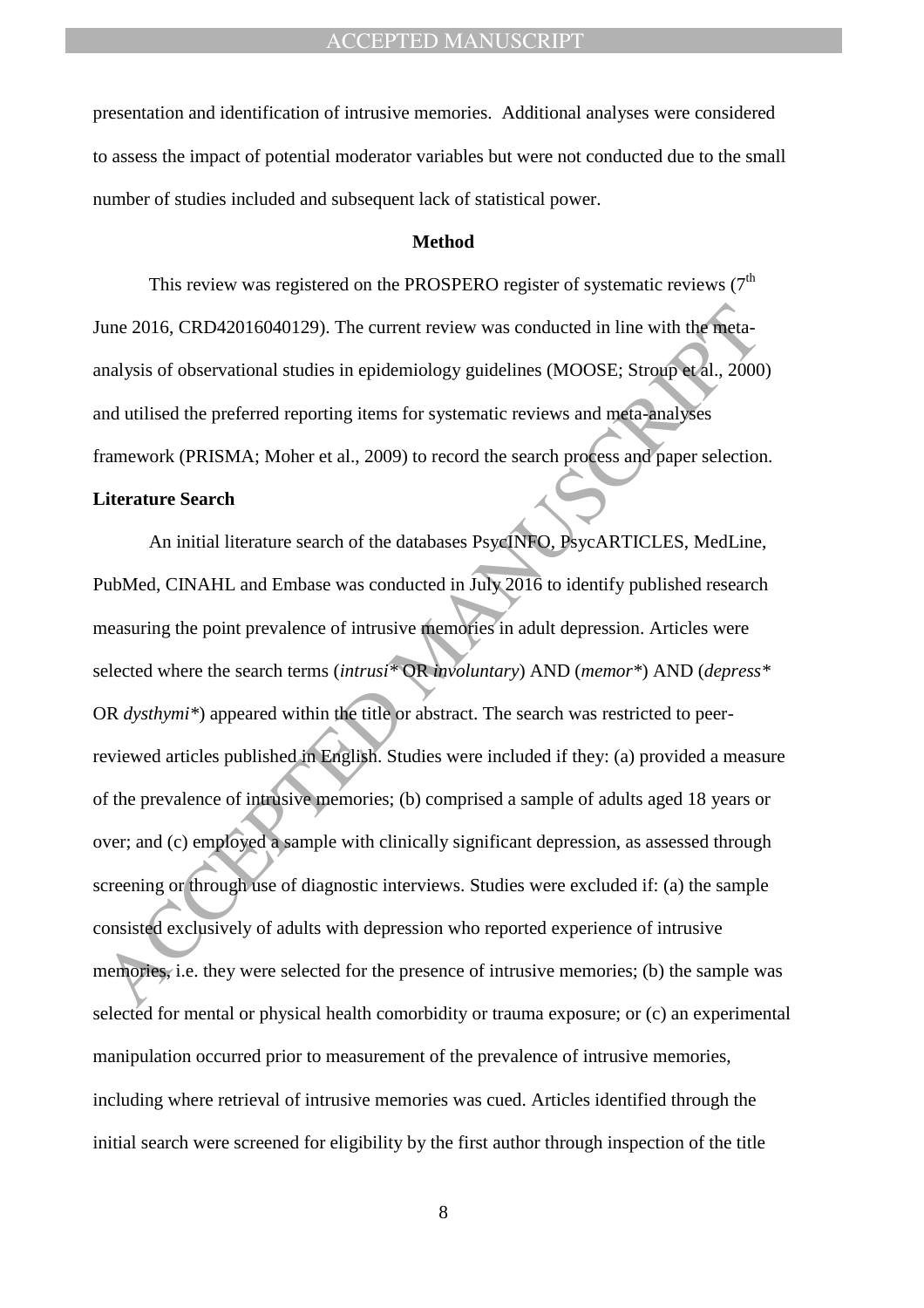and abstract. Identified articles were read in full by the first and second authors, with any disagreements resolved through discussion. The reference sections of selected papers were then hand searched.

#### **Quality Assessment**

Richardson et al. (1999), adapted for appraisal of articles considering prevalence of<br>
ymptomology, as opposed to disease prevalence, with hierarchy of levels identified prior<br>
systesment. Each article was rated green (cri Quality assessment of the seven included studies was guided by the criteria offered by Richardson et al. (1999), adapted for appraisal of articles considering prevalence of symptomology, as opposed to disease prevalence, with hierarchy of levels identified prior to assessment. Each article was rated green (criterion fully met), amber (criterion partially met) or red (criterion not met) against each quality criterion, as detailed in Supplementary Material A. All articles were assessed independently by two reviewers to determine whether (a) the clinical sample of adults with depression was clearly defined and recruited against explicit diagnostic criteria; (b) the sample was representative, assessed according to source of participant recruitment (community sampling vs. clinical recruitment only); (c) consideration was given to comorbid PTSD in the assessment and inclusion of participants; (d) the experience of intrusive memories was clearly operationalised; and (e) a clearly identified time frame for point prevalence was given. An overall quality rating was then calculated for each article, with green ratings scoring 2, amber ratings scoring 1 and red ratings scoring 0, giving a total score out of a possible maximum of 10.

# **Statistical Analysis**

All analyses were performed in OpenMeta[Analyst] (Wallace et al., 2012). The primary variable of interest across studies was the prevalence of intrusive memories in adults with depression. This was considered a measure of effect size with a single prevalence estimate extracted from each study, presented as percentages to aid comprehension. Where depressed samples were split into trauma-exposed depressed (TED) and depressed adults without trauma (DWT), these groups were combined to give a single prevalence estimate.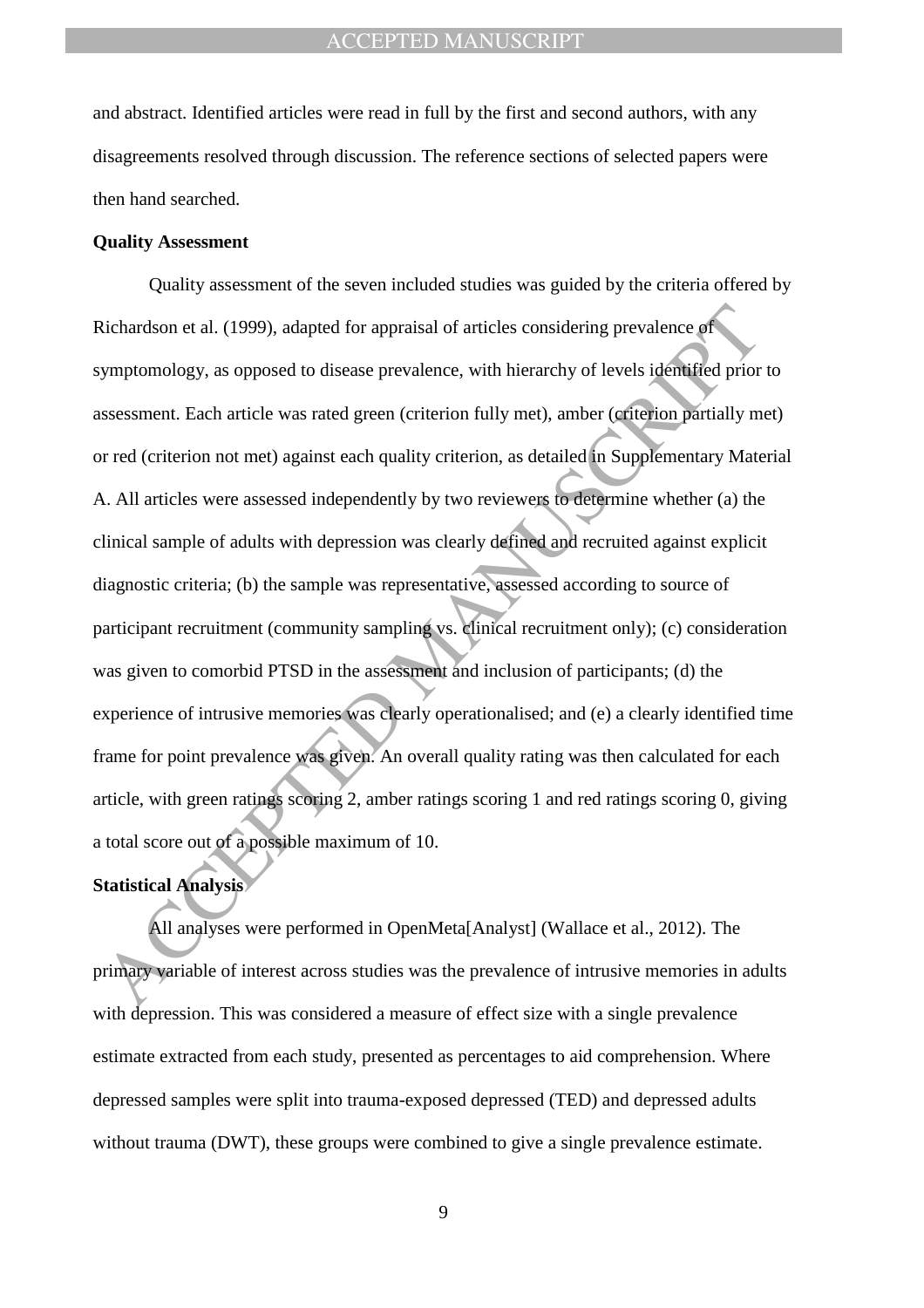With prevalence estimates as high as 96.0% (Newby & Moulds, 2010), the Freeman-Tukey double arcsine transformation was performed (Freeman & Tukey, 1950), as recommended by Barendregt et al. (2013) to avoid weighting bias where prevalence estimates approach upper and lower limits. To allow comparison of the prevalence across groups in controlled samples, estimates of the prevalence of intrusive memories in adults with PTSD and in healthy control samples (HC) were extracted, where available. Where control samples were split into recovered depressed and never depressed, these groups were combined to give a single prevalence estimate. With one study reporting prevalence of 100% in PTSD, risk ratios are presented rather than odds ratios (Deeks et al., 2011).

amples (HC) were extracted, where available. Where control samples were split into<br>ecovered depressed and never depressed, these groups were combined to give a single<br>revalence estimate. With one study reporting prevalenc Considerable heterogeneity was expected given the inclusion of studies with diverse demographics including in severity of depression, recruitment from community and clinical settings with some participants accessing pharmaceutical or psychological treatment and variation in the assessment of intrusive memories. In acknowledgement of this, a randomeffects model was employed, with each sample supposed to provide a prevalence estimate from among the range of possible prevalence rates observed within the population and weighted according to the inverse of its variance (Borenstein et al., 2009; DerSimonian & Laird, 1986). The heterogeneity of studies included in each analysis was tested through use of the *Q* statistic, to determine the proportion of variance that may be attributed to sampling error, and the  $I^2$  statistic (Higgins & Thompson, 2002), to assess between-studies variability. Confidence intervals are provided to supplement point estimate  $I^2$  statistics to account for bias observed when the number of studies included in a meta-analysis is small (von Hippel, 2015), calculated according to the formulae offered by Borenstein et al. (2009). Sensitivity analyses were undertaken to test whether key methodological aspects of the included studies (e.g. excluding studies that did not use a structured interview to assess depression or the presence of intrusive memories) altered the pattern of results.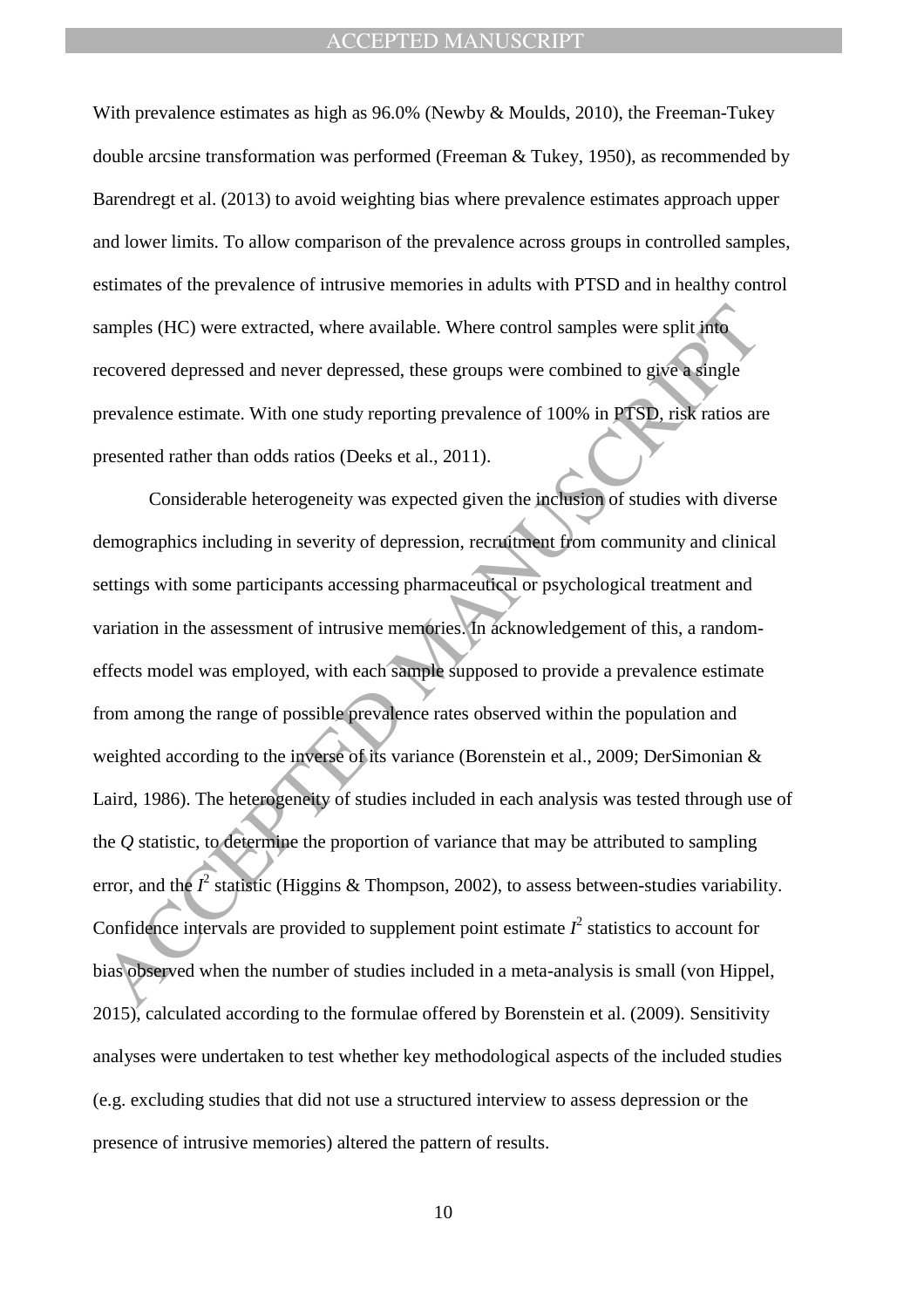#### **Results**

#### **Search Results**

The results of the literature search and overview of paper selection are presented in Figure 1. The initial search generated 368 unique results that were screened for eligibility by the first author. The 32 identified articles were read in full by the first and second authors (Supplementary Material B), with any disagreements resolved through discussion, resulting in identification of 9 eligible papers. The reference sections of these articles were hand searched, revealing one additional paper. Where more than one paper presented the same data, paper selection was based on the inclusion of a comparison group, if applicable, or earliest publication date; this resulted in the exclusion of three papers. This gave a final sample of seven original articles to be included in the meta-analysis involving a total of 262 adults with depression, marked by asterisks in the reference list (Table 1).

# **Consideration of Publication Bias**

Supplementary Material B), with any disagreements resolved through discussion result<br>in identification of 9 eligible papers. The reference sections of these articles were hand<br>are thed, revealing one additional paper. Wher Given the inclusion of fewer than 10 studies, a funnel plot was not generated, in line with Anzures-Cabrera and Higgins' (2010) recommendations. Other statistical approaches were instead considered but the measure of prevalence of intrusive memories was invariably among a range of outcome variables in the included studies and was often not the variable of primary focus. Taking a statistical measure of publication bias based on the prevalence rates reported therefore felt less appropriate and a formal measure of publication bias is therefore not presented. Although the observed prevalence rate may be less likely to have directly impacted on paper publication, the findings of the current meta-analysis should be considered alongside the possibly that studies recording a low prevalence rate may have obtained insufficient data to measure the outcome variable of interest and may therefore have remained unpublished.

### **Methodological Quality**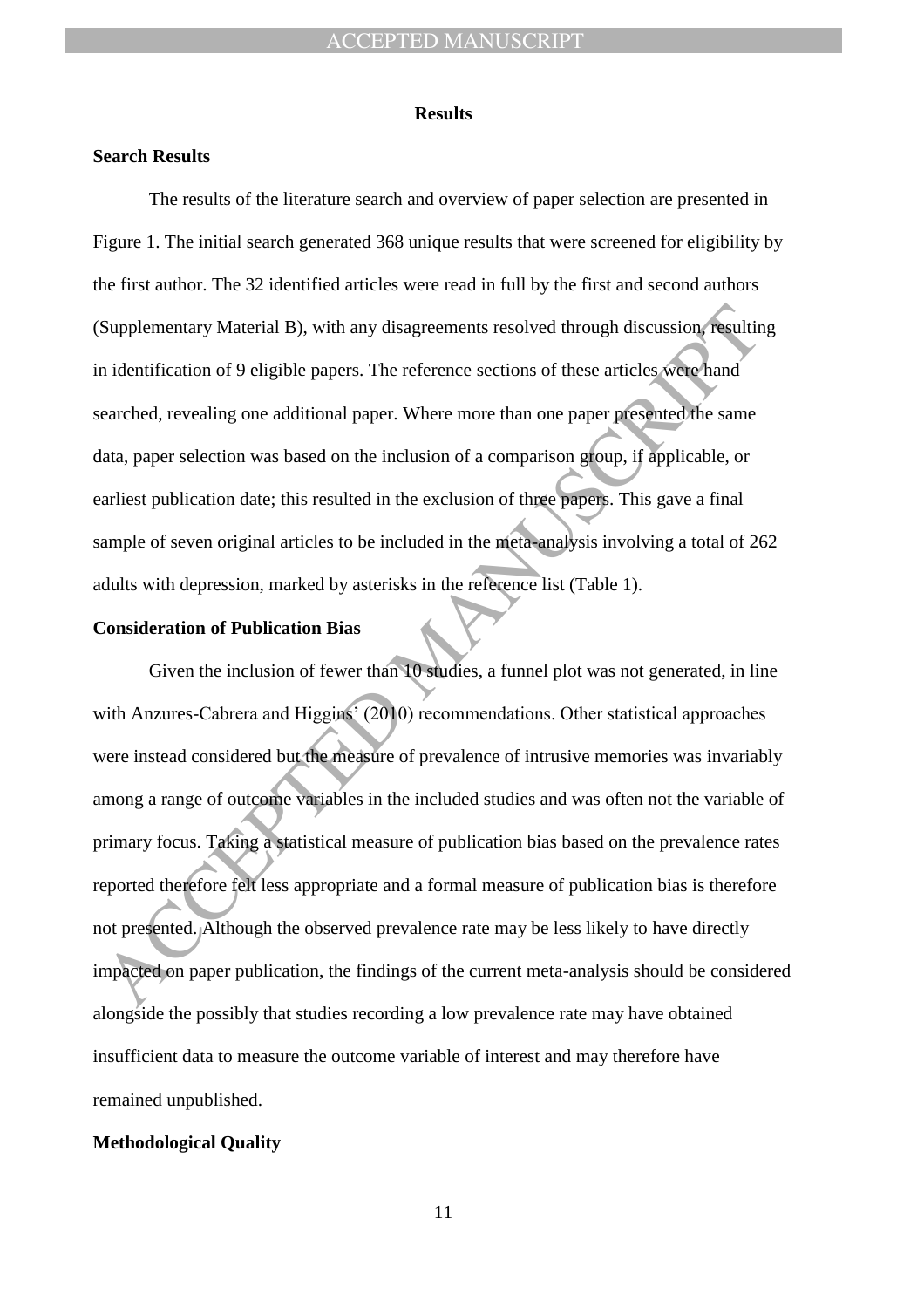Escriptions of the assessment of depression, measurement of the prevalence of infinitive<br>nemories and assessment of PTSD across studies are provided in Tables 3, A and 5,<br>especifiely.<br>INSERT FIGURE 1 HERE INSERT TABLE 1 HE Following the rating of each study against the five identified quality criteria, the initial rate of agreement between the first and second authors was 86%. Disagreements were resolved through discussion reaching consensus. Agreed quality ratings are presented in Table 2. All studies fully met or partially met at least four of the five quality criteria, with a minimum overall quality rating assigned of five and a maximum assigned of nine. Full descriptions of the assessment of depression, measurement of the prevalence of intrusive memories and assessment of PTSD across studies are provided in Tables 3, 4 and 5, respectively.

[INSERT FIGURE 1 HERE]

[INSERT TABLE 1 HERE]

[INSERT TABLE 2 HERE]

**[INSERT TABLE 3 HERE**]

[INSERT TABLE 4 HERE]

[INSERT TABLE 5 HERE]

# **Pooled Prevalence**

Prevalence of intrusive memories reported in the seven studies included was pooled to obtain an overall prevalence estimate of 76.0% (95% CI 59.4 – 89.4%), with considerable heterogeneity observed between studies,  $I^2 = 87.6\%$  (95% CI 76.86 – 93.40%),  $Q(6) = 48.53$ ,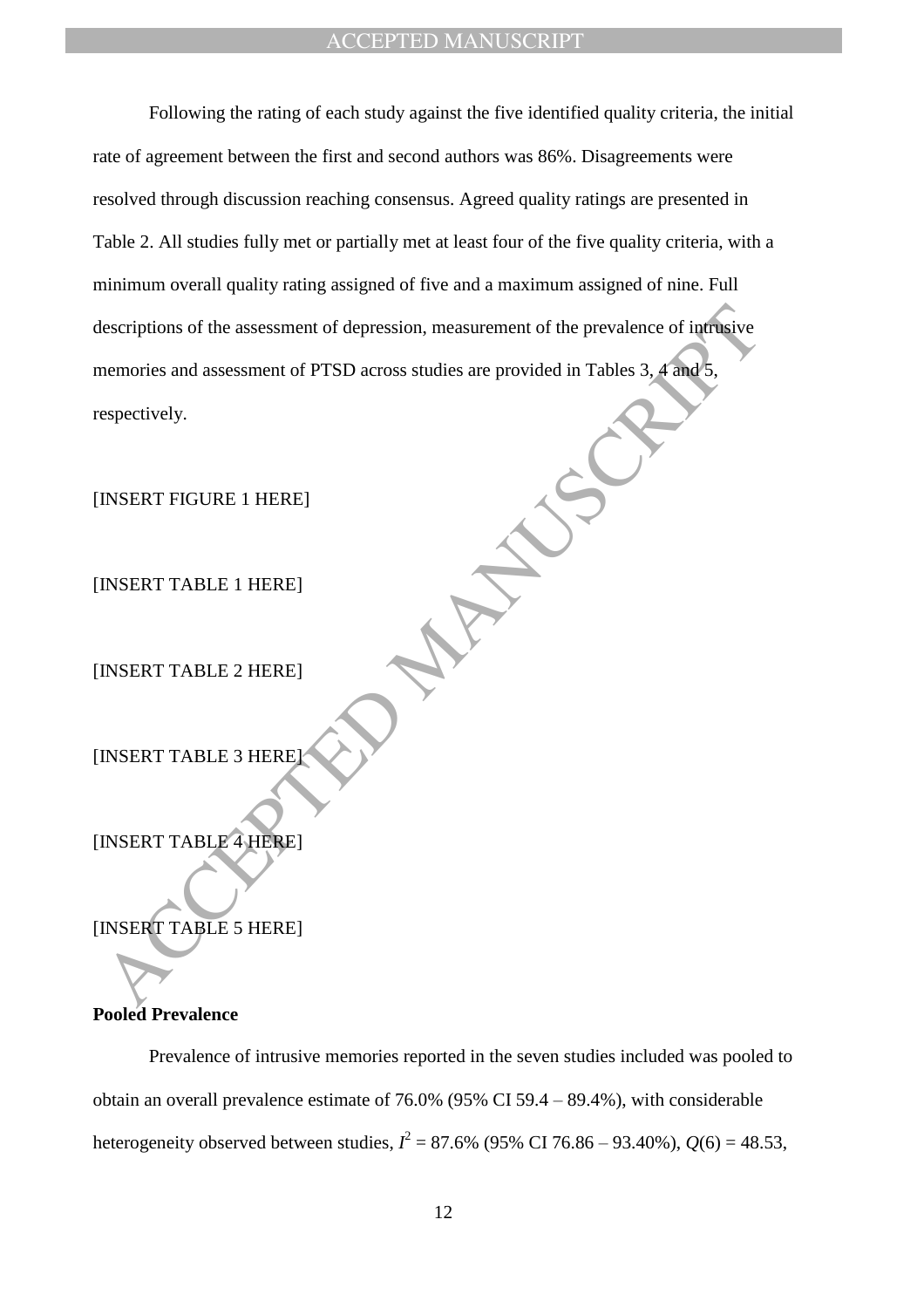$p < .001$  (Figure 2). Removing each study in turn to assess the impact on the model obtained prevalence estimates ranging from 71.8% (95% CI 54.7 – 86.3%) to 80.7% (95% CI 66.0 – 92.2%), indicating that the overall prevalence estimate was not unduly affected by any one study. Considerable heterogeneity continued to be observed in all analyses (Table 6).

#### **Sensitivity Analyses**

The analysis was run only including the five studies in which depression was assessed via clinical interview against explicit diagnostic criteria by the research team (Table 3). It is possible that the use of self-report measures and acceptance of unconfirmed diagnoses made by referring clinicians may have resulted in the inclusion of participants presenting with symptoms falling outside of clinical significance. However, the prevalence estimate obtained was 71.6% (95% CI 50.5 – 88.9%) and therefore close to the overall prevalence estimate, with considerable heterogeneity remaining between studies,  $I^2 = 88.2\%$  (95% CI 75.1 – 94.4%),  $Q(4) = 34.01$ ,  $p < .001$ .

The analysis was run only including the five studies in which depression was asses<br>via clinical interview against explicit diagnostic criteria by the research team (Table 3). It<br>sossible that the use of self-report measur Of the seven studies included, four controlled for the presence of PTSD, excluding adults with PTSD from the sample or from the depression group, where a control sample of adults with PTSD was employed (Table 5). Adjusted prevalence estimates were calculated for those studies that did not exclude comorbid PTSD but where the number of participants with comorbid PTSD was reported, making the conservative assumption that each of these participants reported intrusive memories. The analysis was run with these adjusted prevalence rates entered and with the one study excluded that did not exclude on the basis of PTSD and did not report the number of participants meeting criteria for this diagnosis. This gave a prevalence estimate of 73.5% (95% CI 53.1 – 89.8), with considerable heterogeneity,  $I^2$  = 90.58 (95% CI 82.2 – 95.0%), *Q*(5) = 53.05, *p* < .001, and thus close to the overall prevalence estimate.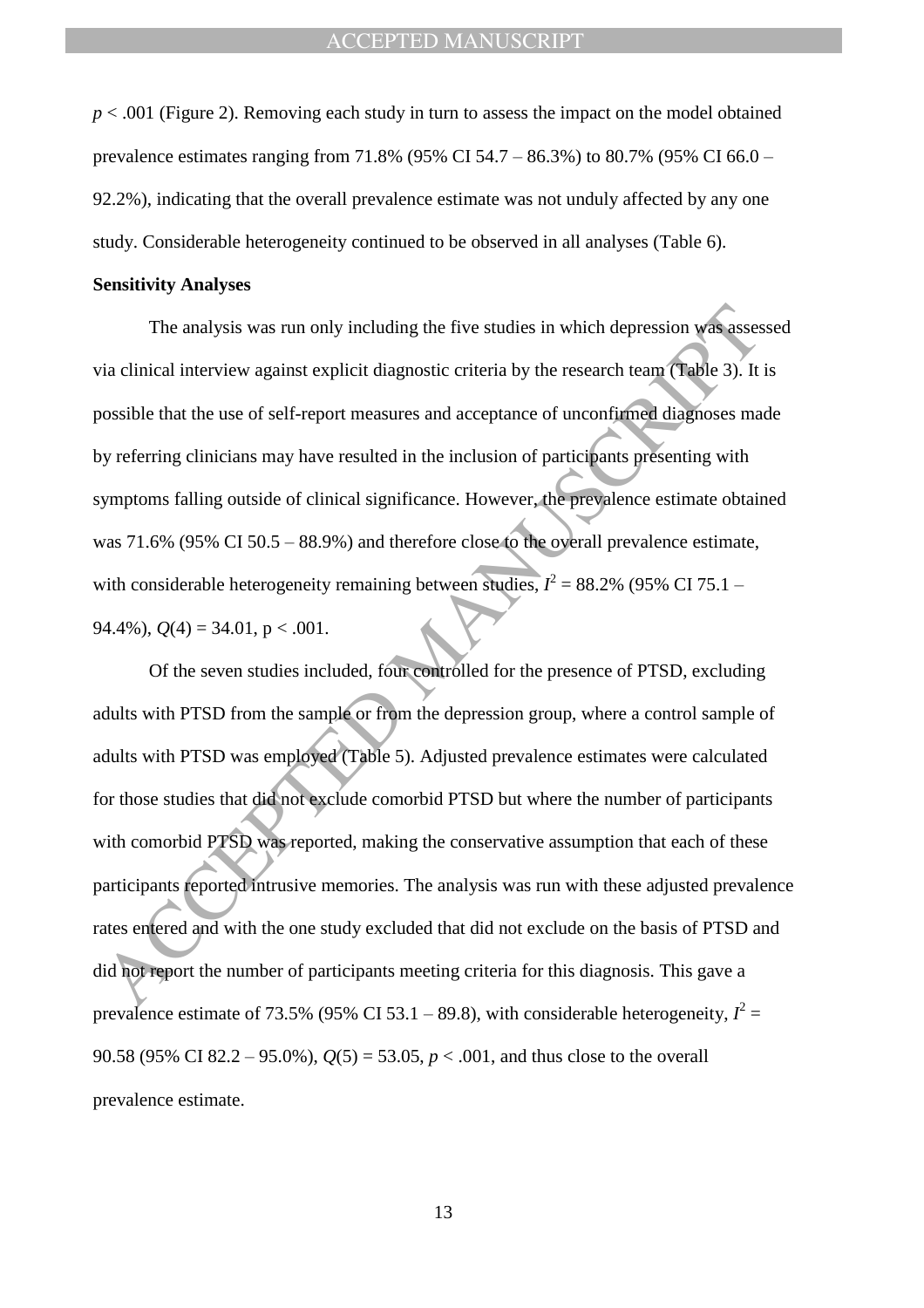Newby and Moulds (2010) prompted for the most recent intrusive memory, limited to the<br>occurring within the previous 12 months, whilst Patel et al. (2007) prompted for intrusive<br>nemories from a "typical" week or experience Estimates reported in the five studies with a point prevalence defined as occurring within the previous week were pooled (Table 4), obtaining a prevalence estimate of 68.4% (95% CI 49.2 – 85.0%), with considerable heterogeneity,  $I^2 = 86.00\%$  (95% CI 69.3 – 93.6%),  $Q(4) = 28.57$ ,  $p < .001$ . Included in this analysis were two studies that asked first for intrusive memories in the previous week but, where none were reported, provided prompts; Newby and Moulds (2010) prompted for the most recent intrusive memory, limited to those occurring within the previous 12 months, whilst Patel et al. (2007) prompted for intrusive memories from a "typical" week or experienced during the last depressive episode. With these studies excluded, the prevalence estimate reduced to 66.0% (95% CI 51.0 – 79.5%), with heterogeneity falling below significance,  $I^2 = 64.21$  (95% CI 0.0 – 89.7%),  $Q(2) = 5.59$ ,  $p =$ .06.

Finally, the analysis was run using only the five studies that measured the prevalence of intrusive memories via interview, which may be assumed to have allowed the researchers to confirm participants' understanding of the concept of intrusive memories prior to assessing their experience. The prevalence estimate obtained was very close to the overall prevalence estimate calculated, at 75.9% (95% CI 58.0 – 90.2%) with considerable heterogeneity,  $I^2 =$ 85.38% (95% CI 67.7 – 93.4%), *Q*(4) = 27.36, *p* < .001.

### **Between Groups Analyses**

Risk ratios were analysed for the experience of intrusive memories in depression against adults with PTSD and healthy controls. For the three studies including a comparison group of adults with PTSD, risk ratios between the prevalence estimates recorded in depression and those recorded in PTSD were pooled to obtain an overall risk ratio of 1.25 (95% CI 0.99 – 1.58), approaching significance at  $p = 0.06$  with considerable heterogeneity between studies,  $I^2 = 79.8\%$  (95% CI 36.0 – 93.6%),  $Q(2) = 9.90$ ,  $p = .007$ . This suggests a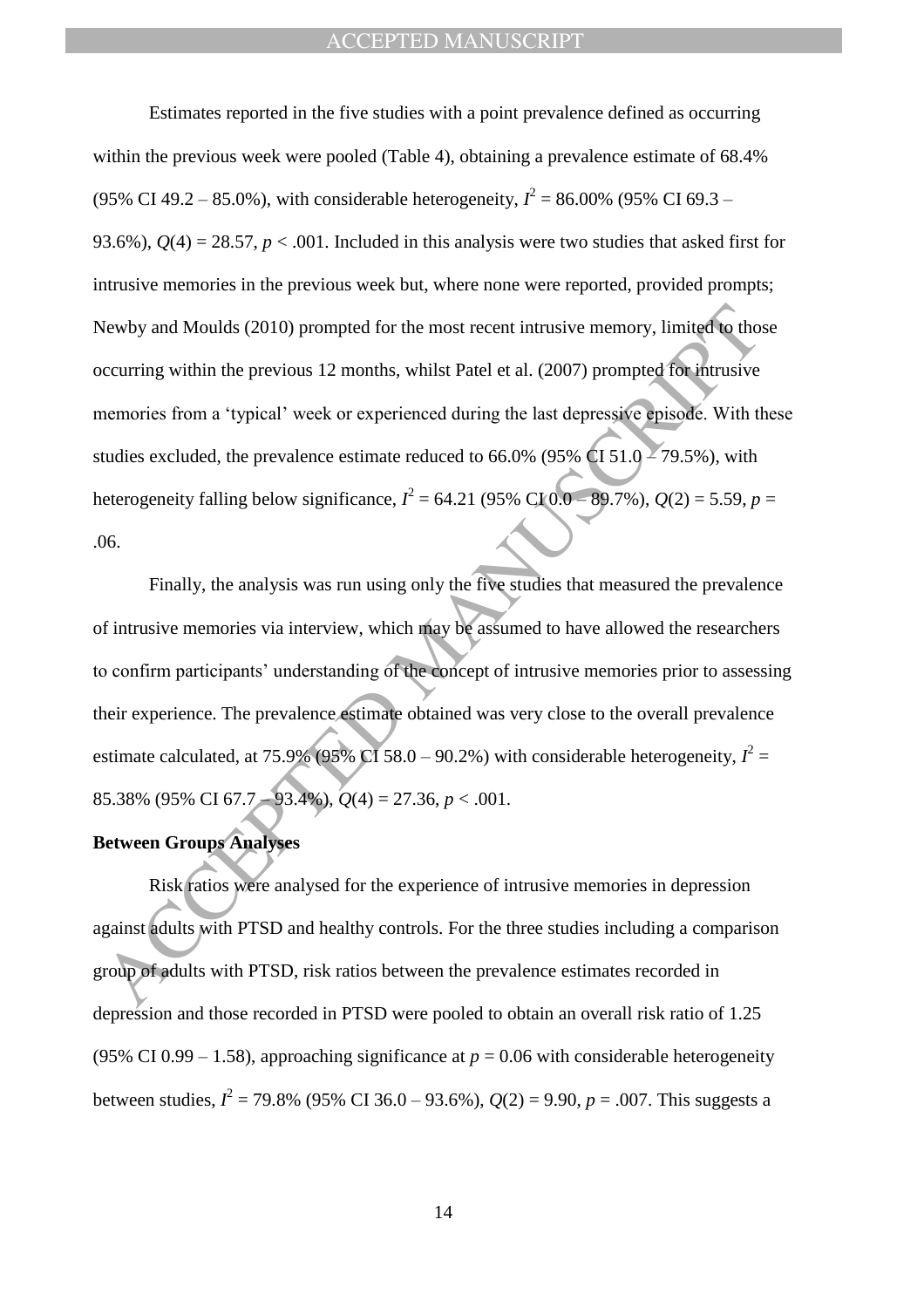trend toward an increased risk of experiencing intrusive memories in PTSD than in depression.

For the three studies including a group of healthy controls, risk ratios between the prevalence estimates recorded in adults with depression and those without were pooled to obtain an overall risk ratio of 2.94 (95% CI 1.53 – 5.67), with heterogeneity falling below significance,  $I^2 = 0$ % (95% CI 0.0 – 94.9%),  $Q(2) = 1.135$ ,  $p = .57$ . The zero value of  $I^2$  here should be considered with caution given the small number of studies included in this analysis and the wide confidence interval presented. The risk ratio calculated was significant at  $p =$ .001 and indicates that adults with depression are significantly more likely to experience intrusive memories than healthy controls.

# **Discussion**

ignificance,  $\vec{F} = 0\%$  (95% CT 0.0 – 94.9%),  $Q(2) = 1.135$ ,  $p = .57$ . The zero value of  $\vec{F}$  he<br>bould be considered with caution given the small number of studies included in this analy<br>and the wide confidence interv A growing trend in recent years, research aiming to identify the effective components of cognitive interventions has seen consideration of intrusive memories as a transdiagnostic process, observed not only in PTSD but across a range of mental health presentations. The suggestion that intrusive memories occur frequently in depression and may play a role in its course and maintenance has inspired thought as to the potential utility of this experience as a cognitive target for intervention. However, the likely impact of such interventions has been obscured by the lack of consistency in observed prevalence across studies. To address this disparity, the current meta-analysis aimed to calculate an overall estimate of the prevalence of intrusive memories in adult depression and to explore potential factors influencing this prevalence rate. A total of seven studies met the inclusion criteria, measuring the prevalence of intrusive memories in adults aged 18 years or over with clinical depression, yielding a total of 262 participants. The results indicate an overall prevalence estimate of 76.0% (95% CI 59.4 – 89.4%), remaining stable when each study was omitted in turn. The overall prevalence estimate was not markedly affected by assessment of depression (diagnostic interview vs.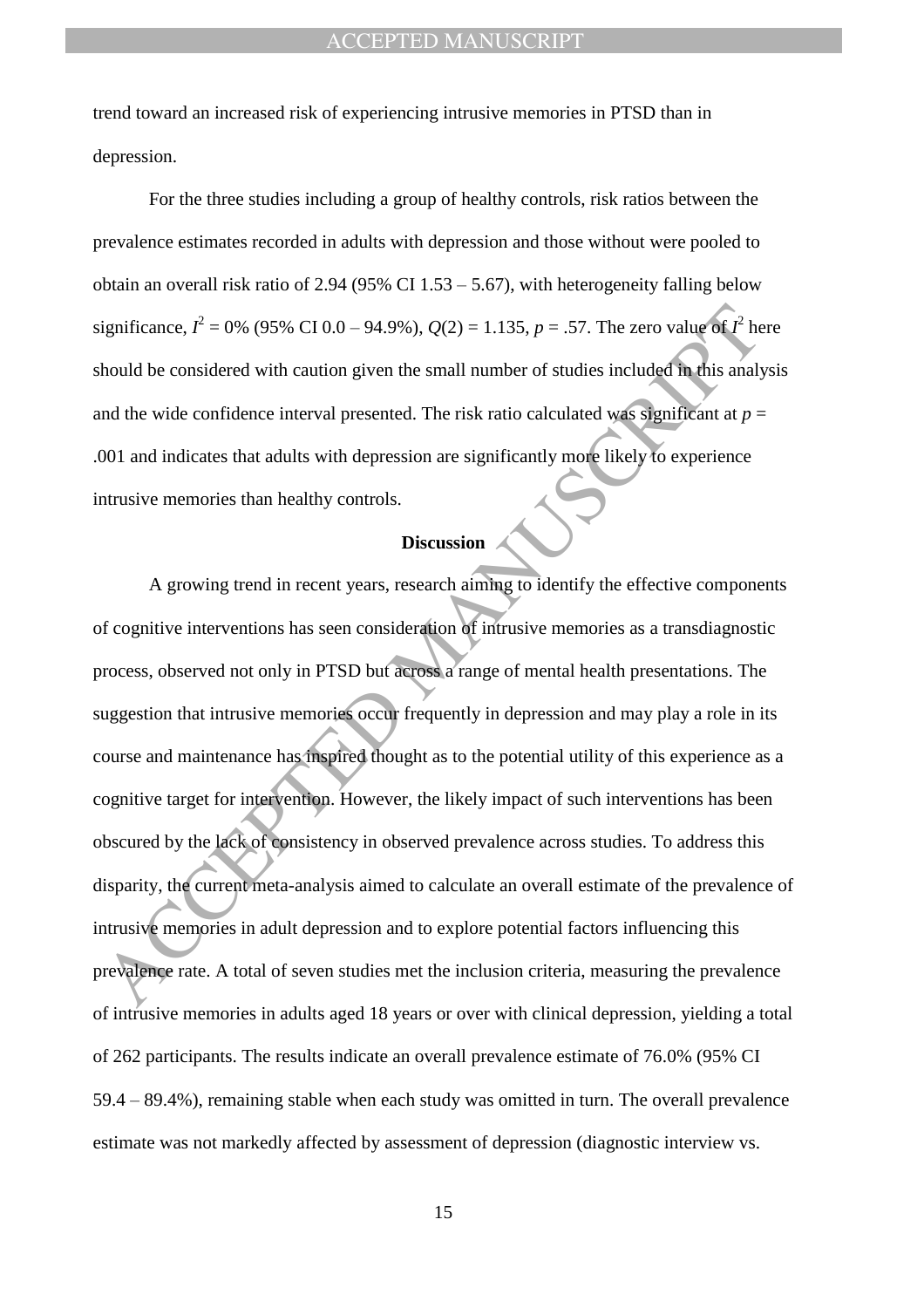self-report) or assessment of intrusive memories (interview vs. questionnaire). These findings indicate that intrusive memories are reported by a large majority of adults with depression and therefore indicate that the development of cognitive treatments targeting this experience may be of value.

#### **Consideration of Heterogeneity**

Studies were screened for inclusion against a list of criteria considering recruitment<br>ample selection and measurement of intrusive memory prevalence with the aim of reducier<br>teterogeneity and allowing comparison across pa Studies were screened for inclusion against a list of criteria considering recruitment, sample selection and measurement of intrusive memory prevalence with the aim of reducing heterogeneity and allowing comparison across papers. However, considerable heterogeneity was observed in the overall pooled prevalence analysis. This remained across all other analyses with the exception of the sensitivity analysis exploring the impact of the given time frame for intrusive memory identification. Specifically, the prevalence rate reduced to 66%  $(95\% \text{ CI } 51.0 - 79.5\%)$  when restricted to intrusive memories occurring only within the week prior to assessment, with heterogeneity falling below significance. This indicates that when assessment is constrained to this measure of point prevalence, results across studies are comparable, whilst permitting inclusion of intrusive memories over a broader time frame introduces considerable variability.

#### **Comparison of Intrusive Memories in Depression vs. PTSD**

Of significant interest in the current review is the finding that controlling for PTSD within samples did not significantly alter the prevalence of intrusive memories. Betweengroups analysis examining studies that included a comparison sample of adults with PTSD obtained a risk ratio of 1.25, falling below significance, indicating that adults with depression are at comparable risk of experiencing intrusive memories as adults with PTSD. These findings provide some evidence that intrusive memories occur in depression independently of PTSD and highlight that the headline finding of high prevalence applies to depression both comorbid with and in the absence of PTSD. However, these findings must be considered with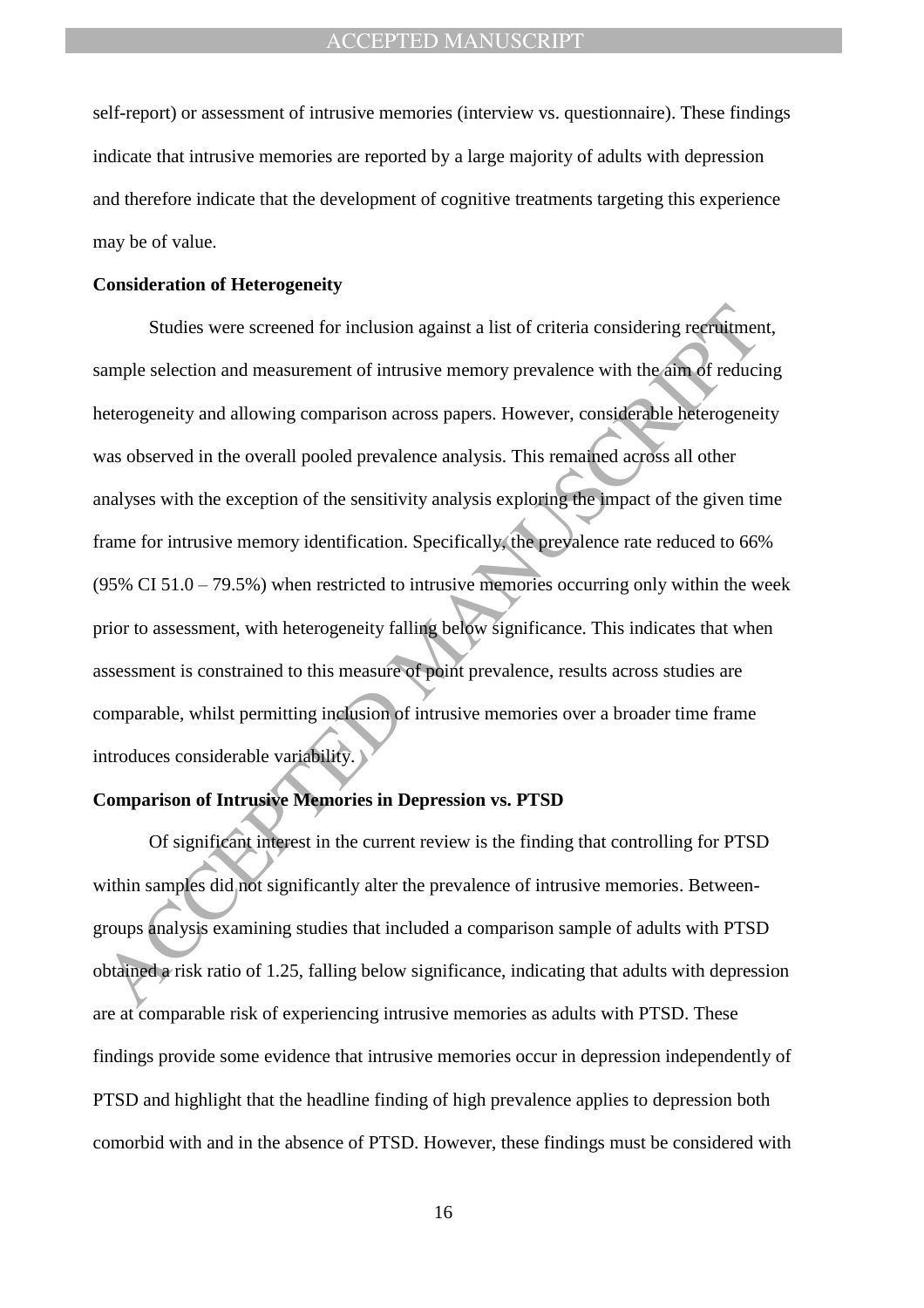a degree of caution given the small number of studies employing a PTSD comparison group and in the absence of sufficient information evidencing trauma exposure among samples.

#### **Clinical Relevance and Application**

re not uncommon among adults without mental health difficulties. However, between<br>props analysis across studies that recruited adults with depression and a comparison sam<br>for healthy controls revealed a risk ratio of 2.94 Estimates of the prevalence of intrusive memories in healthy controls ranged from 23% to 73% in studies employing a comparison sample, suggesting that intrusive memories are not uncommon among adults without mental health difficulties. However, betweengroups analysis across studies that recruited adults with depression and a comparison sample of healthy controls revealed a risk ratio of 2.94 (95% CI  $1.53 - 5.67$ ). Although again calculated from a small number of studies, this finding was highly significant, indicating that adults with depression are significantly more likely to experience intrusive memories than adults without depression. Coupled with the suggestion above that adults with depression are at near comparable risk of intrusive memories as adults with PTSD, this finding supports the notion of intrusive memories as a transdiagnostic process and highlights this experience as of clinical importance in depression.

From the introduction of cognitive therapy, the role of mental imagery in psychological difficulties has been acknowledged, with early observation that modifying distressing imagery can realise affective change (Beck, 1976). However, cognitive therapy in adult depression has typically focused on verbal restructuring and techniques exploring imagery have received less attention (Holmes et al., 2007; Wheatley & Hackmann, 2011). As discussed, intrusive memories are considered a diagnostic feature and hallmark of PTSD and cognitive treatments typically focus on intrusive experience. The current findings indicate that the application of such interventions may be extended to adults with depression. Such interventions include eye movement desensitisation and reprocessing (EMDR; Wood & Ricketts, 2013) and mindfulness-based cognitive therapy (Seagal et al., 2002; Ma & Teasdale, 2002). However, research exploring the efficacy of these approaches has not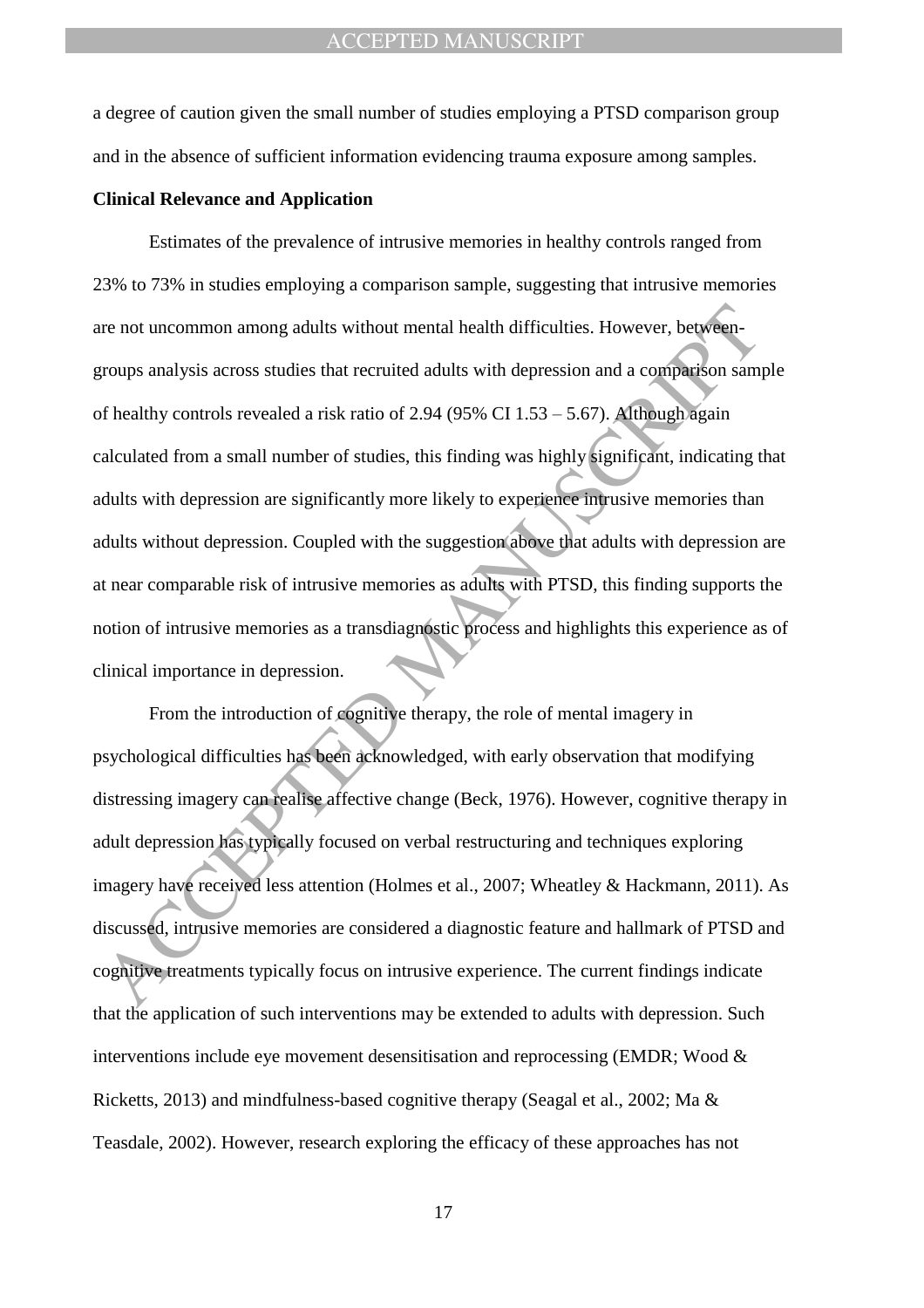focused on intrusive memories as the *central active component* of intervention, rather examining the overall impact of treatments that include imagery-based components on depression. The efficacy of components targeting intrusive memories therefore cannot be evaluated separately from the efficacy of the overall treatment approach. However, the effectiveness of specifically targeting the experience of intrusive memories in depressed adults has been afforded through the application of imagery rescripting to depression, which has been of interest in the recent literature

dults has been afforded through the application of imagery rescripting to depression, while<br>the linear of interest in the recent literature<br>Imagery rescripting requires the client to revisit their memory, describing in det Imagery rescripting requires the client to revisit their memory, describing in detail the narrative and emotional content, and to construct an alternative scenario in collaboration with the therapist that offers a more positive outcome (Hackmann, 1998). In a series of papers, Wheatley and colleagues have explored the application of imagery rescripting to depression (Wheatley et al., 2009; Wheatley & Hackmann, 2011; Wheatley et al., 2007). Although acknowledging that questions remain regarding the underlying mechanisms by which change is achieved, Wheatley and Hackmann (2011) propose that imagery rescripting offers a powerful adjunct to CBT where distressing intrusive memories are reported to be present. Brewin et al. (2009) term this approach 'modular treatment', by which therapeutic components are matched to individual symptom profiles. They go on to propose imagery rescripting as a stand-alone, brief treatment for adults with depression experiencing intrusive memories, evidenced to be effective in reducing depressive symptomology with maintenance at one year follow-up. The current findings support such suggestions, indicating that for upwards of two thirds of adults with depression, imagery rescripting may prove a successful stand-alone intervention or a beneficial module to enhance cognitive interventions. However, questions remain regarding the underlying mechanisms by which change is achieved and Wheatley and Hackmann (2011) highlight the need to explore individual factors for consideration in identifying clients for whom imagery focused interventions may be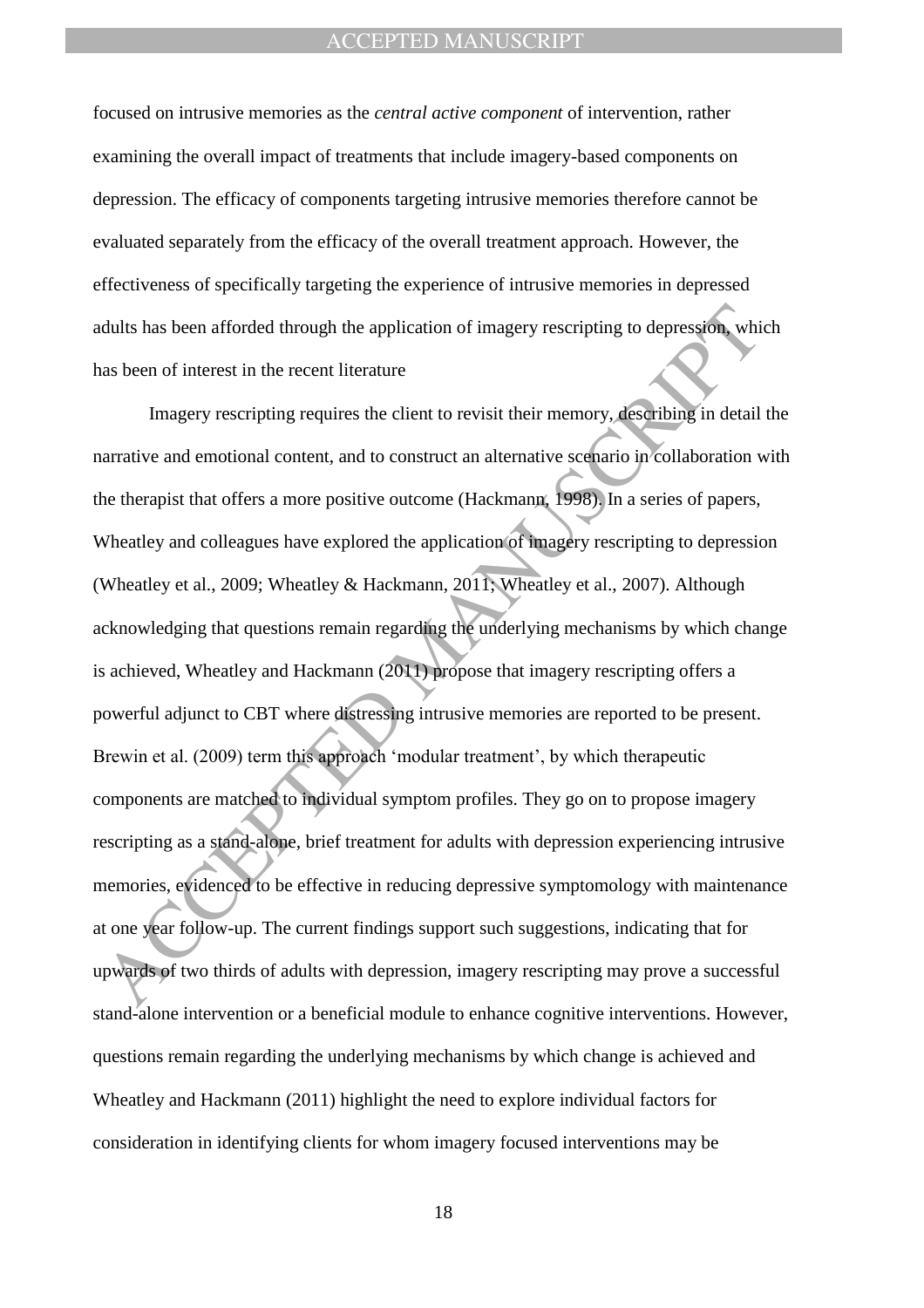appropriate. Brewin et al. (2009) call for larger scale investigation, preferably in the form of a randomised controlled trail, to strengthen preliminary findings and to evidence the applicability of interventions to a broader audience.

#### **Limitations**

s restricted by the small number of studies measuring the prevalence of intrusive memorial depression and, in particular, the small number of studies including each of the two comparison groups considered. Roloff et al., ( Overall, the strength of conclusions that can be drawn from the current meta-analysis is restricted by the small number of studies measuring the prevalence of intrusive memories in depression and, in particular, the small number of studies including each of the two comparison groups considered. Roloff et al., (2013) observe that where the results of metaanalysis are inconclusive, additional study is typically recommended to enhance statistical power. However, they argue that where heterogeneity is anticipated between studies, for example in the collection of observational data such as that recorded in assessment of prevalence, running a single additional study, no matter its size, may prove insufficient to achieve the desired level of power. Rather, a preferable approach would be to update the presented meta-analysis as further research is published, rerunning the analyses to include the new data (Schmidt & Hunter, 2015; Schmidt & Raju, 2007).

The potential impact of trauma exposure and presentation of comorbid PTSD should also be considered when interpreting the current findings. Firstly, three studies did not exclude adults presenting with PTSD from the depression group (Brewin et al. 1996b; Patel et al., 2007; Smets et al., 2014), one of which did not assess for the presence of PTSD (Brewin et al., 1996b). In recognition that intrusive memories are considered a defining feature of PTSD (APA, 2013; WHO, 1992), it must be considered that the inclusion of adults with PTSD may have led to an overestimate of the prevalence of intrusive memories in depression. However, sensitivity analyses indicated that when utilising adjusted prevalence estimates to control for comorbid PTSD, a large majority of adults with depression continued to describe intrusive memories. Secondly, just two studies assessed trauma exposure within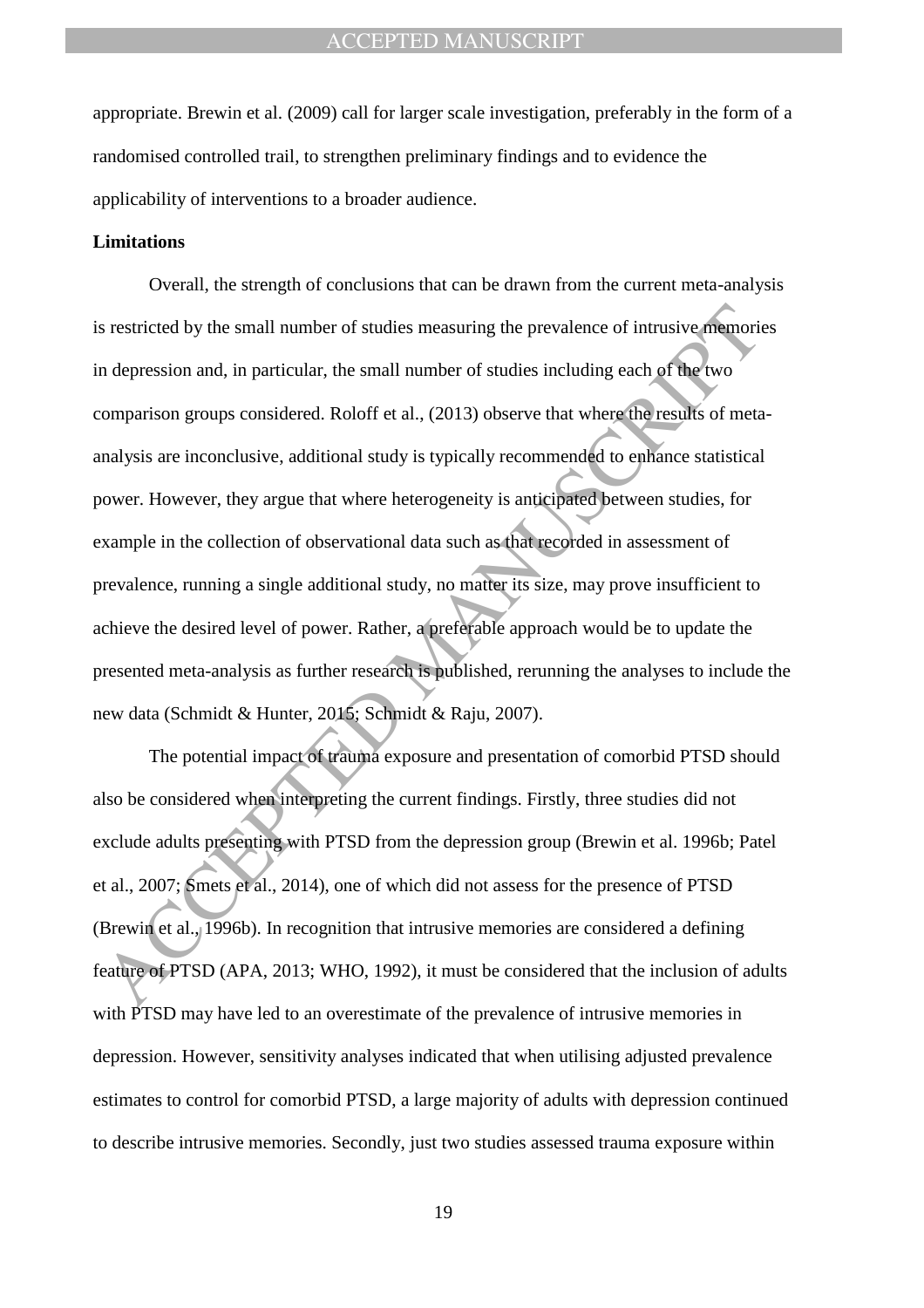depressed and control samples (Birrer et al., 2007; Parry & O"Kearney, 2014), with only one of these reporting prevalence independently for trauma-exposed and non-trauma-exposed depressed participants (Birrer et al. 2007). Given the well documented link between adverse life events and the development of depression, attempts to fully partial out trauma exposure from the relationship between depression and intrusive memory prevalence may be somewhat futile and lacking in clinical relevance. However, research exploring this relationship further would allow consideration of the impact of trauma exposure on intrusive memory prevalence and may provide useful information regarding the profiles of individuals likely to benefit from interventions targeting intrusive memories.

#### **Conclusions**

in the and lacking in clinical relevance. However, research exploring this relationship furt<br>total allow consideration of the impact of trauma exposure on intrusive memory prevales<br>and may provide useful information regard The current meta-analysis estimates a 76.0% point prevalence rate of intrusive memories in adult depression and suggests that adults with depression are at near comparable risk of experiencing intrusive memories as adults with PTSD. The prevalence rate observed was robust to methodological variation, remaining almost unchanged when controlling for comorbid presentation of PTSD and when separated by assessment method (interview vs. questionnaire), thus indicating that intrusive memories are an experience shared by a large majority of adults with depression. It can be argued therefore that intrusive memories are a core clinical feature of adult depression, consideration of which may be beneficial in clinical assessment. Intrusive memories may be an important cognitive target for therapeutic intervention for a significant proportion of depressed adults. The current results support the existing programme of research exploring the utility of imagery rescripting in depression and suggest that interventions addressing intrusive memories may be of clinical utility with depressed adults. As recommended by Brewin et al. (2009) and Wheatley and Hackmann (2011), larger scale investigation measuring clinical outcome is warranted to identify the profiles of individuals for whom such interventions may be appropriate and individual factors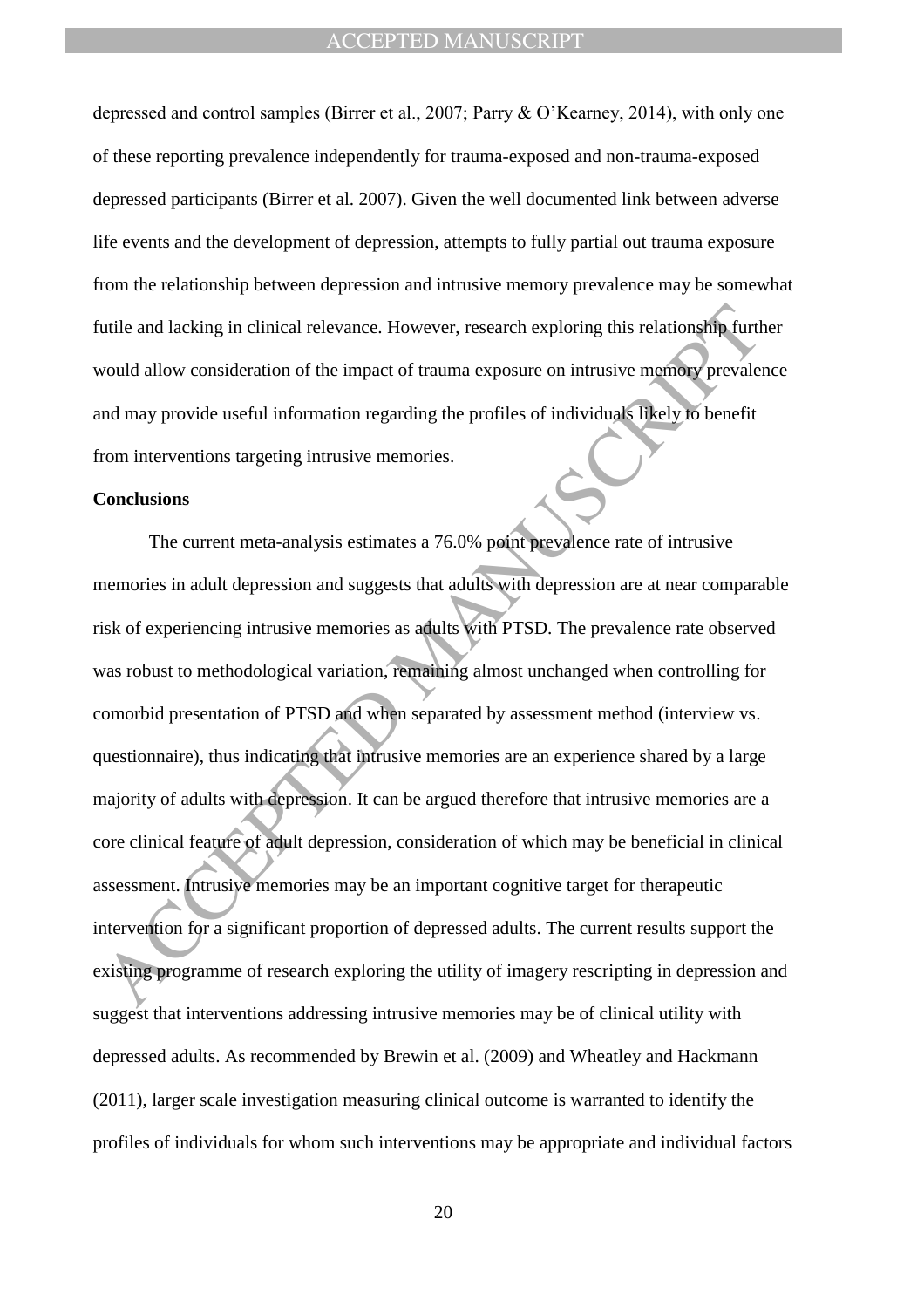predicting treatment response, including the relationship between depression, intrusive memories and trauma exposure. Overall, given indication that intrusive memories may play a role in the course and maintenance of adult depression alongside the high prevalence rate noted here, it is encouraging to see a renewed and timely interest in intrusive memories and interventions targeting this experience.

### **Contributors**

Contributors<br>
Contributors<br>
Alexandra Payne and Richard Meiser-Stedman designed the mema-analysis. Alexandra<br>
Payne completed the literature searches and quality ratings, with identified articles also rea<br>
fieldman underto Alexandra Payne and Richard Meiser-Stedman designed the meta-analysis. Alexandra Payne completed the literature searches and quality ratings, with identified articles also read in full and rated for quality by Aleksandra Kralj. Alexandra Payne and Richard Meiser-Stedman undertook the statistical analyses. Alexandra Payne wrote the first draft of the manuscript, which was reviewed by Richard Meiser-Stedman, Aleksandra Kralj and Judith Young. All authors have approved the final manuscript.

# **Role of the Funding Source**

This research did not receive any specific grant from funding agencies in the public, commercial, or not-for-profit sectors.

# **Acknowledgements**

None.

**Declaration of Interest** 

Conflicts of interest: None

#### **References**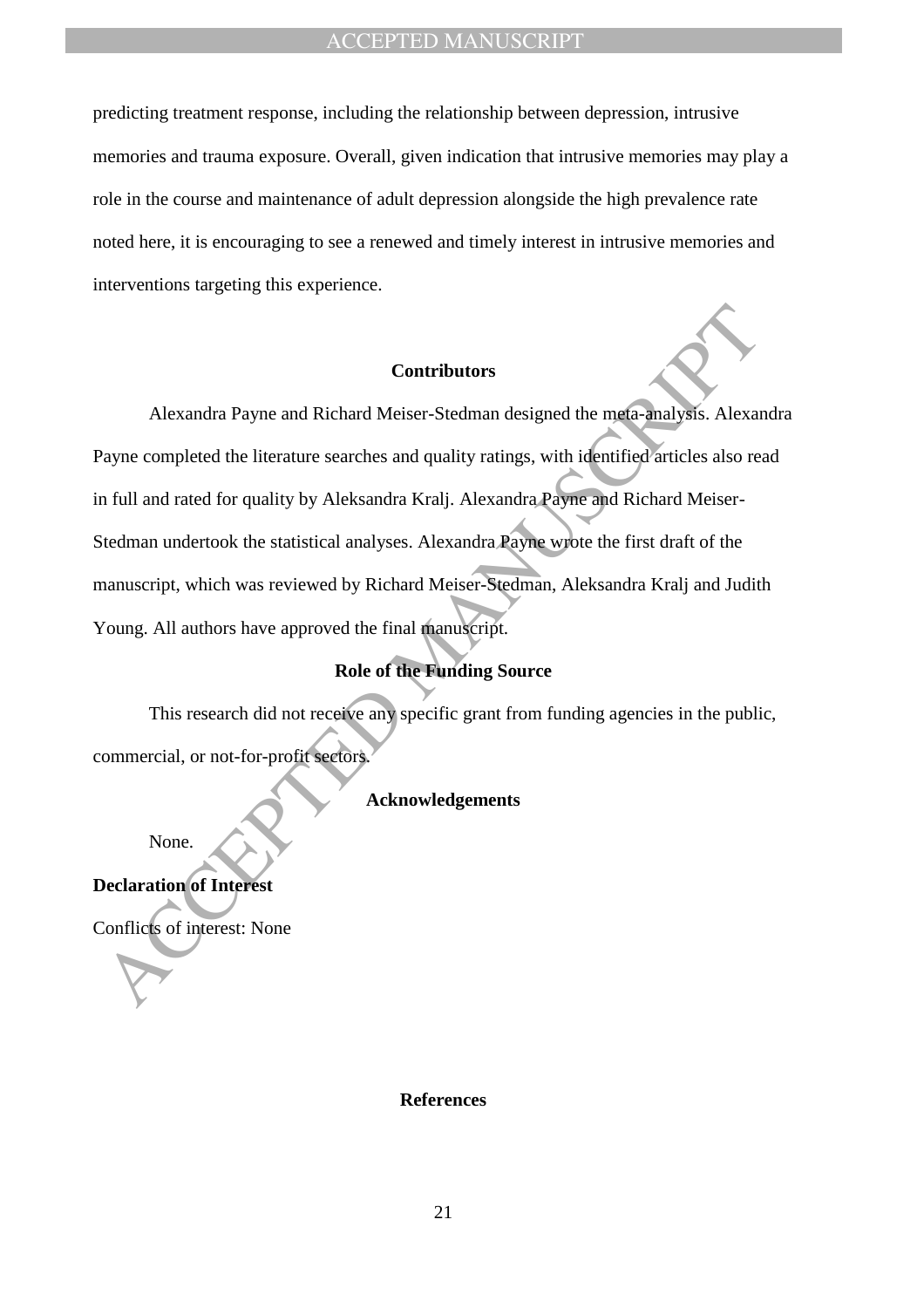- American Psychiatric Association, 2013. Diagnostic and statistical manual of mental disorders, fifth ed. American Psychiatric Association, Washington, DC.
- Anzures-Cabrera, J., Higgins, J. P. T., 2010. Graphical displays for meta-analysis: An overview with suggestions for practice. Res Synth Methods. 1, 66 – 80.
- Barendregt, J. J., Doi, S. A., Lee, Y. Y., Norman, R. E., Vos, T., 2013. Meta-analysis of prevalence. J Epidemiol Commun H. 67, 974 – 978.
- Beck, A. T., 1976. Cognitive therapy and the emotional disorders. International Universities Press, New York, US.
- Berle, D., Moulds, M. L., 2014. Intrusion-based reasoning and depression: Cross-sectional and prospective relationships. Memory. 22, 770 – 783.
- prevalence. J Epidemiol Commun H. 67, 974 978.<br>
Beck, A. T., 1976. Cognitive therapy and the emotional disorders. International Universiti<br>
Press, New York, US.<br>
Berle, D., Moulds, M. L., 2014. Intrusion-based reasoning \*Birrer, E., Michael, T., Munsch, S., 2007. Intrusive images in PTSD and in traumatised and non-traumatised depressed patients: A cross-sectional clinical study. Behav Res Ther.  $45, 2053 - 2065.$
- Borenstein, M., Hedges, L. V., Higgins, J. P. T., Rothstein, H. R., 2009. Introduction to metaanalysis. John Wiley and Sons Ltd., West Sussex, UK.
- Brewin, C. R., 1998. Intrusive autobiographical memories in depression and post-traumatic stress disorder. Appl Cognitive Psych. 12, 359 – 370.
- Brewin, C. R., Dalgleish, T., Joseph, S., 1996a. A dual representation theory of posttraumatic stress disorder. Psychol Rev. 4, 670 – 686.
- Brewin, C. R., Gregory, J. D., Lipton, M., Burgess, N., 2010. Intrusive images in psychological disorders: Characteristics, neural mechanisms, and treatment implications. Psychol Rev. 117, 210 – 232.
- \*Brewin, C. R., Hunter, E., Carroll, F., Tata, P., 1996b. Intrusive memories in depression: An index of schema activation? Psychol Med. 26, 1271 – 1276.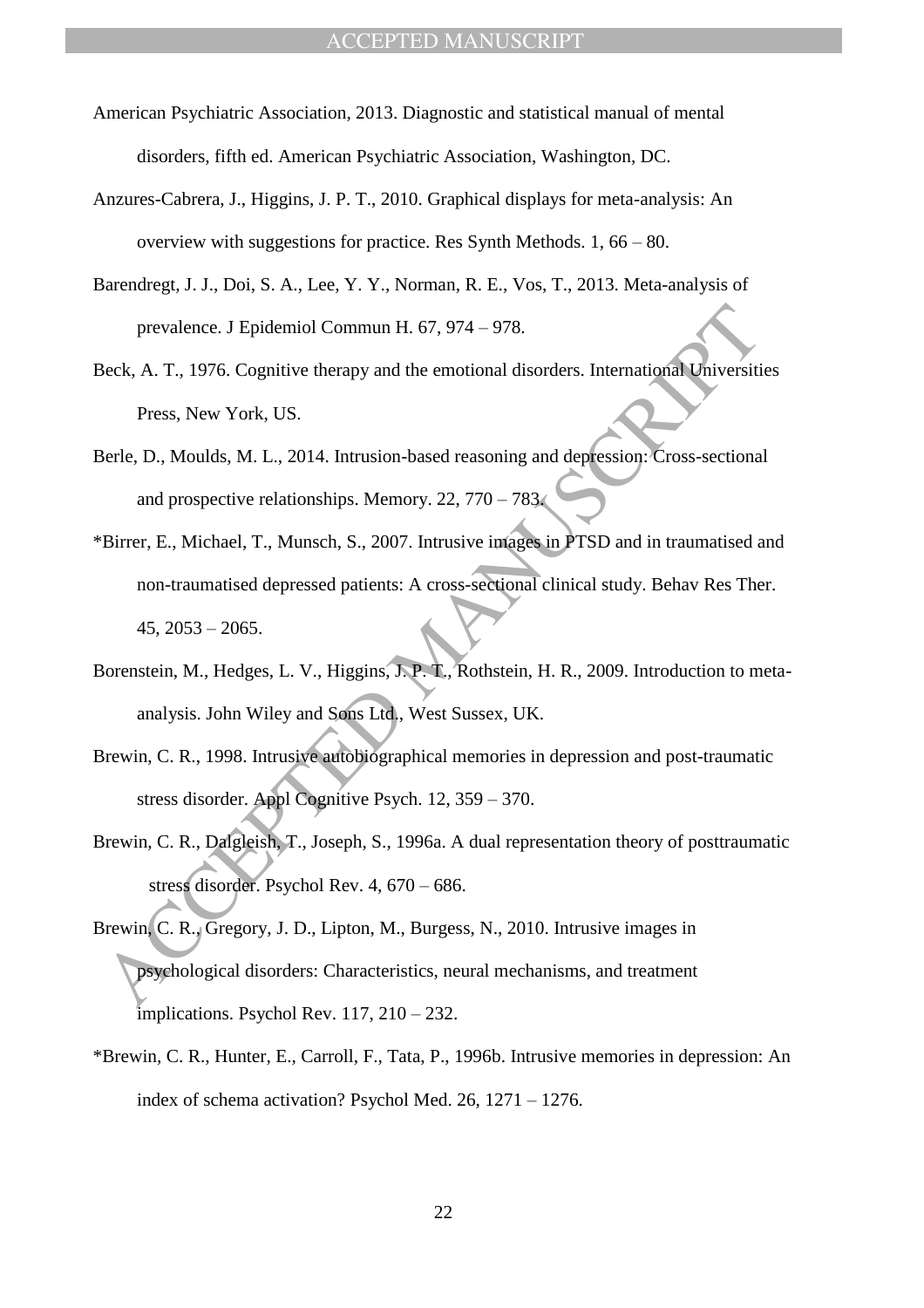- Brewin, C. R., Reynolds, M., Tata, P., 1999. Autobiographical memory processes and the course of depression. J Abnorm Psychol. 108, 511 – 517.
- Brewin, C. R., Wheatley, J., Patel, T., Fearon, P., Hackmann, A., Wells, A., Fisher, P., Myers, S., 2009. Imagery rescripting as a brief stand-alone treatment for depressed patients with intrusive memories. Behav Res Ther, 47, 569 – 576.
- Bywaters, M., Andrade, J., Turpin, G., 2004. Intrusive and non-intrusive memories in a nonclinical sample: The effects of mood and affect on imagery vividness. Memory. 12, 467 – 478.
- Carlier, I. V. E., Voerman, B. E., Gersons, B. P. R., 2000. Intrusive traumatic recollections and comorbid posttraumatic stress disorder in depressed patients. Psychosom Med. 62,  $26 - 32.$
- Craig, R., Fuller, E., Mindell, J., (Eds.), 2014. National Health Survey for England 2014. The Health and Social Care Information Centre, London, UK.
- Cuijpers, P., Berking, M., Andersson, G., Quigley, L., Kleiboer, A., Dobson, K. S., 2013. A meta-analysis of cognitive-behavioural therapy for adult depression, alone and in comparison with other treatments. Can J Psychiatry. 58, 376 – 385.
- Sywaters, M., Andrade, J., Turpin, G., 2004. Intrusive and non-intrusive memories in a neimical sample: The effects of mood and affect on imagery vividness. Memory. 12,<br>
-478.<br>
2. Tarlier, I. V. E., Voerman, B. E., Gersons Cusack, K., Jonas, D. E., Forneris, C. A., Wines, C., Sonis, J., Middleton, J. C., Feltner, C., Brownley, K. A., Olmsted, K. R., Greenblatt, A., Weil, A., Gaynes, B. N., 2015. Psychological treatments for adults with posttraumatic stress disorder: A systematic review and meta-analysis. Clin. Psychol. Rev. 43, 128 – 141.
- Deeks, J. J., Higgins, J. P. T., Altman, D. G., 2011. Analysing data and undertaking metaanalyses, in: Higgins, J. P. T., Green, S. (Eds.), Cochrane handbook for systematic reviews of interventions. John Wiley and Sons Ltd., Chichester, UK, pp. 243 – 296.
- DerSimonian, R., Laird, N., 1986. Meta-analysis in clinical trials. Control Clin Trials. 7, 177 – 188.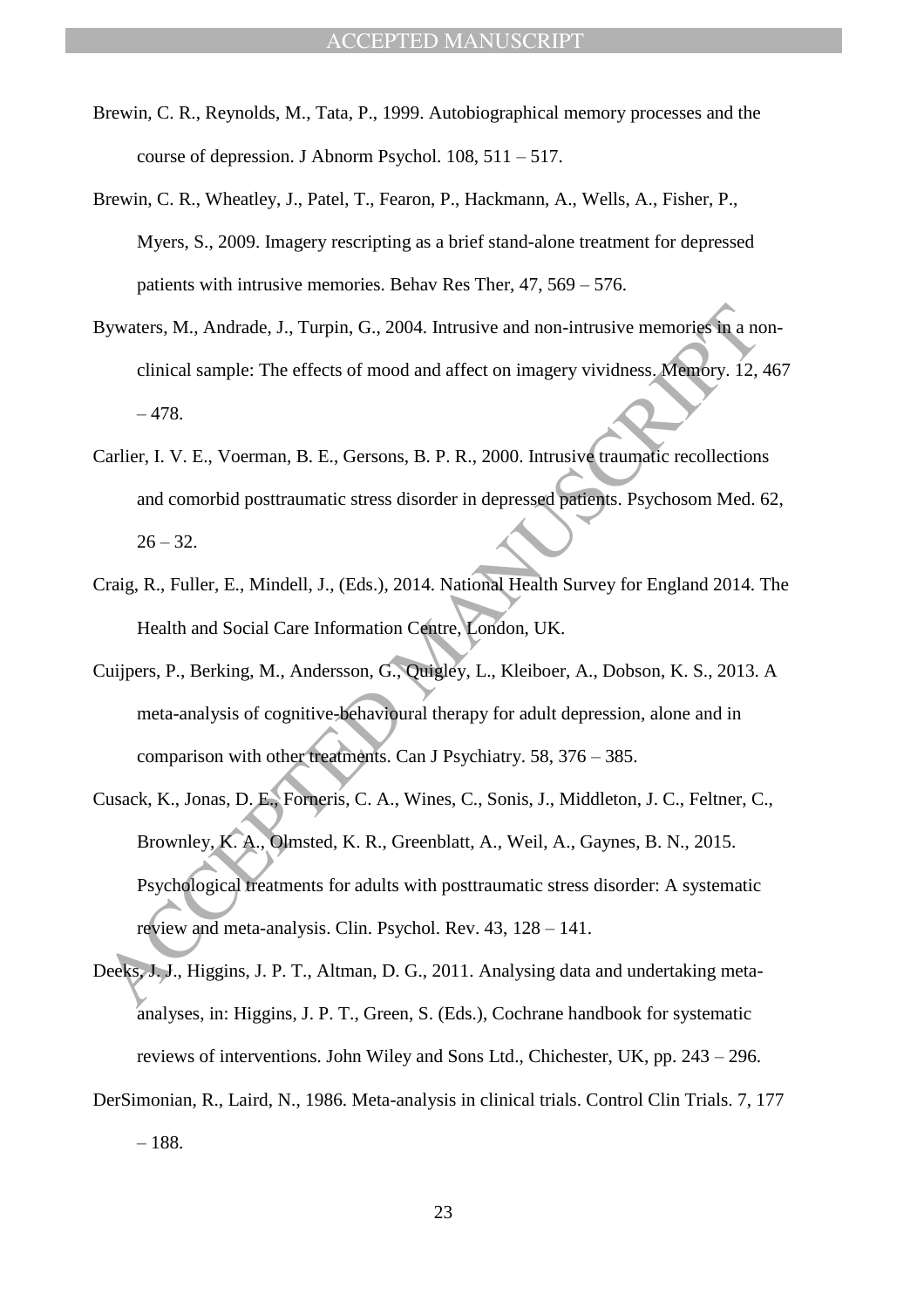- Ehring, T., Watkins, E. R., 2008. Repetitive negative thinking as a transdiagnostic process. Int J Cogn Ther. 1, 192 – 205.
- Freeman, M. F., Tukey, J. W., 1950. Transformations related to the angular and the square root. Ann Math Stat. 21, 607 – 611.
- Hackmann, A., 1998. Working with images in clinical psychology, in: Bellack, A. S., Hersen, M. (Eds.), Comprehensive clinical psychology, vol. 6. Elsevier, New York, US, pp. 301 – 318.
- Harvey, A. G., Watkins, E., Mansell, W., Shafran, R., 2004. Cognitive behavioural processes across psychological disorders: A transdiagnostic approach to research and treatment. Oxford University Press, Oxford, UK.
- Hedges, L. V., Pigott, T. D., 2004. The power of statistical tests for moderators in metaanalysis. Psychol Methods. 9, 426 – 445.
- Higgins, J. P. T., Thompson, S. G., 2002. Quantifying heterogeneity in a meta-analysis. Stat Med. 21, 1539 – 1558.
- Hofmann, S. G., Asnaani, A., Vonk, I. J. J., Sawyer, A. T., Fang, A., 2012. The efficacy of cognitive behavioral therapy: A review of meta-analyses. Cog Ther Res. 36, 427 – 440.
- M. (Eds.), Comprehensive clinical psychology, vol. 6. Elsevier, New York, US, pp.<br>
-318.<br>
Harvey, A. G., Watkins, E., Mansell, W., Shafran, R., 2004. Cognitive behavioural proces<br>
across psychological disorders: A transdia Holmes, E. A., Arntz, A., Smucker, M. R., 2007. Imagery rescripting in cognitive behaviour therapy: Images, treatment techniques and outcomes. J Behav Ther Exp Psychiatry. 38,  $297 - 305$ .
- Holmes, E. A., Blackwell, S. E., Burnett Heyes, S., Renner, F., Raes, F., 2016. Mental imagery in depression: Phenomenology, potential mechanisms, and treatment implications. Annu Rev Clin Psycho. 12, 249 – 280.
- IntHout, J., Ioannidis, J. P. A., Borm, G. F., 2012. Obtaining evidence by a single wellpowered trial or several modestly powered trials. Stat Methods in Med Res. 25, 538 – 552.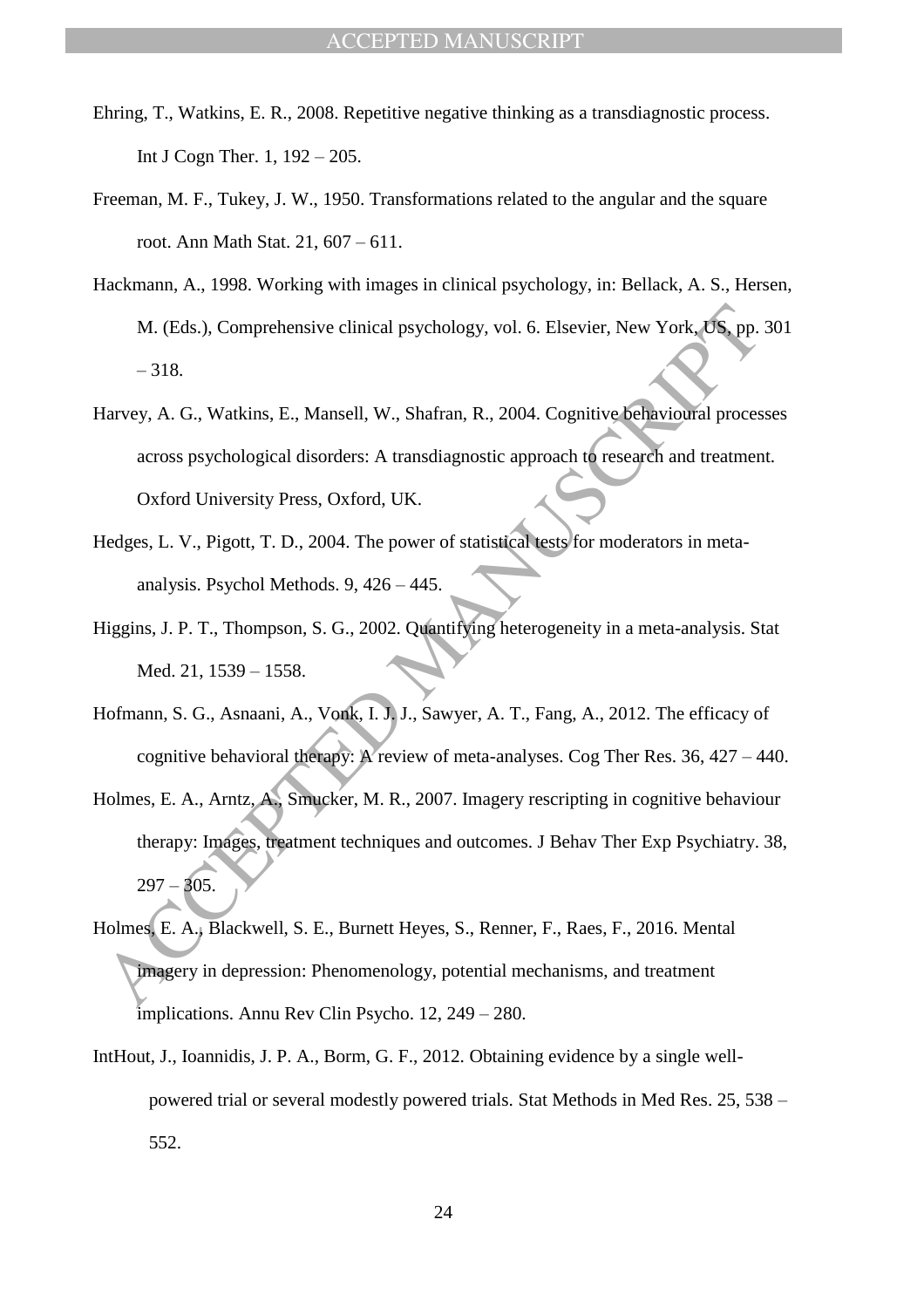- IntHout, J., Ioannidis, J. P. A., Borm, G. F., Goeman, J. J., 2015. Small studies are more heterogeneous than large ones: A meta-meta-analysis. J Clin Epidemiol. 68, 860 – 869.
- Kuyken, W., Brewin, C. R., 1994. Intrusive memories of childhood abuse during depressive episodes. Behav Res Ther. 32, 525 – 528.
- Kuyken, W., Brewin, C. R., 1999. The relation of early abuse to cognition and coping in depression. Cog Ther Res.  $23, 665 - 677$ .
- Ma, H., Teasdale, J. D., 2002. Mindfulness-based cognitive therapy for depression: Replication and exploration of differential relapse prevention effects. J Consult Clin Psych. 72, 31 – 40.
- Mihailova, S., Jobson, L., 2018. Association between intrusive negative autobiographical memories and depression: A meta-analytic investigation. Clin Psychol Psychother. 25,  $509 - 524.$
- Moher, D., Liberati, A., Tetzlaff, J., Altman, D. G., 2009. Preferred reporting items for systematic reviews and meta-analyses: The PRISMA statement. Ann Intern Med. 151,  $264 - 269.$
- Moulds, M. L., Kandris, E., Williams, A. D., Lang, T. J., 2008. The use of safety behaviours to manage intrusive memories in depression. Behav Res Ther. 46, 573 – 580.
- Kuyken, W., Brewin, C. R., 1999. The relation of early abuse to cognition and coping in<br>depression. Cog Ther Res. 23, 665 677.<br>
Ma, H., Teasdale, J. D., 2002. Mindfulness-based cognitive therapy for depression:<br>
Replica National Institute for Health and Clinical Excellence, 2009. Depression in adults: Recognition and Management, National Clinical Practice Guideline Number 90. https://www.nice.org.uk/guidance/CG90 (accessed 25.11.16).
- Newby, J. M., Lang, T., Werner-Seidler, A., Holmes, E., Moulds, M. L., 2014. Alleviating distressing intrusive memories in depression: A comparison between computerised cognitive bias modification and cognitive behavioural education. Behav Res Ther. 56,  $60 - 67$ .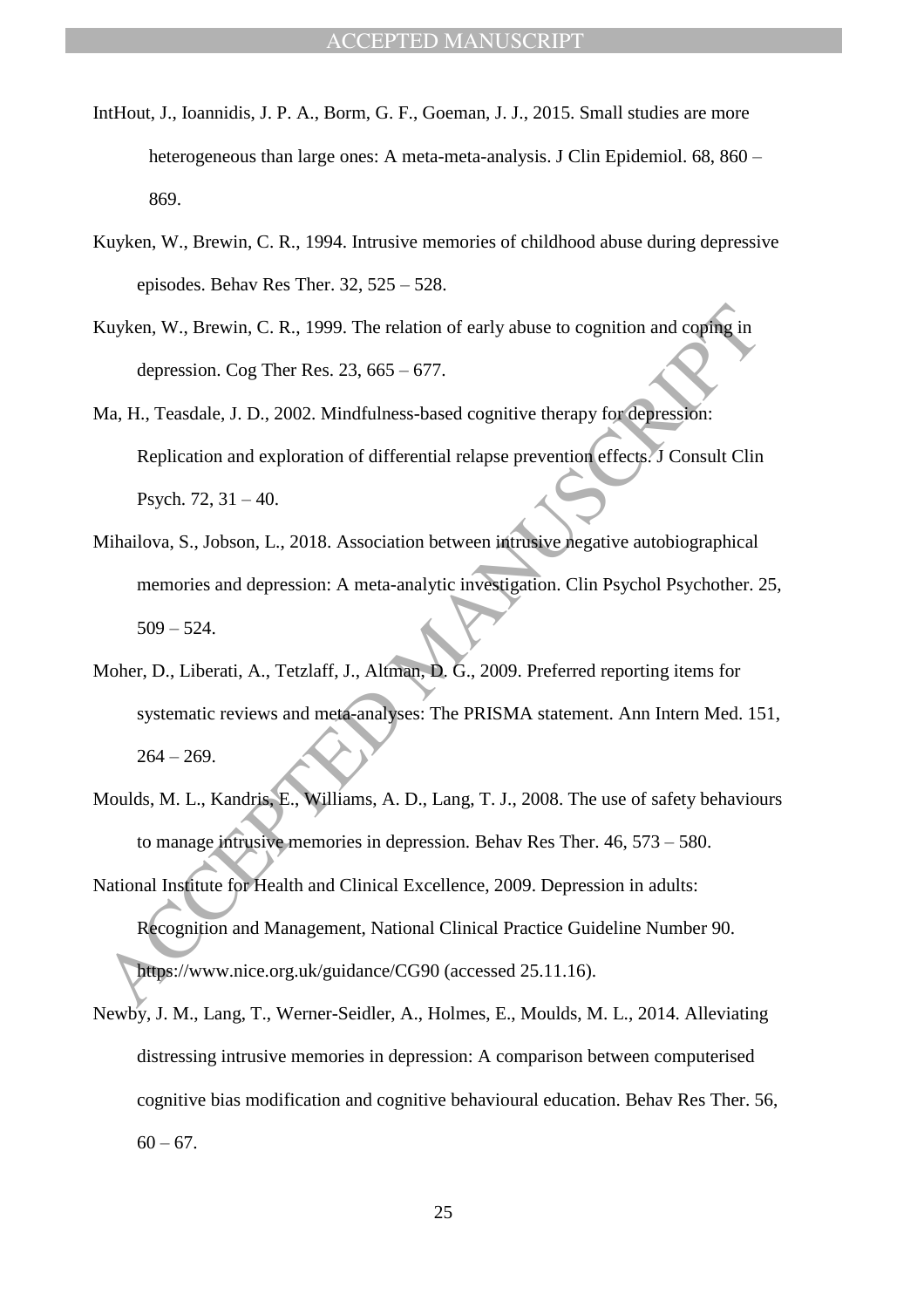- \*Newby, J. M., Moulds, M. L., 2010. Negative intrusive memories in depression: The role of maladaptive appraisals and safety behaviours. J Affect Disorders. 126, 147 – 154.
- Newby, J. M. Moulds, M. L., 2011a. Intrusive memories of negative events in depression: Is the centrality of the event important? J Behav Ther Exp Psychiatry. 42, 277 – 283.
- Newby, J. M., Moulds, M. L., 2011b. Characteristics of intrusive memories in a community sample of depressed, recovered depressed and never-depressed individuals. Behav Res Ther. 49, 234 – 243.
- Newby, J. M., Moulds, M. L., 2012. A comparison of the content, themes, and features of intrusive memories and rumination in major depressive disorder. Br J Clin Psychol. 51, 197 – 205.
- \*Parry, L., O"Kearney, R., 2014. A comparison of the quality of intrusive memories in posttraumatic stress disorder and depression. Memory. 22, 408 – 425.
- \*Patel, T., Brewin, C. R., Wheatley, J., Wells, A., Fisher, P., Myers, S., 2007. Intrusive images and memories in major depression. Behav Res Ther. 45, 2573 – 2580.
- sample of depressed, recovered depressed and never-depressed individuals. Behav Ther. 49, 234 243.<br>
Yewby, J. M., Moulds, M. L., 2012. A comparison of the content, themes, and features of<br>
intrusive memories and ruminat Raes, F., Hermans, D., Williams, J. M. G., Brunfaut, E., Hamelinck, L., Eelen, P., 2006. Reduced autobiographical memory specificity and trauma in major depression: On the importance of post-trauma coping versus mere trauma exposure, in: Sturt, S. M. (Ed.), New developments in child abuse research. Nova Science Publishers, New York, US, pp.  $61 - 72$ .
- Reynolds, M., Brewin, C. R., 1998. Intrusive cognitions, coping strategies and emotional responses in depression, post-traumatic stress disorder and a non-clinical population. Behav Res Ther. 36, 135 – 147.
- \*Reynolds, M. Brewin, C. R., 1999. Intrusive memories in depression and posttraumatic stress disorder. Behav Res Ther. 37, 201 – 215.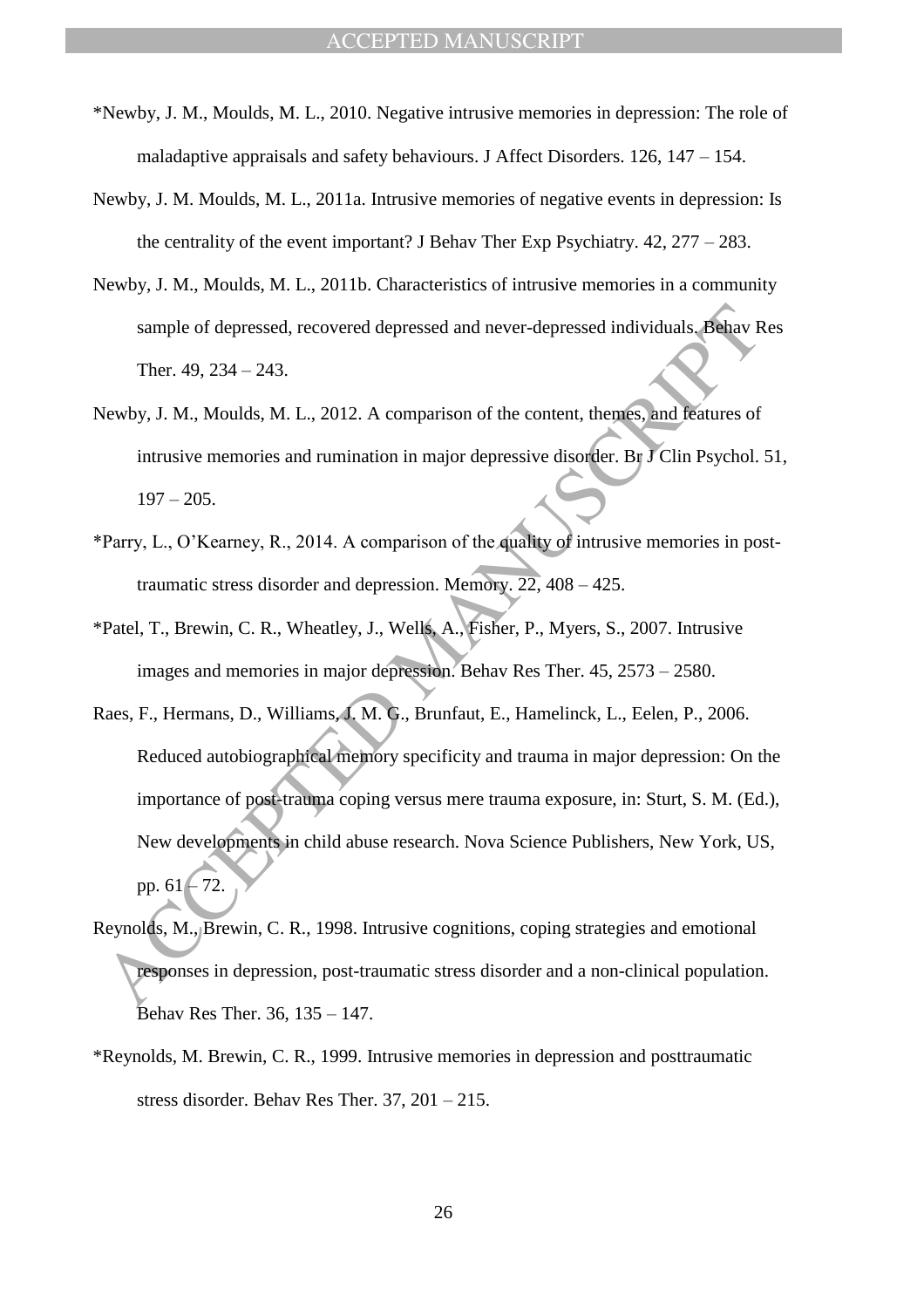- Richards, D., 2011. Prevalence and clinical course of depression: A review. Clin Psychol Rev. 31, 1117 – 1125.
- Richardson, W. S., Wilson, M. C., Guyatt, G. H., Cook, D. J., Nishikawa, J., 1999. Users" guides to the medical literature: XV. How to use an article about disease probability for differential diagnosis. J Am Med Assoc. 281, 1214 – 1219.
- Roloff, V., Higgins, J. P. T., Sutton, A. J., 2013. Planning future studies based on the conditional power of a meta-analysis. Stat Med.  $32$ ,  $11 - 24$ .
- Seagal, Z. V., Williams, J. M. G., Teasdale, J. D., 2002. Mindfulness-based cognitive therapy for depression: A new approach to preventing relapse. Guildford Press, New York, US.
- Schmidt, F. L., Raju, N. S., 2007. Updating meta-analytic research findings: Bayesian approaches versus the medical model. J Appl Psychol. 92, 297 – 308.
- Schmidt, F. L., Hunter, J. E., 2015. Methods in meta-analysis: Correcting error and bias in research findings. Sage Publications, California, US.
- \*Smets, J., Wessel, I., Raes, F., 2014. Reduced autobiographical memory specificity relates to weak resistance to proactive interference. J Behav Ther Exp Psychiatry. 45, 234 – 241.
- Roloff, V., Higgins, J. P. T., Sutton, A. J., 2013. Planning future studies based on the<br>
conditional power of a meta-analysis. Stat Med. 32, 11 24.<br>
Beagal, Z. V., Williams, J. M. G., Teasdale, J. D., 2002. Mindfulness-Spenceley, A., Jerrom, B., 1997. Intrusive traumatic childhood memories in depression: A comparison between depressed, recovered and never depressed women. Behav Cogn Psychoth. 25, 309 – 318.
- Starr, S., Moulds, M. L., 2006. The role of negative interpretations of intrusive memories in depression. J Affect Disorders. 93, 125 – 132.
- Stroup, D. F., Berlin, J. A., Morton, S. C., Olkin, I., Williamson, G. D., Rennie, D., Moher, D., Becker, B. J., Sipe, T. A., Thacker, S. B., 2000. Meta-analysis of observational studies in epidemiology: A proposal for reporting. J Am Med Assoc. 283, 2008 – 2012.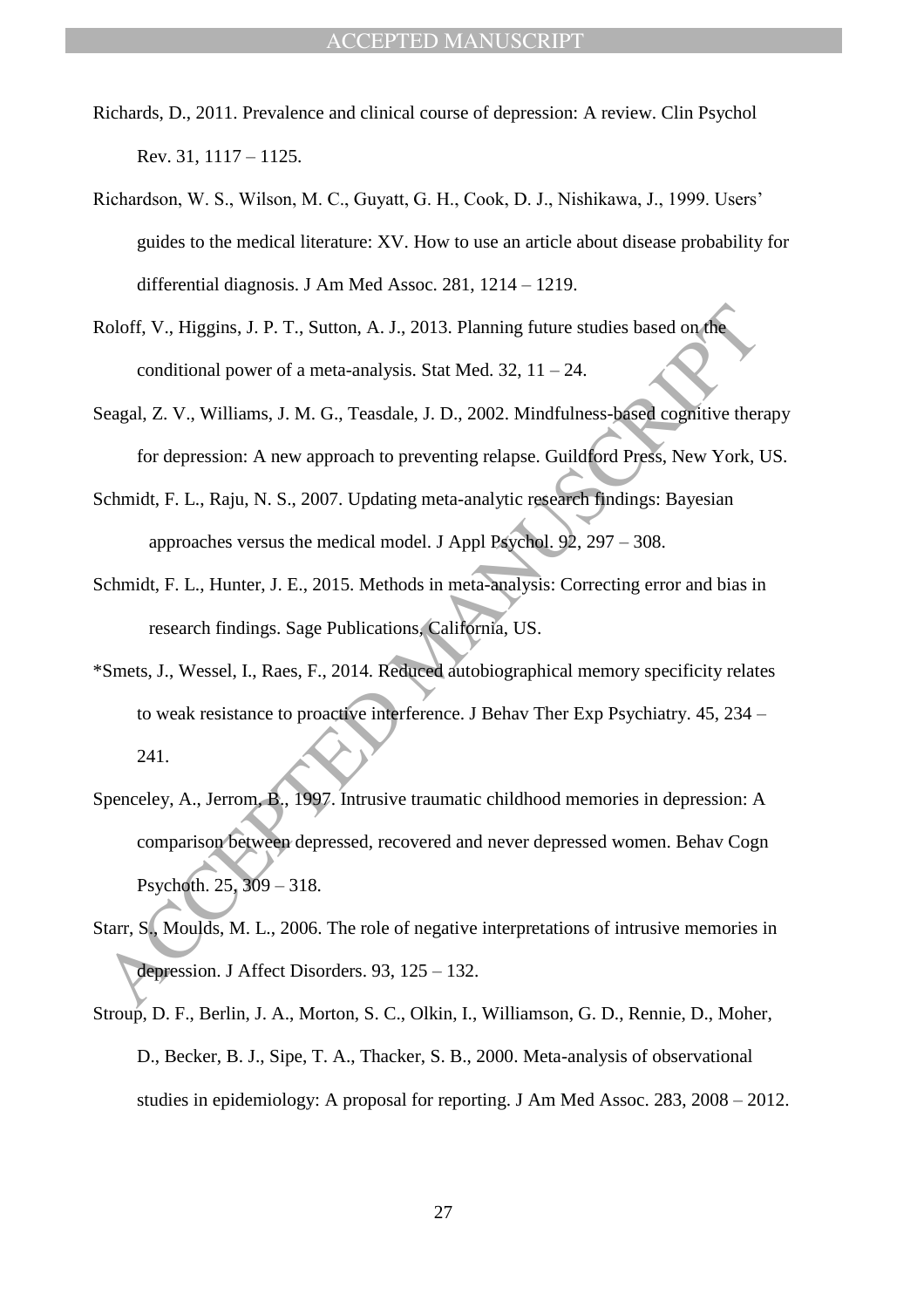- Vittengl, J. R., Clark, L. A., Dunn, T. W., Jarrett, R. B., 2007. Reducing relapse and recurrence in unipolar depression: A comparative meta-analysis of cognitive-behavioral therapy"s effects. J Consult Clin Psych. 75, 475 – 488.
- von Hippel, P. T., 2015. The heterogeneity statistic  $I^2$  can be biased in small meta-analyses. Med Res Methodol.  $15, 1 - 8$ .
- Wallace, B. C., Dahabreh, I. J., Trikalinos, T. A., Lau, J., Trow, P., Schmid, C. H., 2012. Closing the gap between methodologists and end-users: R as a computational back-end. J Stat Softw. 49, 1 – 15.
- Watson, L. A., Bernsten, D., Kuyken, W., Watkins, E. R., 2012. The characteristics of involuntary and voluntary autobiographical memories in depressed and never depressed individuals. Conscious Cogn. 21, 1382 – 1392.
- Watson, L. A., Berntsen, D., Kuyken, W., Watkins, E. R., 2013. Involuntary and voluntary autobiographical memory specificity as a function of depression. J Behav Ther Exp Psychiatry.  $44, 7 - 13$ .
- Weßlau, C., Steil, R., 2014. Visual mental imagery in psychopathology Implications for the maintenance and treatment of depression. Clin Psychol Rev. 34, 273 – 281.
- Wallace, B. C., Dahabreh, I. J., Trikalinos, T. A., Lau, J., Trow, P., Schmid, C. H., 2012.<br>
Closing the gap between methodologists and end-users: R as a computational back-<br>
1 Statt Softw. 49, 1 15.<br>
Matson, L. A., Bern Wheatley, J., Brewin, C. R., Hackmann, A., 2009. Imagery rescripting for depression, in: Grey, N. (Ed.), A casebook of cognitive therapy for traumatic stress reactions. Routledge, London, UK.
- Wheatley, J., Brewin, C. R., Patel, T., Hackmann, E. A., Wells, A., Fisher, P., Myers, S., 2007. "I"ll believe it when I can see it": Imagery rescripting of intrusive sensory memories in depression. J Behav Ther Exp Psychiatry. 38, 371 – 385.
- Wheatley, J., Hackmann, A., 2011. Using imagery rescripting to treat major depression: Theory and practice. Cogn Behav Pract. 18, 444 – 453.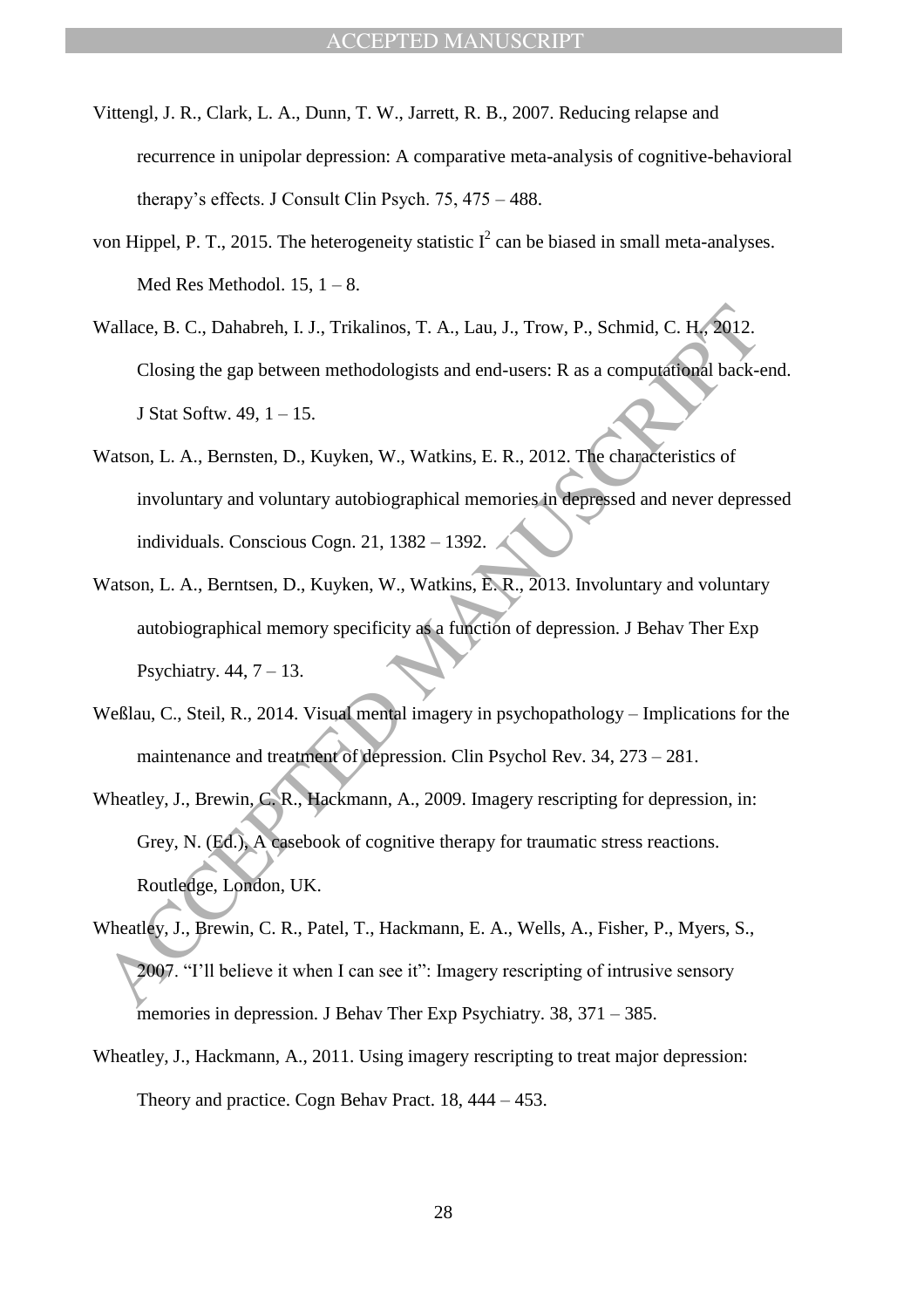- Williams, A. D., Moulds, M. L., 2007a. An investigation of the cognitive and experiential features of intrusive memories in depression. Memory. 15, 912 – 920.
- Williams, A. D., Moulds, M. L., 2007b. Cognitive avoidance of intrusive memories: Recall vantage perspective and associations with depression. Behav Res Ther. 45, 1141 – 1153.
- Williams, A. D., Moulds, M. L., 2008. Negative appraisals and cognitive avoidance of intrusive memories in depression: A replication and extension. Depress Anxiety. 25,  $E26 - 33$ .
- Williams, A. D., Moulds, M. L., 2010. The content, nature, and persistence of intrusive memories in depression, in: Mace, J. (Ed.), The act of remembering: Toward an understanding of how we recall the past. Wiley-Blackwell., UK, pp. 362 – 383.
- Wood, E., Ricketts, T., 2013. Is EMDR an evidenced-based treatment for depression? A review of the literature. J EMDR Pract Res. 7, 225 – 235.
- World Health Organization. 1992. International Statistical Classification of Diseases and Related Health Problems, tenth rev., second ed. World Health Organization, Geneva, Switzerland.
- Williams, A. D., Moulds, M. L., 2008. Negative appraisals and cognitive avoidance of<br>intrusive memories in depression: A replication and extension. Depress Anxiety. 25,<br>E26 33.<br>Williams, A. D., Moulds, M. L., 2010. The World Health Organization, 2009. Global health risks: Mortality and burden of disease attributable to selected major risks. World Health Organization, Geneva, Switzerland. World Health Organization, 2013. Mental health action plan 2013 – 2020. World Health Organization, Geneva, Switzerland.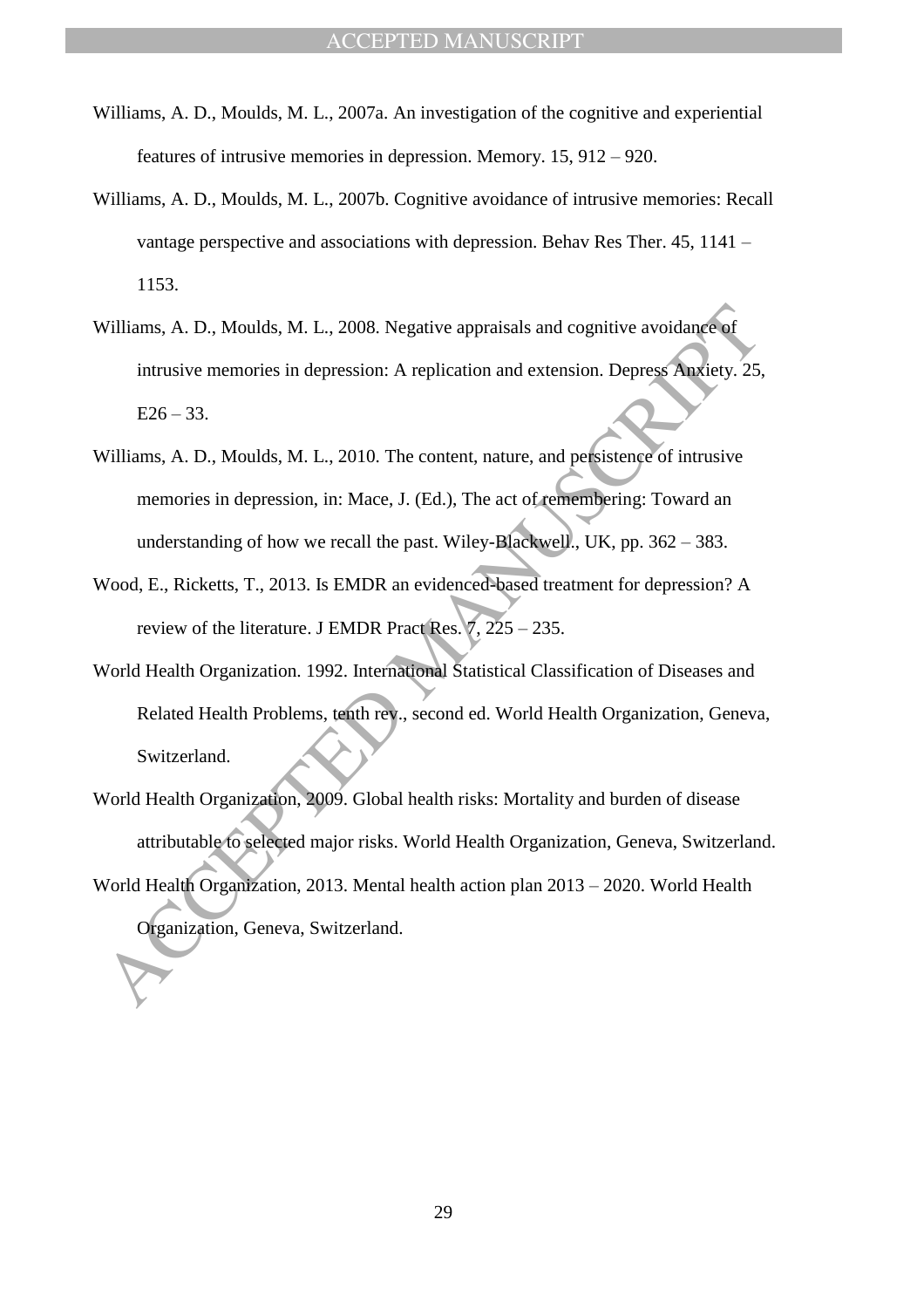

Figure 1: *Search Strategy and Paper Selection Documented Within the PRISMA Framework*.

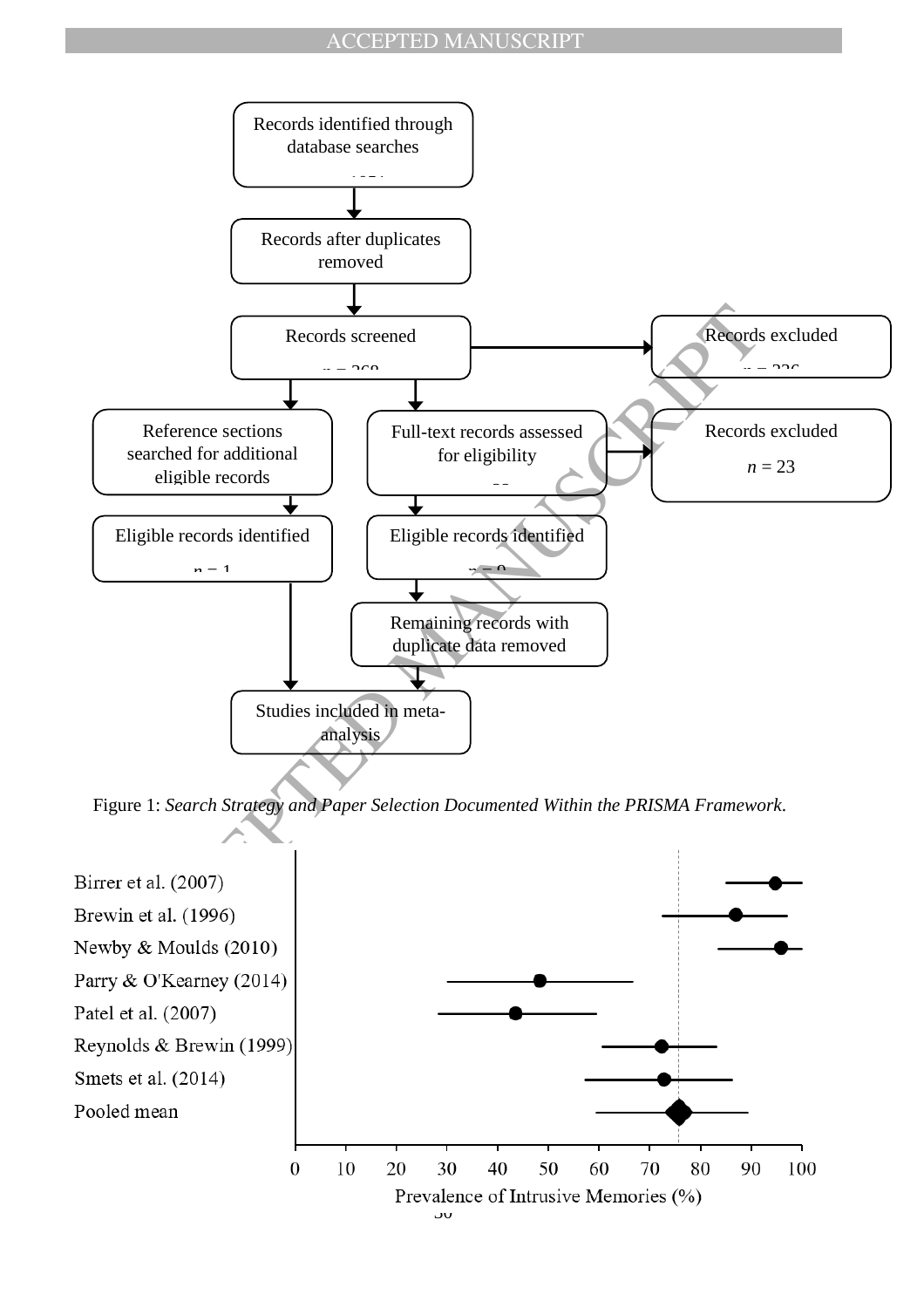Figure 2: *Forest Plot of Pooled Mean Prevalence with 95% Confidence Intervals.*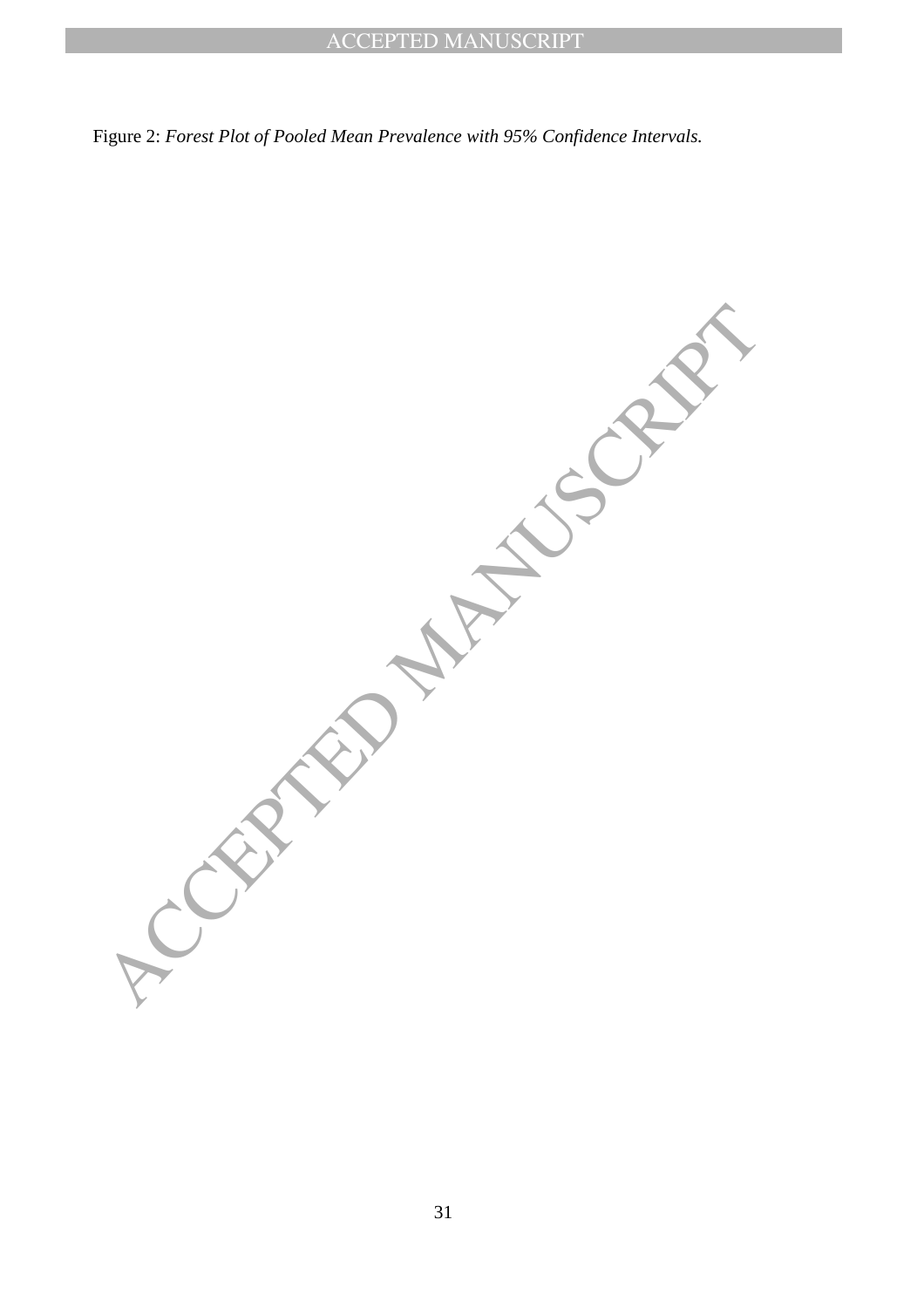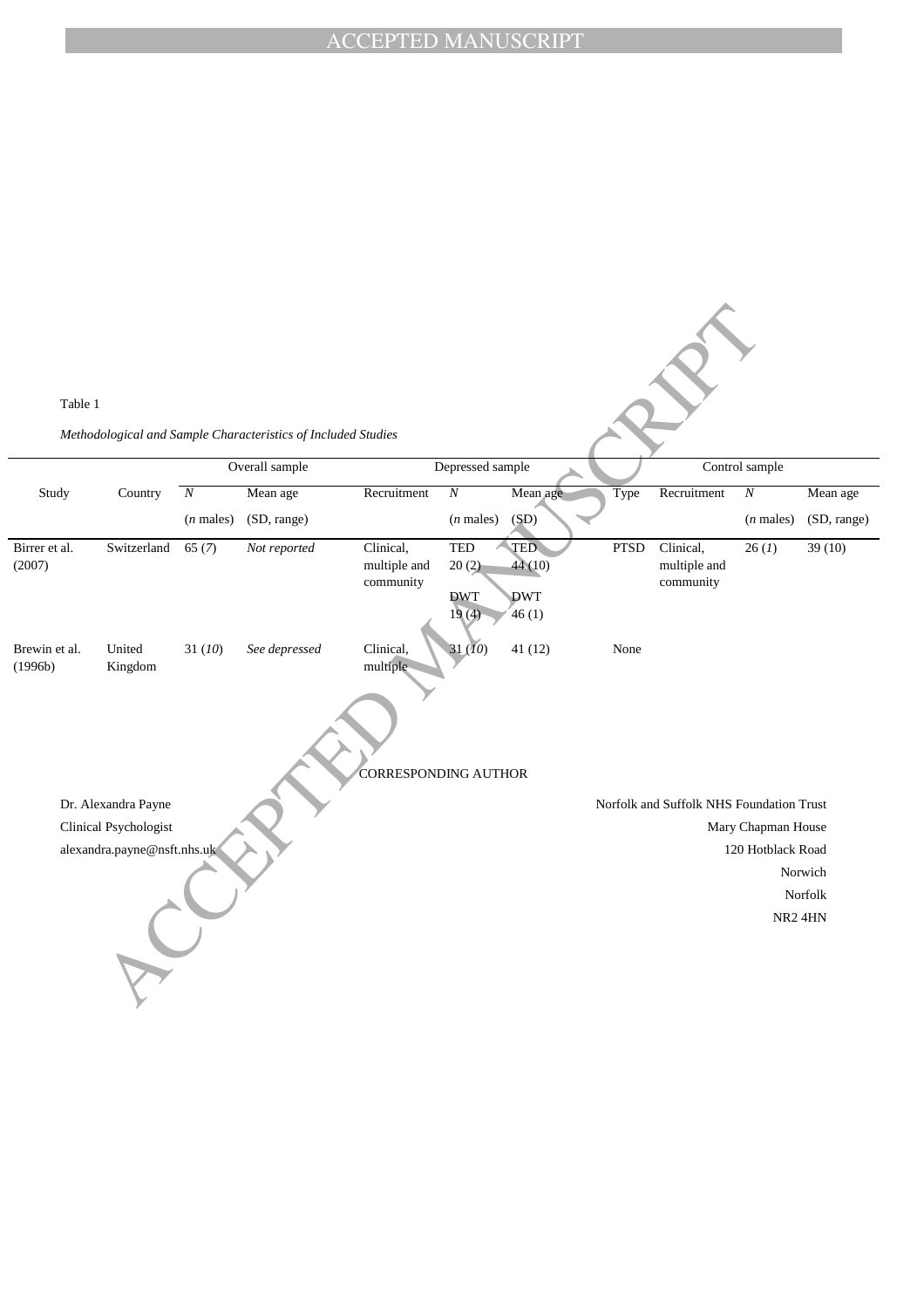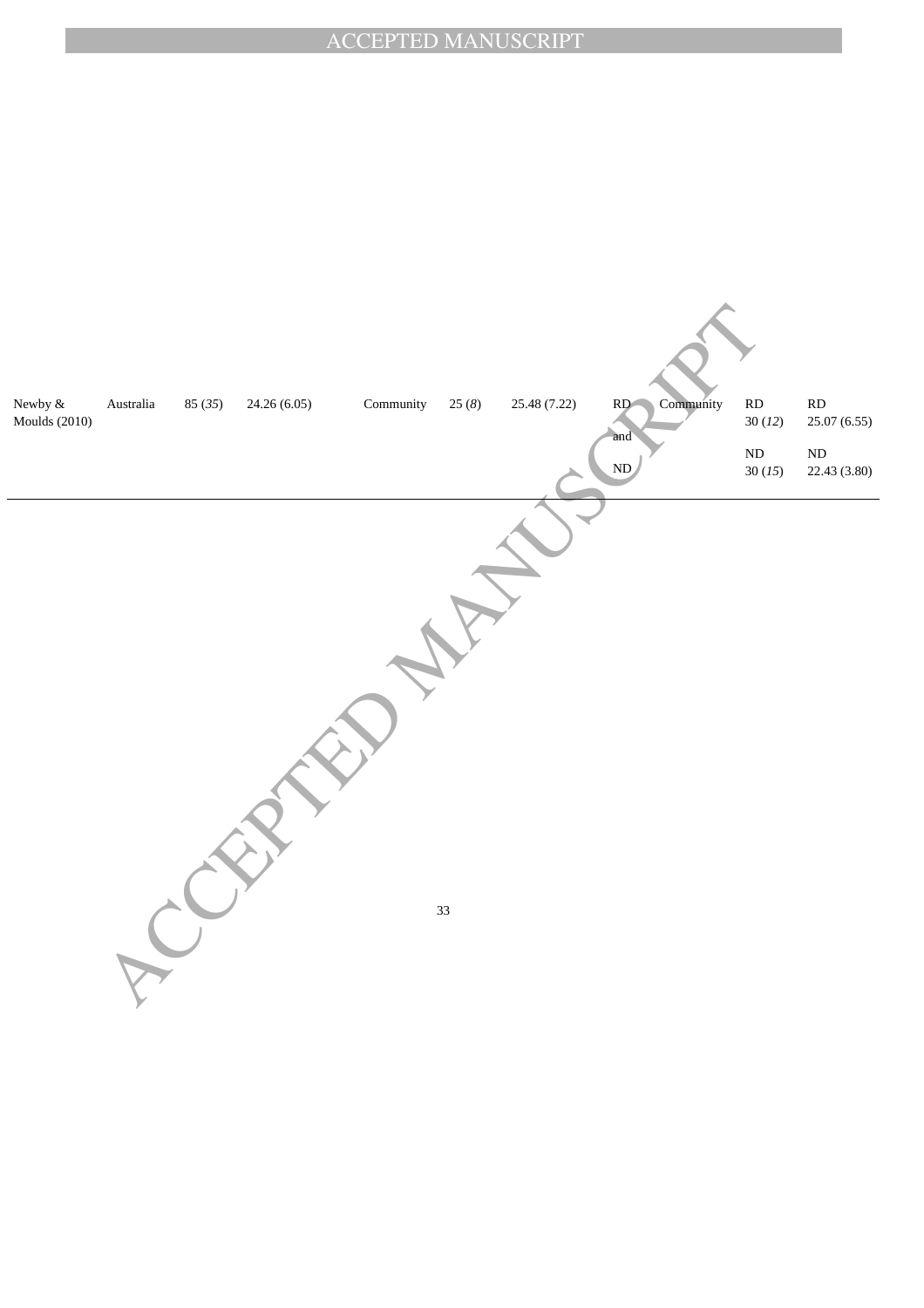l.

|                                    | Table 1 continued              |                  |                                                                                                                                                                                                                                                                                                                                                                                                                           |                                        |                  |                   |                    |                                        |                       |                           |
|------------------------------------|--------------------------------|------------------|---------------------------------------------------------------------------------------------------------------------------------------------------------------------------------------------------------------------------------------------------------------------------------------------------------------------------------------------------------------------------------------------------------------------------|----------------------------------------|------------------|-------------------|--------------------|----------------------------------------|-----------------------|---------------------------|
|                                    |                                |                  | Methodological and Sample Characteristics of Included Studies                                                                                                                                                                                                                                                                                                                                                             |                                        |                  |                   |                    |                                        |                       |                           |
|                                    |                                | Overall sample   |                                                                                                                                                                                                                                                                                                                                                                                                                           | Depressed sample                       |                  |                   |                    | Control sample                         |                       |                           |
| Study                              | Country                        | $\boldsymbol{N}$ | Mean age                                                                                                                                                                                                                                                                                                                                                                                                                  | Recruitment                            | $\boldsymbol{N}$ | Mean age          | Type               | Recruitment                            | $\cal N$              | Mean age                  |
|                                    |                                | $(n$ males)      | (SD, range)                                                                                                                                                                                                                                                                                                                                                                                                               |                                        | $(n$ males)      | (SD)              |                    |                                        | $(n$ males)           | (SD, range)               |
| Parry &<br>O'Kearney<br>(2014)     | Australia                      | 87               | 35.67 (16.42)                                                                                                                                                                                                                                                                                                                                                                                                             | Clinical,<br>multiple and<br>community | 29(11)           | 38(17.43)         | <b>PTSD</b><br>and | Clinical,<br>multiple and<br>community | <b>PTSD</b><br>28(13) | <b>PTSD</b><br>33 (15.90) |
|                                    |                                |                  |                                                                                                                                                                                                                                                                                                                                                                                                                           |                                        |                  |                   | HC                 |                                        | HC<br>30(13)          | HC<br>36 (15.97)          |
| Patel et al.<br>(2007)             | United<br>Kingdom              | 39(13)           | See depressed                                                                                                                                                                                                                                                                                                                                                                                                             | Clinical,<br>multiple                  | 39(13)           | 38.36 (8.13)      | None               |                                        |                       |                           |
| Reynolds &<br><b>Brewin</b> (1999) | United<br>Kingdom              | 105(40)          | 41.7(13.1)                                                                                                                                                                                                                                                                                                                                                                                                                | Clinical,<br>multiple                  | $62(23*)$        | 42.2 $(13.9)^{a}$ | <b>PTSD</b>        | Clinical,<br>multiple                  | 43(17)                | Not<br>reported           |
| Smets et al.<br>(2014)             | Belgium                        | 102              | Not reported                                                                                                                                                                                                                                                                                                                                                                                                              | Clinical,<br>single                    | 37(11)           | 39.32 (12.26)     | HC                 | University<br>students                 | 65(14)                | 19.28 (2.33)              |
|                                    | TED, trauma-exposed depressed. |                  | Abbreviations: DWT, depression without trauma; HC, healthy controls; ND, never depressed; PTSD, posttraumatic stress disorder; RD, recovered depressed;<br>Note. Clinical, multiple refers to recruitment from more than one clinical setting whilst clinical, single refers to recruitment from a single clinical setting.<br><sup>a</sup> Data taken from Brewin, Reynolds & Tata (1999), reporting on the same sample. |                                        | 34               |                   |                    |                                        |                       |                           |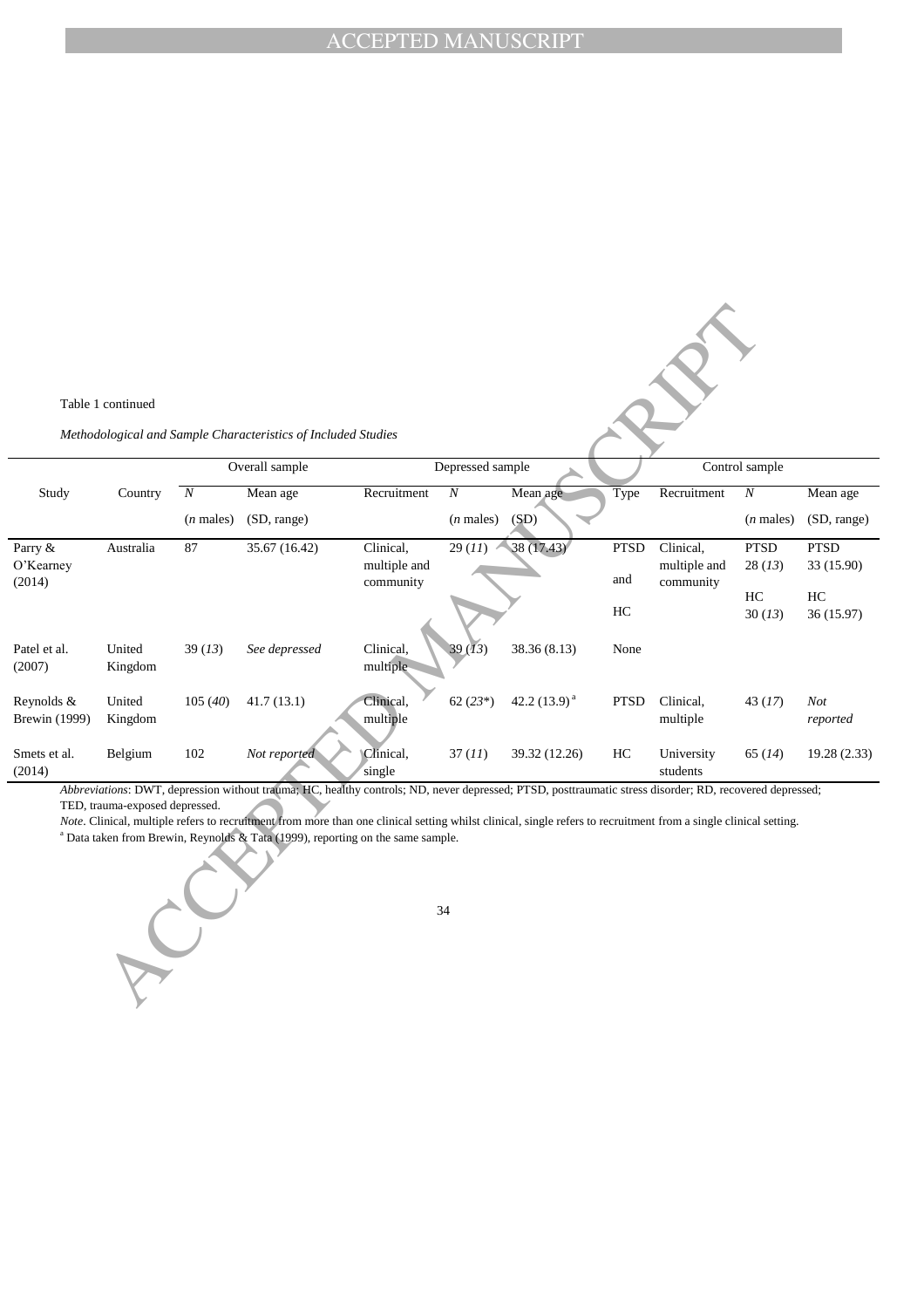#### Table 2

| Table 2                                                                                                                                                                                                            |                                      |                          |                                   |                                                |                                        |                   |
|--------------------------------------------------------------------------------------------------------------------------------------------------------------------------------------------------------------------|--------------------------------------|--------------------------|-----------------------------------|------------------------------------------------|----------------------------------------|-------------------|
| Methodological Quality Ratings                                                                                                                                                                                     |                                      |                          |                                   |                                                |                                        |                   |
|                                                                                                                                                                                                                    |                                      |                          | Quality criteria                  |                                                |                                        | Overall           |
| Study                                                                                                                                                                                                              | Clearly defined<br>target population | Representative<br>sample | Consideration of<br>comorbid PTSD | Operationalisation<br>of intrusive<br>memories | Assessment of<br>intrusive<br>memories | quality<br>rating |
| Birrer et al. (2007)                                                                                                                                                                                               | $\boldsymbol{0}$                     | $\overline{c}$           |                                   | $\mathbf{1}$                                   | $\mathbf{1}$                           | 5                 |
| Brewin et al. (1996b)                                                                                                                                                                                              | $\overline{c}$                       | $\mathbf{1}$             | $\Omega$                          | $\mathfrak{2}$                                 | $\mathbf{1}$                           | 6                 |
| Newby & Moulds (2010)                                                                                                                                                                                              | $\overline{c}$                       | $\sqrt{2}$               |                                   | $\boldsymbol{0}$                               | $\mathbf{1}$                           | 7                 |
| Parry & O'Kearney (2014)                                                                                                                                                                                           | $\overline{c}$                       | $\sqrt{2}$               |                                   | $\boldsymbol{2}$                               | $\mathfrak{2}$                         | 9                 |
| Patel et al. (2007)                                                                                                                                                                                                | $\overline{c}$                       | $\mathbf{1}$             | 1                                 | $\overline{c}$                                 | $\mathbf{1}$                           | 7                 |
| Reynolds & Brewin<br>(1999)                                                                                                                                                                                        | $\boldsymbol{2}$                     |                          | $\sqrt{2}$                        | $\overline{c}$                                 | $\overline{2}$                         | 9                 |
| Smets et al. (2014)                                                                                                                                                                                                | $\mathbf{1}$                         |                          | $\mathbf{1}$                      | $\overline{2}$                                 | $\overline{2}$                         | 6                 |
| Note. Each article was rated green or '2' (criterion fully met), amber or '1' (criterion partially met) or red or '0' (criterion not met) against each quality<br>criterion, detailed in Supplementary Material A. |                                      |                          | 35                                |                                                |                                        |                   |
|                                                                                                                                                                                                                    |                                      |                          |                                   |                                                |                                        |                   |

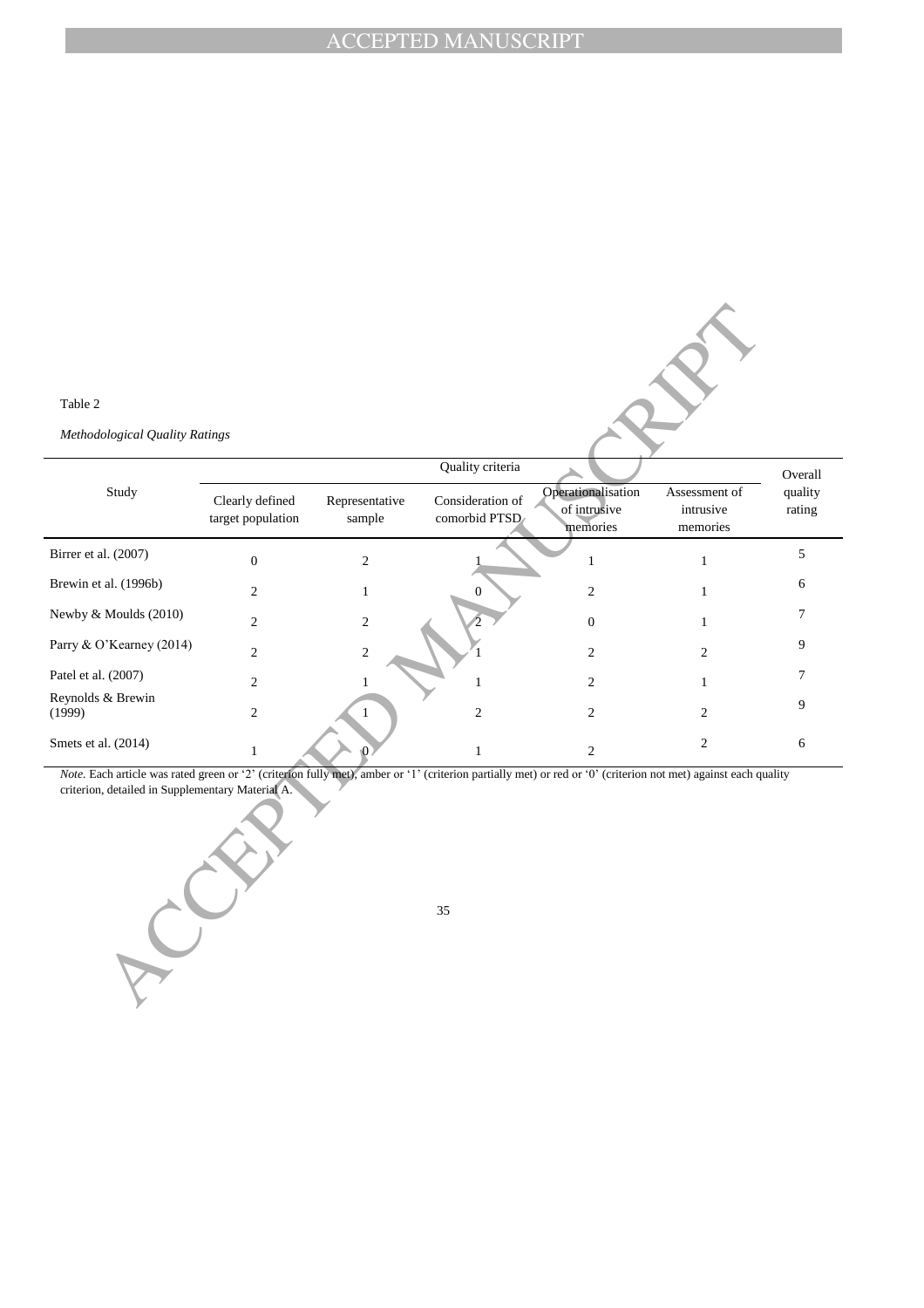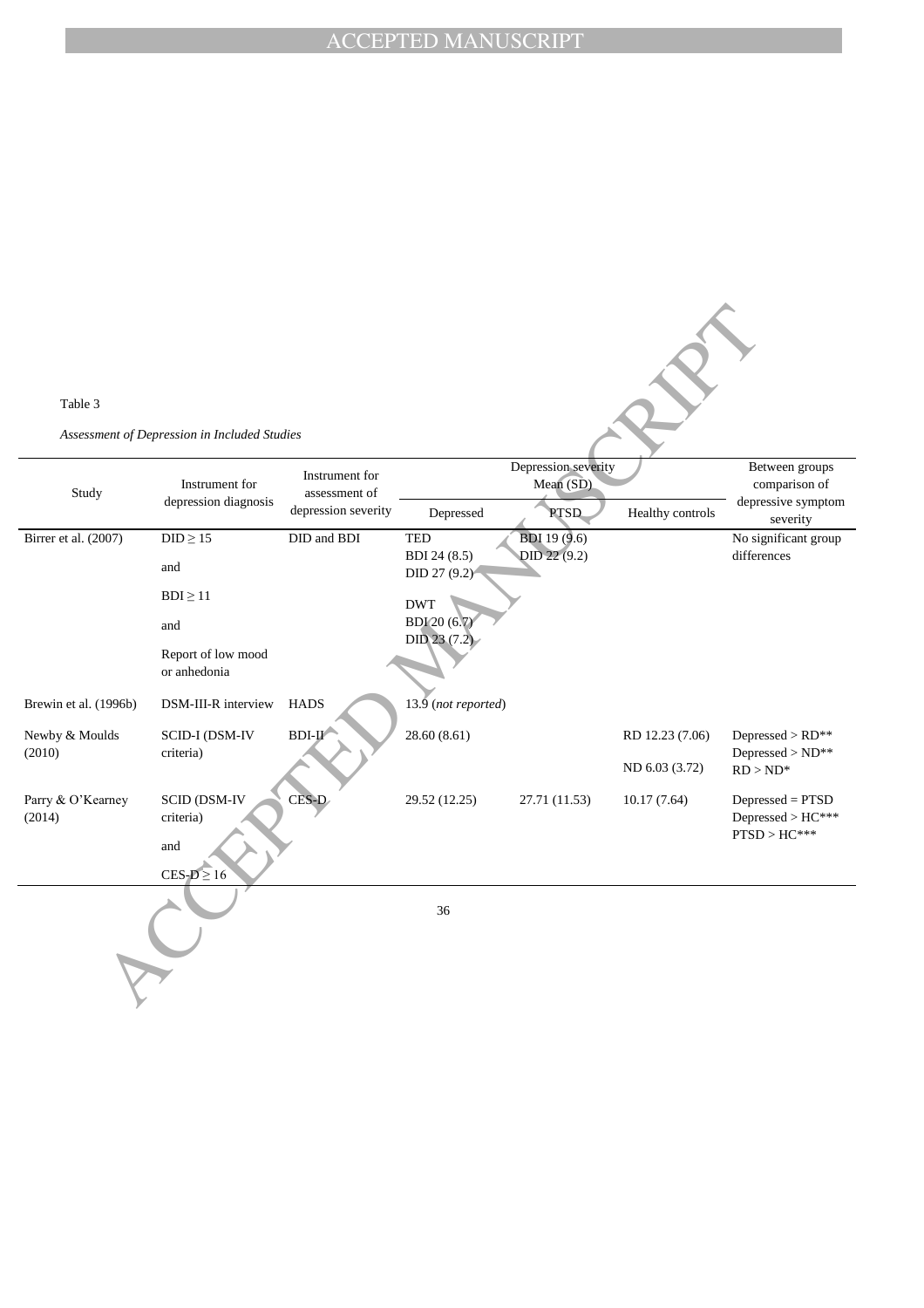

*Abbreviations*: BDI, Beck Depression Inventory; CES-D, Centre for Epidemiological Depression Scale; DID, Diagnostic Inventory for Depression; DSM, Diagnostic and Statistical Manual of Mental Disorders; DWT, depression without trauma; HADS, Hospital Anxiety and Depression Scale; HC, healthy controls; MDQ, Major Depression Questionnaire; ND, never depressed; PTSD, posttraumatic stress disorder; SCID, Structured Clinical Interview for DSM-IV-TR for Axis I Disorders; RD, recovered depressed; TED, trauma-exposed depressed.

*Note*: \* *p* < .05, \*\* *p* < .01, \*\*\* *p* < .001.

<sup>a</sup> Mean reported for overall sample =  $26.9$  (10.9) but not reported for PTSD group.

**b** Calculated as not reported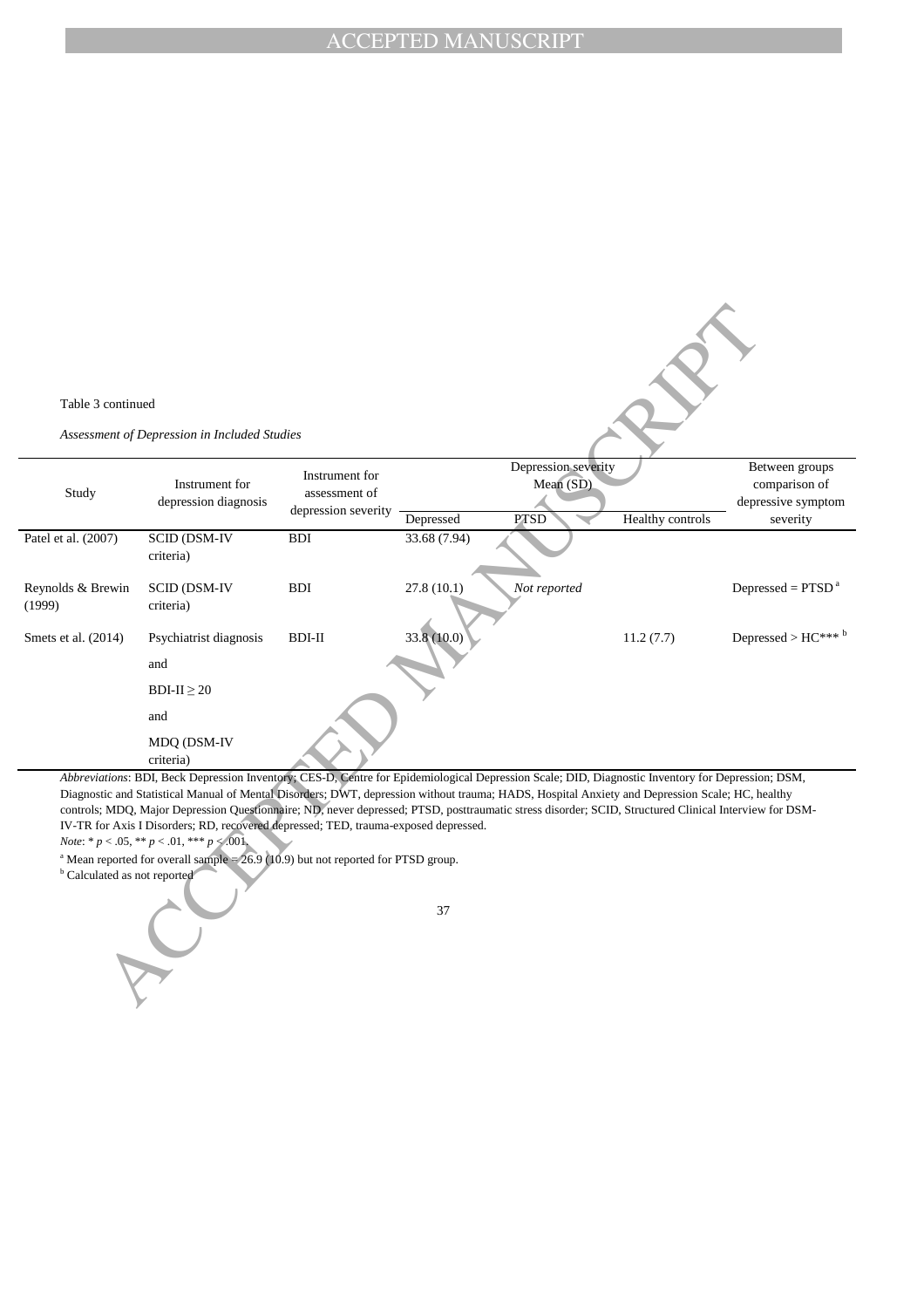| Table 4                  | Assessment of Intrusive Memories and Measures of Prevalence in Included Studies        |                                                                            |                                                                                 |          |                         |  |
|--------------------------|----------------------------------------------------------------------------------------|----------------------------------------------------------------------------|---------------------------------------------------------------------------------|----------|-------------------------|--|
| Study                    | Method of assessment of intrusive<br>memories                                          | Timeframe for prevalence                                                   | Prevalence of intrusive memories<br>N(%)<br>Depressed<br><b>PTSD</b><br>Healthy |          |                         |  |
|                          |                                                                                        |                                                                            |                                                                                 |          | controls                |  |
| Birrer et al. (2007)     | Intrusion Questionnaire, adapted<br>from Intrusion Interview (Michael et<br>al., 2007) | Current experience, timeframe not<br>stated                                | <b>TED</b><br>20 (100%)<br><b>DWT</b><br>17 (90%)                               | 26(100%) |                         |  |
|                          |                                                                                        |                                                                            | Combined<br>37 (94.9%)                                                          |          |                         |  |
| Brewin et al.<br>(1996b) | Semi-structured interview                                                              | Current experience, timeframe not<br>stated                                | $27(87.1\%)$                                                                    |          |                         |  |
| Newby & Moulds<br>(2010) | Semi-structured interview                                                              | Previous week with prompt for 'most<br>recent' if none reported. Intrusive | 24 (96.0%)                                                                      |          | RD<br>24 (80.0%)        |  |
|                          |                                                                                        | memories experienced more than a<br>year ago excluded.                     |                                                                                 |          | <b>ND</b><br>22 (73.3%) |  |
|                          |                                                                                        |                                                                            |                                                                                 |          | Combined<br>46 (76.7%)  |  |
|                          |                                                                                        | 38                                                                         |                                                                                 |          |                         |  |
|                          |                                                                                        |                                                                            |                                                                                 |          |                         |  |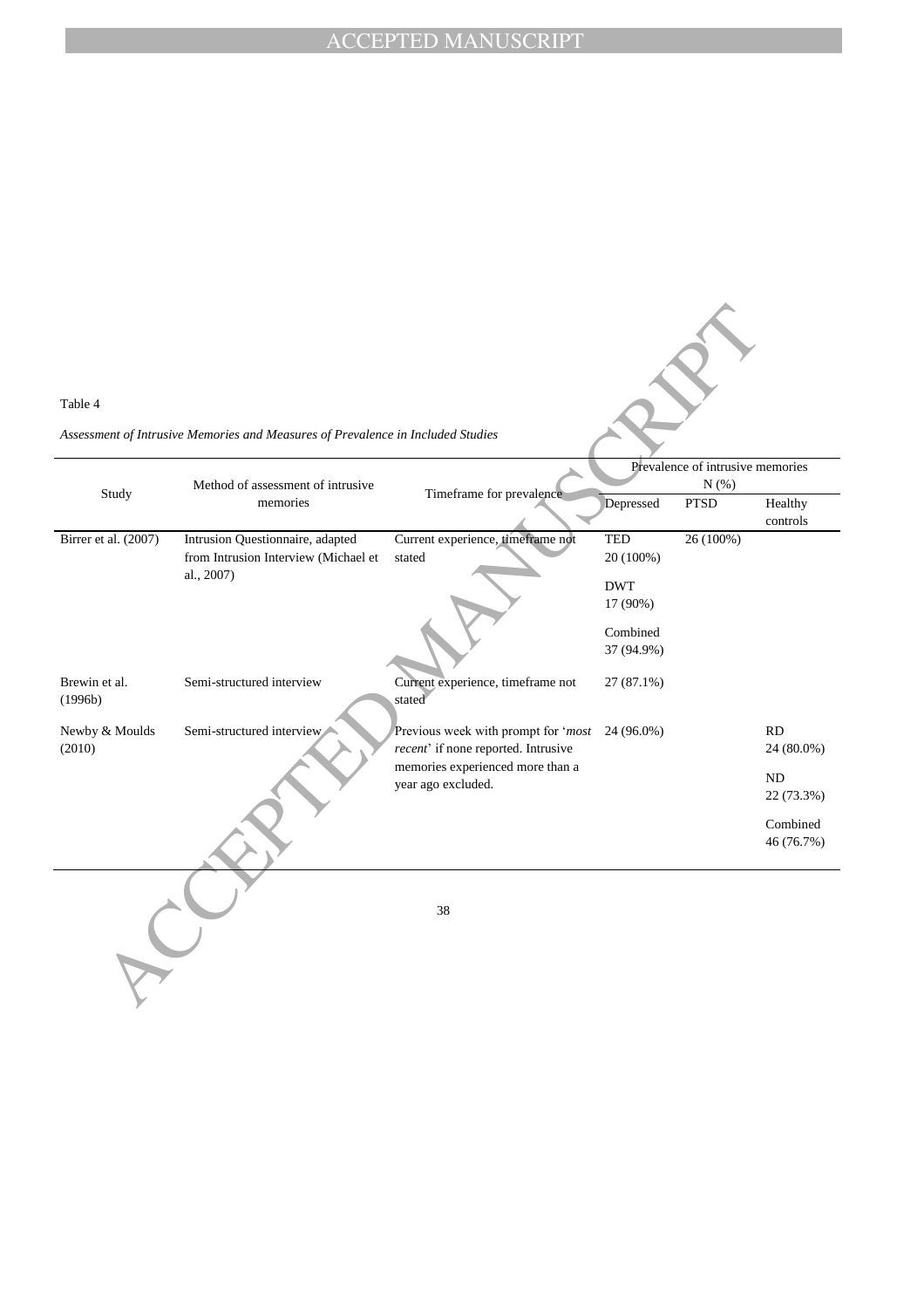continued<br>
continued<br>
neural distance and Measures of Prevalence in Included Soulties<br>
Study<br>
Method of assessment of introduce<br>
Study<br>
Method of assessment of introduce<br>
Manuscript Quantity Chemical method is the matrice Table 4 continued *Assessment of Intrusive Memories and Measures of Prevalence in Included Studies* Study Method of assessment of intrusive memories Timeframe for prevalence Prevalence of intrusive memories N (%) Depressed PTSD Healthy controls Parry & O"Kearney (2014) Intrusive Memory Questionnaire, adapted from Intrusive Memory Interview (Hackmann et al., 2004) Previous week 14 (48.3%) 22 (78.6) 7 (23.3%) Patel et al. (2007) Semi-structured interview Previous week with prompt for experience during a "*typical week*" or during last depressive episode if none reported. 17 (43.6%) Reynolds & Brewin (1999) Semi-structured interview Previous week 45 (72.6%) 42 (97.7%) Smets et al. (2014) Semi-structured interview Previous week 27 (73.0%) 34 (52.3%) *Abbreviations*: DWT, depression without trauma; ND, never depressed; PTSD, posttraumatic stress disorder; RD, recovered depressed; TED, trauma-exposed depressed.

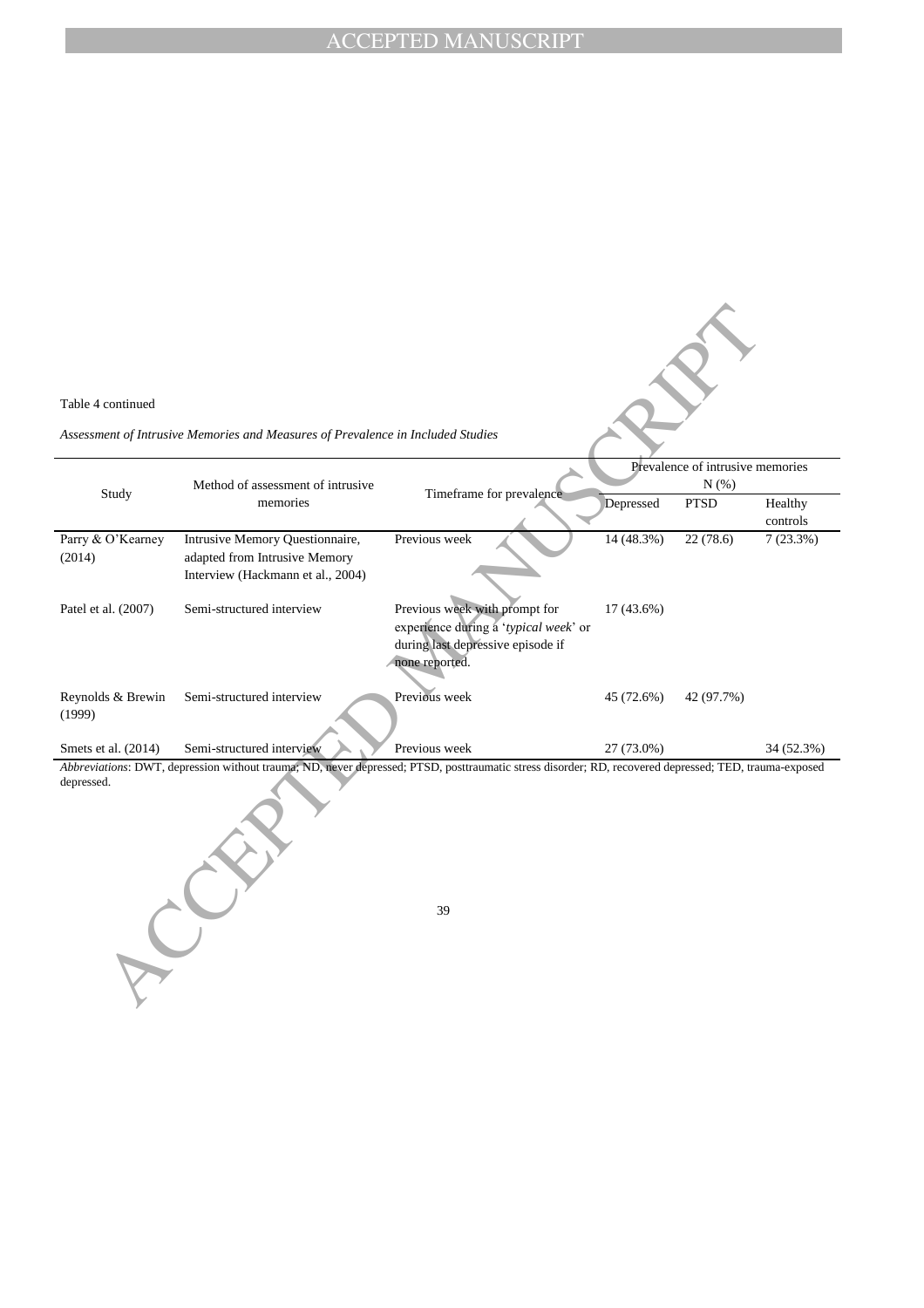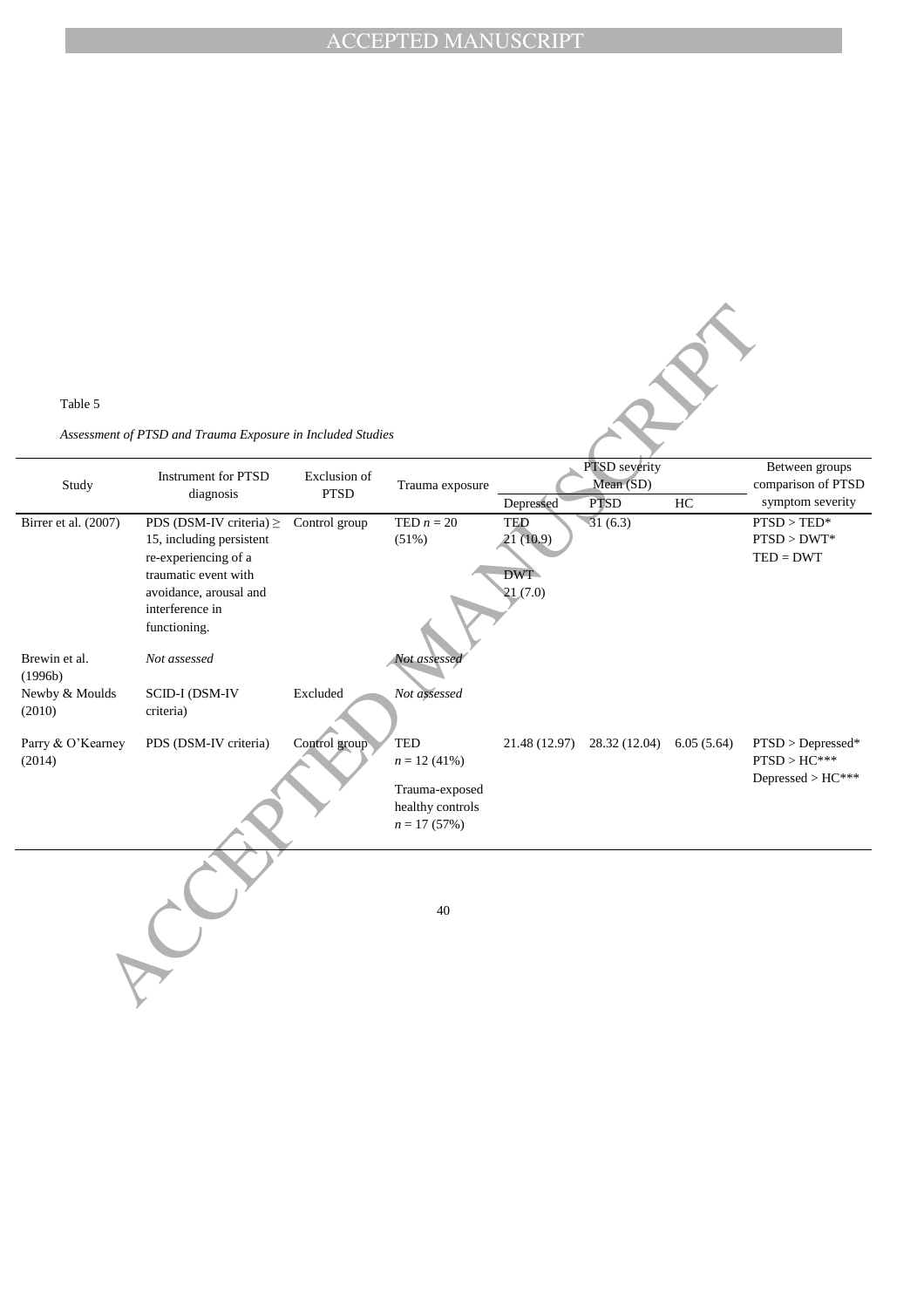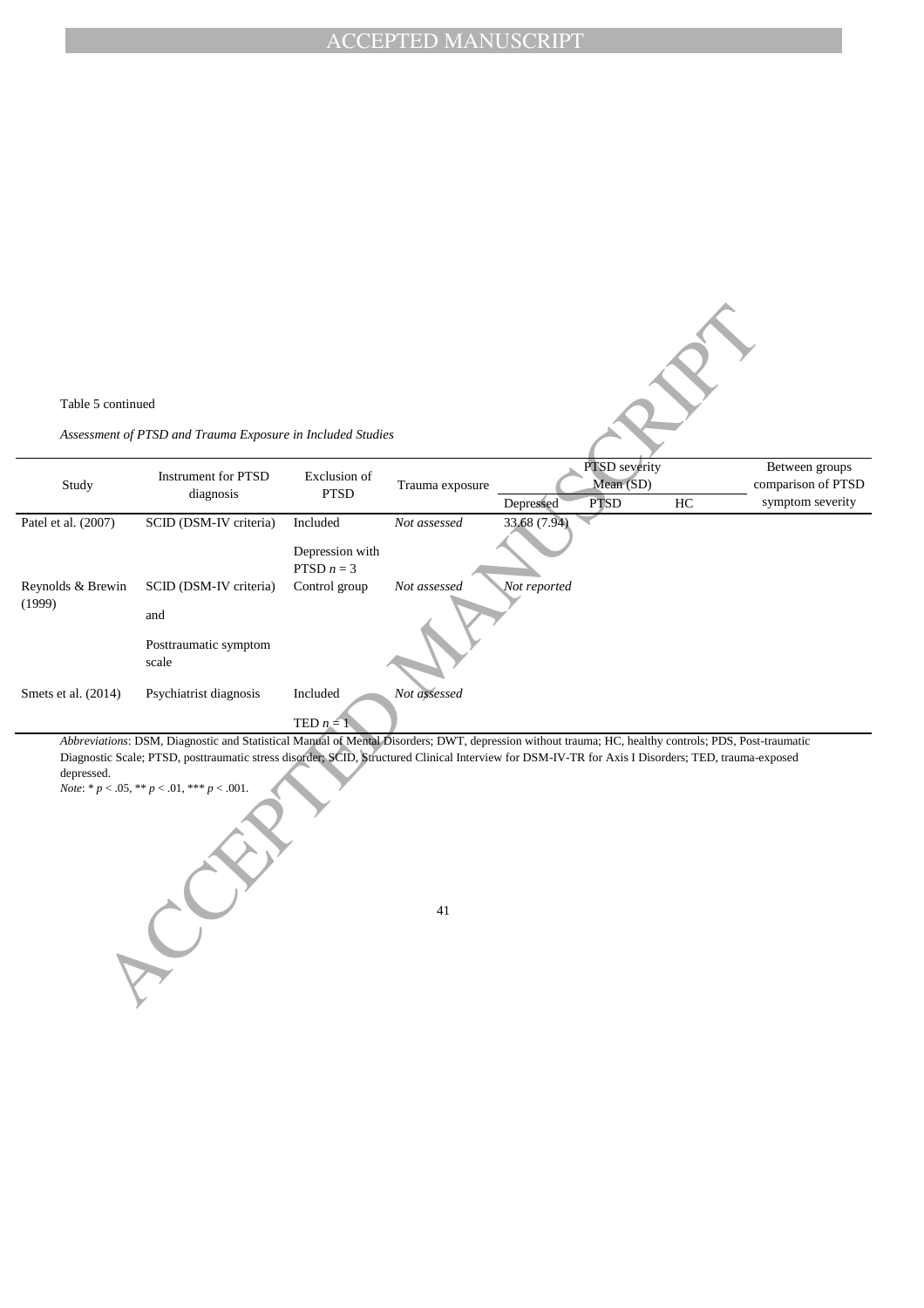| Table 6                |                          |                                          |                   |                 |                |  |
|------------------------|--------------------------|------------------------------------------|-------------------|-----------------|----------------|--|
| Leave One Out Analysis |                          |                                          |                   |                 |                |  |
|                        |                          | Meta-analysis                            |                   | Heterogeneity   |                |  |
|                        | Study omitted            | Prevalence<br>$\it estimate$<br>(95% CI) | Standard<br>error | (95% CI)        | $Q$ (df)       |  |
|                        | Birrer et al. (2007)     | 71.8%                                    | 0.088             | 85.3            | $34.13***(5)$  |  |
|                        |                          | $(54.7 - 86.3\%)$                        |                   | $(70.0 - 92.8)$ |                |  |
|                        | Brewin et al. (1996b)    | 74.0%                                    | 0.100             | 89.0            | $45.48***(5)$  |  |
|                        |                          | $(54.8 - 89.5\%)$                        |                   | $(78.7 - 94.3)$ |                |  |
|                        | Newby & Moulds (2010)    | 71.9%                                    | 0.091             | 87.18           | $38.99***(5)$  |  |
|                        |                          | $(54.3 - 86.7\%)$                        |                   | $(74.4 - 93.6)$ |                |  |
|                        | Parry & O'Kearney (2014) | 79.8%                                    | 0.092             | 87.08           | $38.71***$ (5) |  |
|                        |                          | $(63.2 - 92.6%)$                         |                   | $(74.2 - 93.5)$ |                |  |
|                        | Patel et al. (2007)      | 80.7%                                    | 0.082             | 83.20           | $29.76***(5)$  |  |
|                        |                          | $(66.0 - 92.2\%)$                        |                   | $(64.7 - 92.0)$ |                |  |
|                        | 42                       |                                          |                   |                 |                |  |
|                        |                          |                                          |                   |                 |                |  |